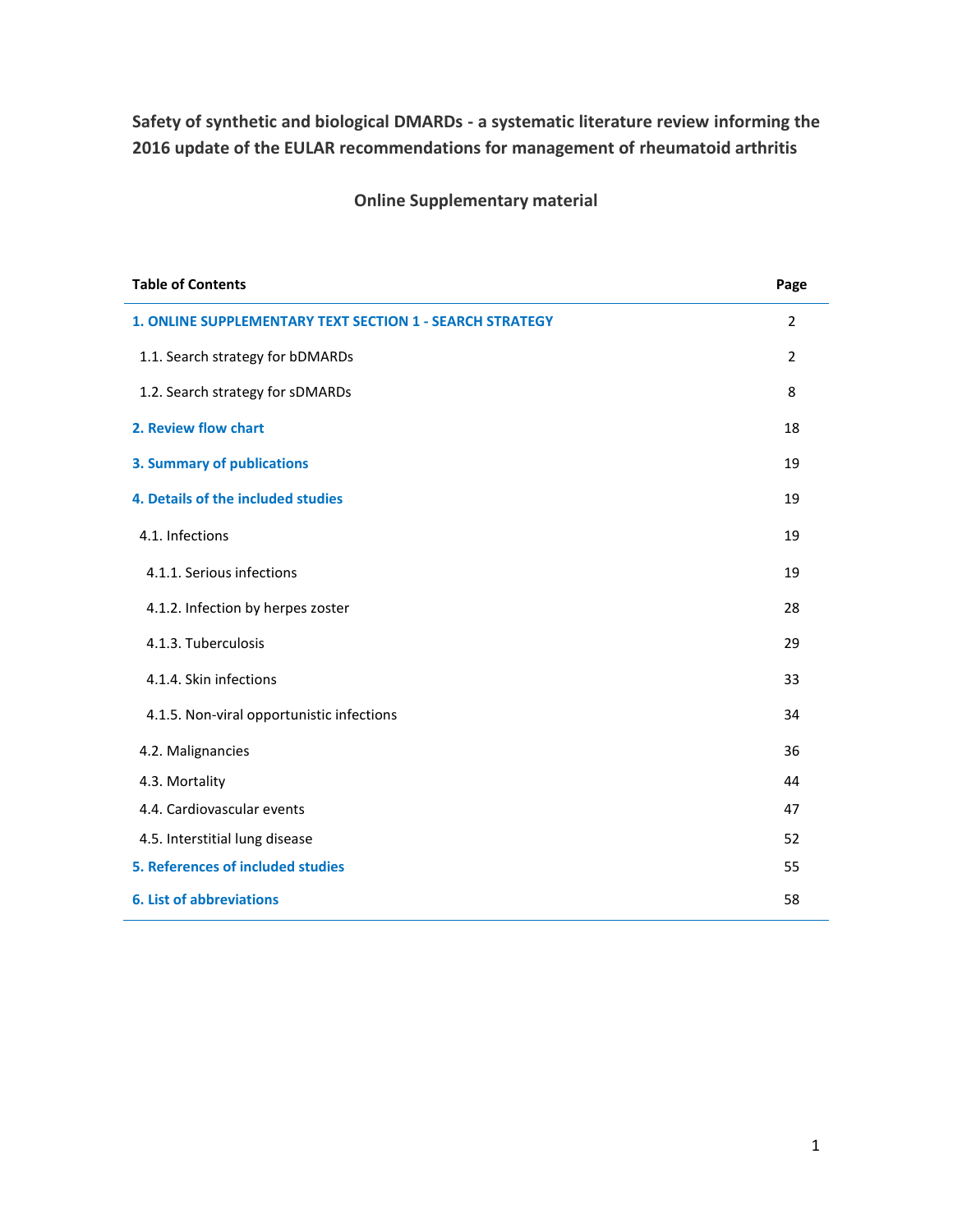## **1. SEARCH STRATEGY**

### **1.1. Search strategy for bDMARDs**

#### **Medline**

1. exp arthritis, rheumatoid/

2. ((rheumatoid or reumatoid or rheumat\$ or reumat\$) adj3 (arthrit\$ or artrit\$ or diseas\$ or condition\$ or nodule\$)).tw.

- 3. (felty\$ adj2 syndrome).tw.
- 4. (caplan\$ adj2 syndrome).tw.
- 5. or/1-4
- 6. exp biological therapy/
- 7. exp antibodies, monoclonal/
- 8. exp monokines/
- 9. exp receptors, interleukin-1/
- 10. exp receptors, interleukin-6/
- 11. exp immunoglobulin g/
- 12. exp immunoconjugates/
- 13. exp polyethylene glycols/
- 14. exp immunoglobulin fab fragments/
- 15. exp t-lymphocytes/
- 16. biologic\$.tw.
- 17. biosimilar\$.tw.
- 18. infliximab.tw.
- 19. remicade.tw.
- 20. adalimumab.tw.
- 21. humira.tw.
- 22. trudexa.tw.
- 23. abatacept.tw.
- 24. orencia.tw.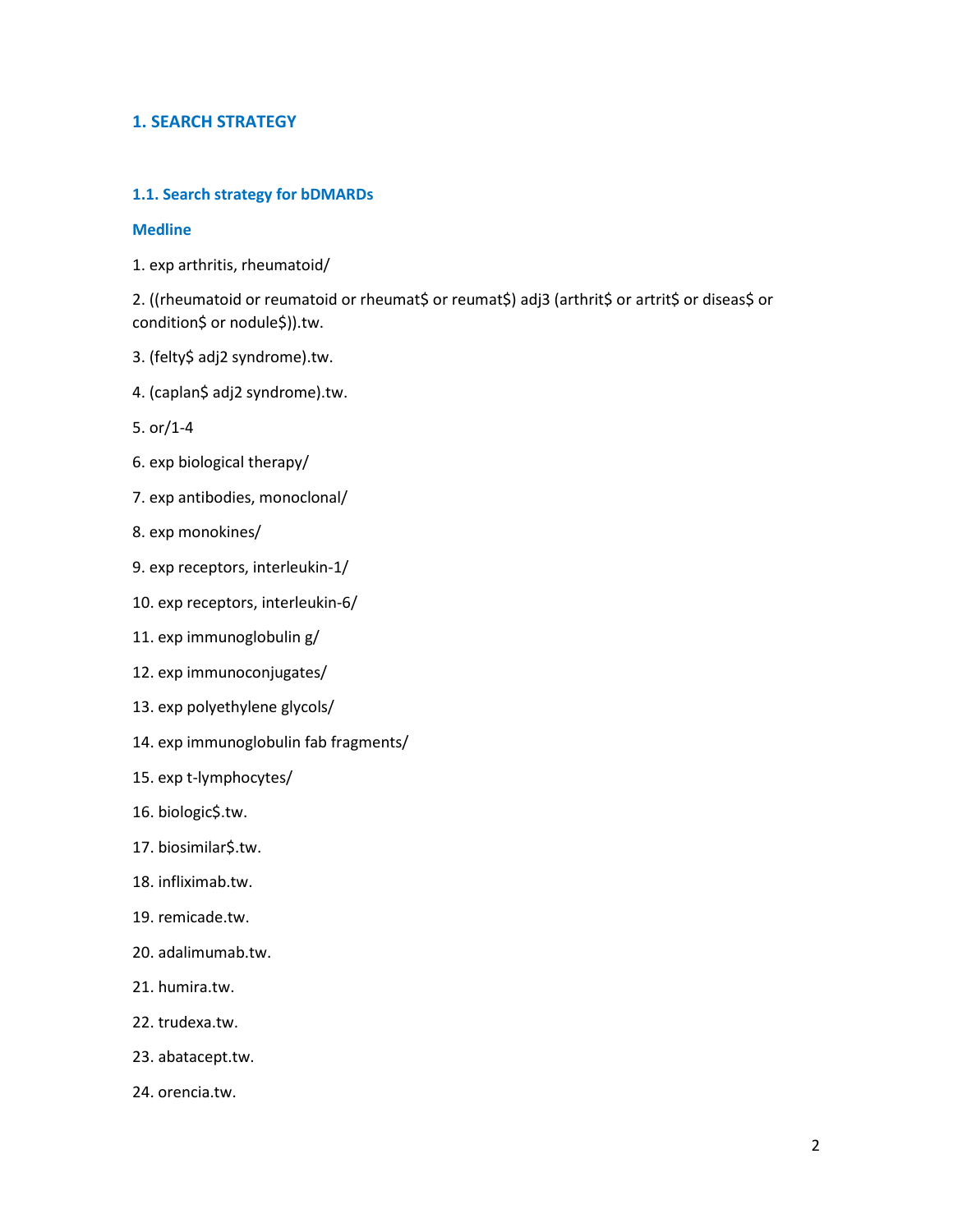- 25. anakinra.tw.
- 26. kineret.tw.
- 27. Certolizumab.tw.
- 28. cimzia.tw.
- 29. Etanercept.tw.
- 30. enbrel.tw.
- 31. Golimumab.tw.
- 32. simponi.tw.
- 33. rituximab.tw.
- 34. rituxan.tw.
- 35. mabthera.tw.
- 36. Tocilizumab.tw.
- 37. actemra.tw.
- 38. RoActemra.tw.
- 39. or/6-38
- 40. 5 and 39
- 41. (safe or safety).tw.
- 42. side effect\$.tw.

43. ((adverse or undesirable or harms\$ or serious or toxic) adj3 (effect\$ or reaction\$ or event\$ or outcome\$)).tw.

- 44. exp product surveillance, postmarketing/
- 45. exp adverse drug reaction reporting systems/
- 46. clinical trials, phase iv/
- 47. Clinical Trials, Phase III/
- 48. exp poisoning/
- 49. exp substance-related disorders/
- 50. exp drug toxicity/
- 51. exp abnormalities, drug induced/
- 52. exp drug monitoring/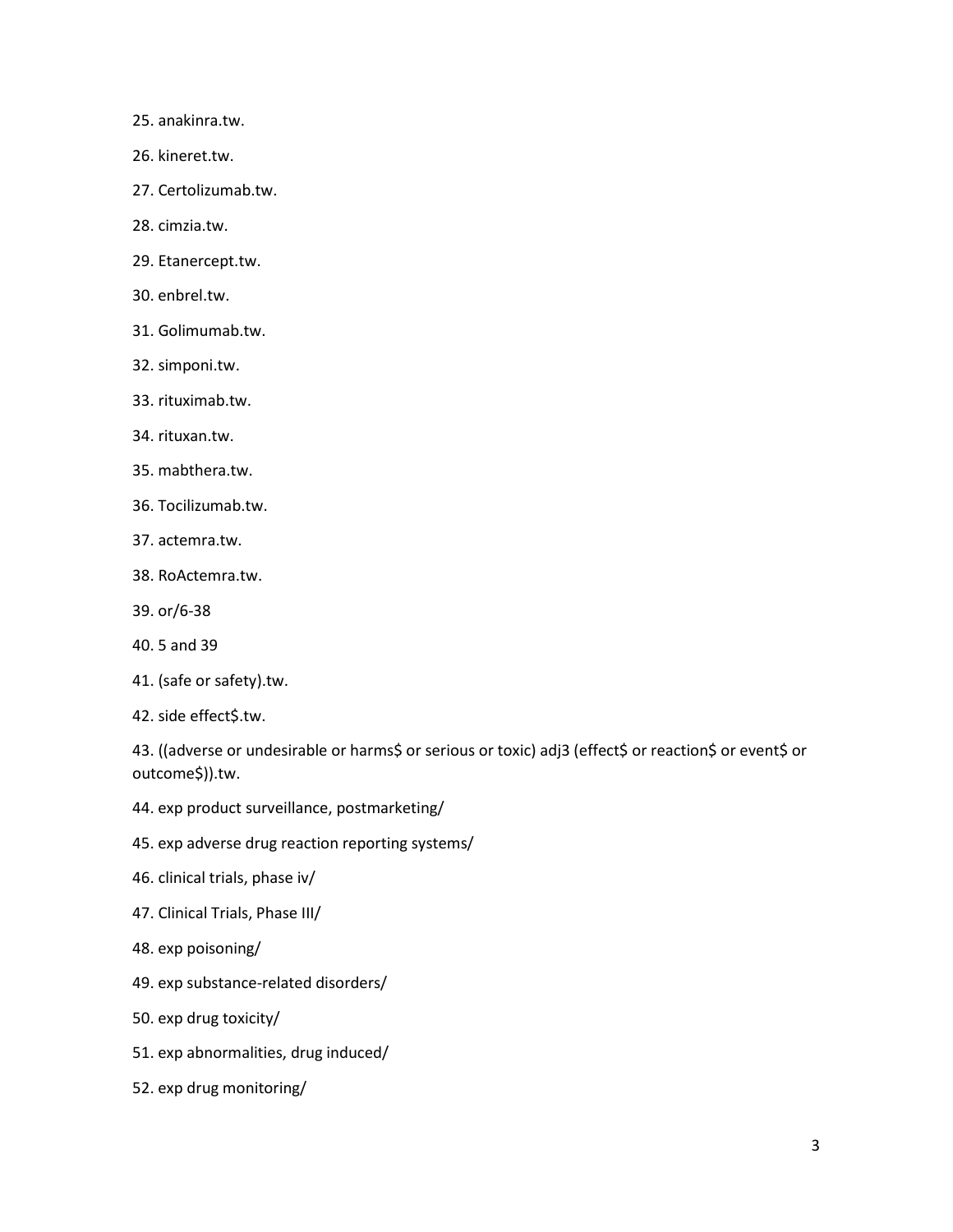- 53. exp drug hypersensitivity/
- 54. (toxicity or complication\$ or noxious or tolerability).tw.
- 55. exp Postoperative Complications/
- 56. exp Intraoperative Complications/
- 57. or/41-56
- 58. 40 and 57
- 59. (animals not (humans and animals)).sh.
- 60. 58 not 59
- 61. limit 60 to yr="2013 -Current"

## **EMBASE**

1. 'rheumatoid arthritis'/exp

2. ((rheumatoid OR reumatoid OR rheumat\* OR reumat\*) NEAR/3 (arthrit\* OR artrit\* OR diseas\* OR condition\* OR nodule\*)):ab,ti

- 3. (felty\* NEAR/2 syndrome):ab,ti
- 4. (caplan\* NEAR/2 syndrome):ab,ti
- 5. #1 OR #2 OR #3 OR #4
- 6. 'biological therapy'/exp
- 7. biologic\*:ab,ti OR biosimilar\*:ab,ti
- 8. 'monoclonal antibody'/exp
- 9. 'infliximab':ab,ti
- 10. remicade:ab,ti
- 11. adalimumab:ab,ti
- 12. humira:ab,ti
- 13. trudexa:ab,ti
- 15. orencia:ab,ti
- 16. anakinra:ab,ti
- 17. kineret:ab,ti
- 18. certolizumab:ab,ti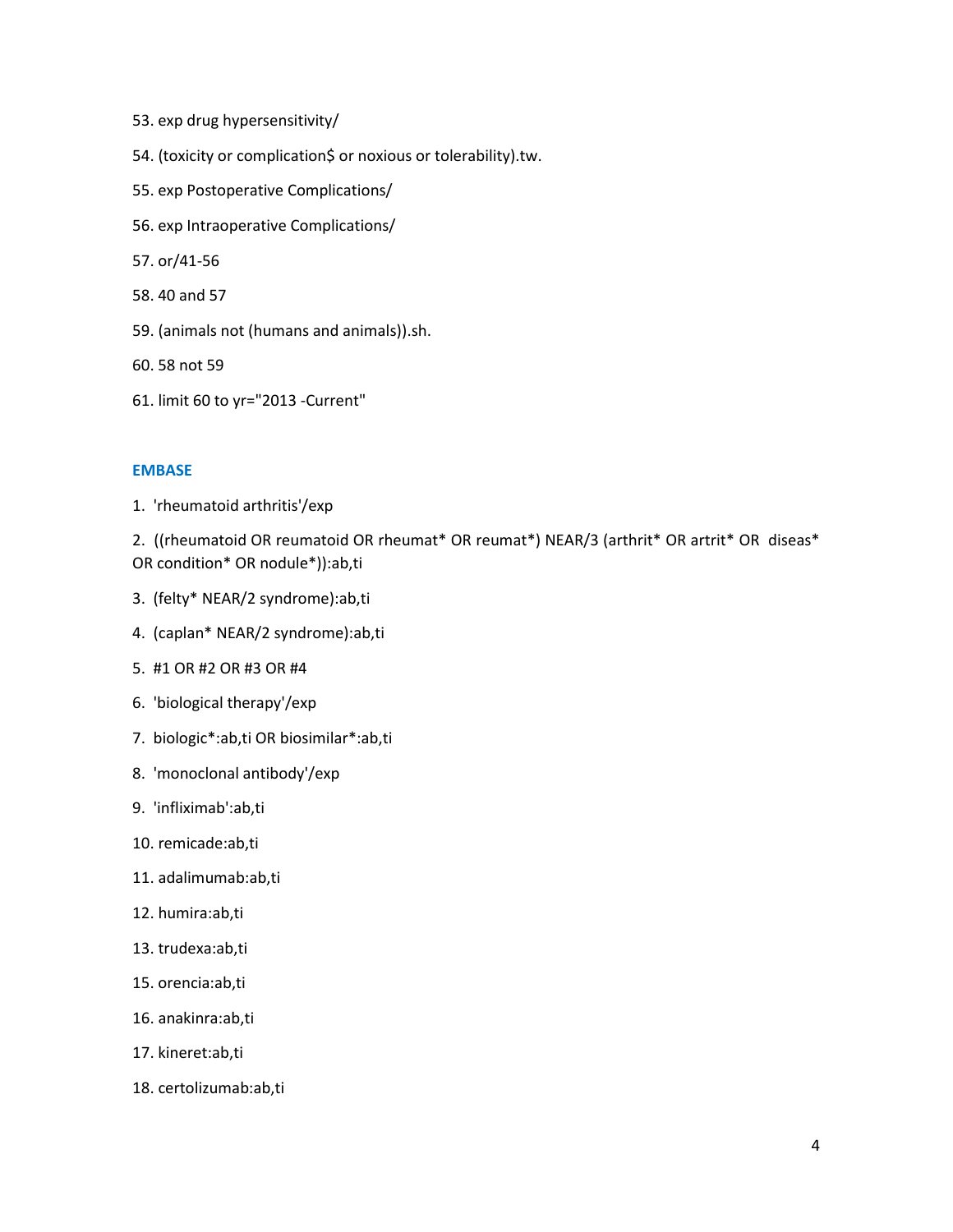- 19. cimzia:ab,ti
- 20. 'etanercept'/de
- 21. etanercept:ab,ti
- 22. enbrel:ab,ti
- 23. golimumab:ab,ti
- 24. simponi:ab,ti
- 25. rituximab:ab,ti
- 26. rituxan:ab,ti
- 27. mabthera:ab,ti
- 28. tocilizumab:ab,ti
- 29. actemra:ab,ti
- 30. roactemra:ab,ti
- 31. secukinumab:ab,ti
- 32. cosentyx:ab,ti
- 33. ustekinumab:ab,ti
- 34. stelara:ab,ti
- 35. brodalumab:ab,ti
- 36. ixekizumab:ab,ti

37. #6 OR #7 OR #8 OR #9 OR #10 OR #11 OR #12 OR #13 OR #14 OR #15 OR #16 OR #17 OR #18 OR #19 OR #20 OR #21 OR #22 OR #23 OR #24 OR #25 OR #26 OR #27 OR #28 OR #29 OR #30 OR #31 OR #32 OR #33 OR #34 OR #35 OR #36

38. #5 AND #37

39. 'adverse drug reaction'/lnk OR 'complication'/lnk OR 'side effect'/lnk

- 40. safe:ab,ti OR safety:ab,ti
- 41. 'side effect':ab,ti OR 'side effects':ab,ti

42. ((adverse OR undesirable OR harms\* OR serious OR toxic) NEAR/3 (effect\* OR reaction\* OR event\* OR outcome\*)):ab,ti

- 43. 'postmarketing surveillance'/exp
- 44. 'phase 4 clinical trial (topic)'/de
- 45. 'intoxication'/exp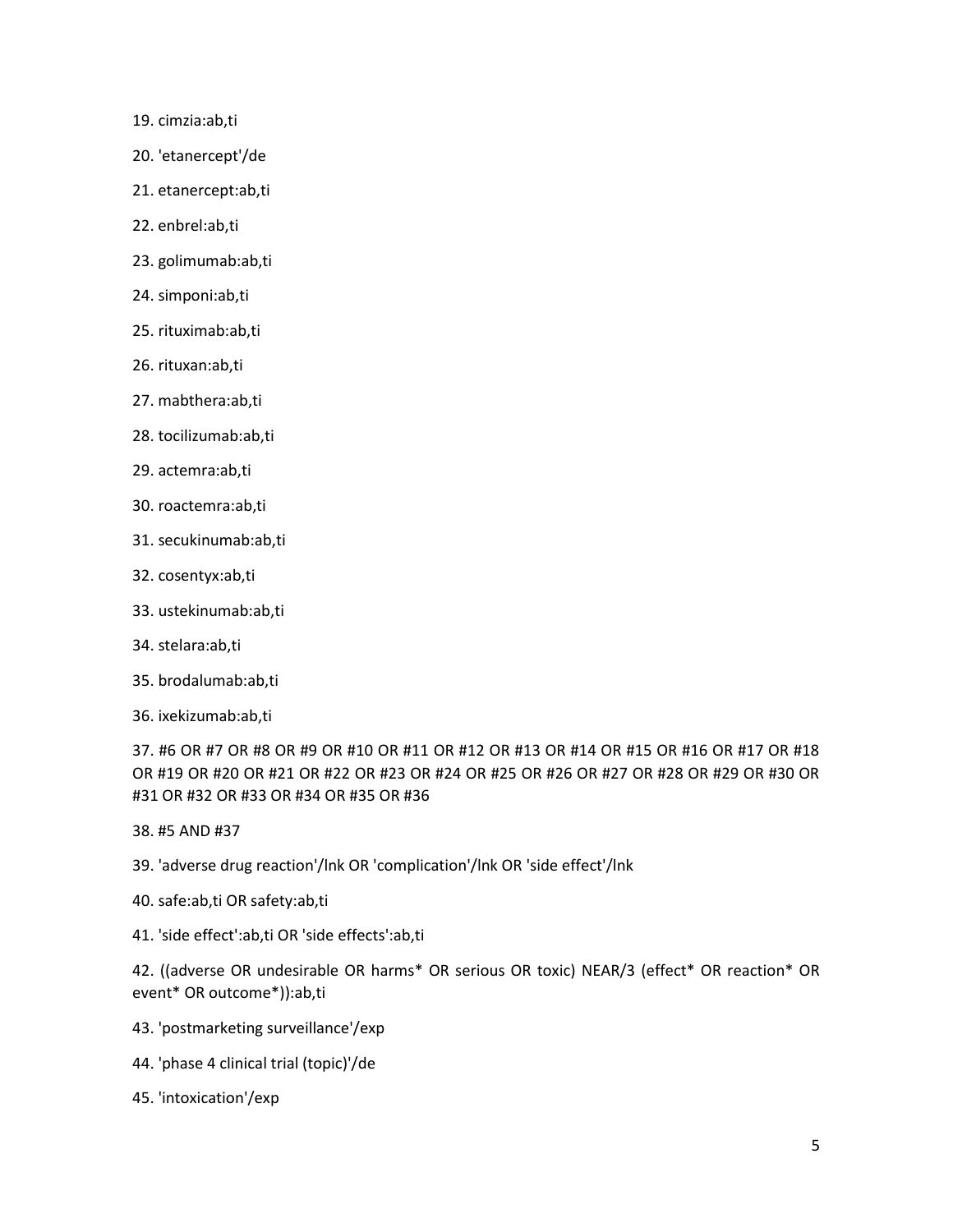- 46. 'drug toxicity'/exp
- 47. 'congenital malformation'/exp
- 48. 'drug monitoring'/de
- 49. 'drug hypersensitivity'/exp
- 50. toxicity:ab,ti OR complication\*:ab,ti OR noxious:ab,ti OR tolerability:ab,ti
- 51. 'postoperative complication'/exp
- 52. 'peroperative complication'/de

53. #40 OR #41 OR #42 OR #43 OR #44 OR #45 OR #46 OR #47 OR #48 OR #49 OR #50 OR #51 OR #52 OR #53

54. #38 AND #53 AND [humans]/lim AND [embase]/lim AND #38 AND #54 AND [humans]/lim AND [embase]/lim AND AND (2013:py OR 2014:py OR 2015:py OR 2016:py) AND ('article'/it OR 'article in press'/it)

#### **Cochrane Central**

#1 MeSH descriptor: [Arthritis, Rheumatoid] explode all trees

#2 ((rheumatoid or reumatoid or rheumat\* or reumat\*) near/3 (arthrit\* or artrit\* or diseas\* or condition\* or nodule\*)):ti,ab

- #3 (felty\* near/2 syndrome):ti,ab
- #4 (caplan\* near/j2 syndrome):ti,ab
- #5 #1 or #2 or #3 or #4
- #6 MeSH descriptor: [Biological Therapy] explode all trees
- #7 MeSH descriptor: [Antibodies, Monoclonal] explode all trees
- #8 MeSH descriptor: [Monokines] explode all trees
- #9 MeSH descriptor: [Receptors, Interleukin-1] explode all trees
- #10 MeSH descriptor: [Receptors, Interleukin-6] explode all trees
- #11 MeSH descriptor: [Immunoglobulin G] explode all trees
- #12 MeSH descriptor: [Immunoconjugates] explode all trees
- #13 MeSH descriptor: [Polyethylene Glycols] explode all trees
- #14 MeSH descriptor: [Immunoglobulin Fab Fragments] explode all trees
- #15 MeSH descriptor: [T-Lymphocytes] explode all trees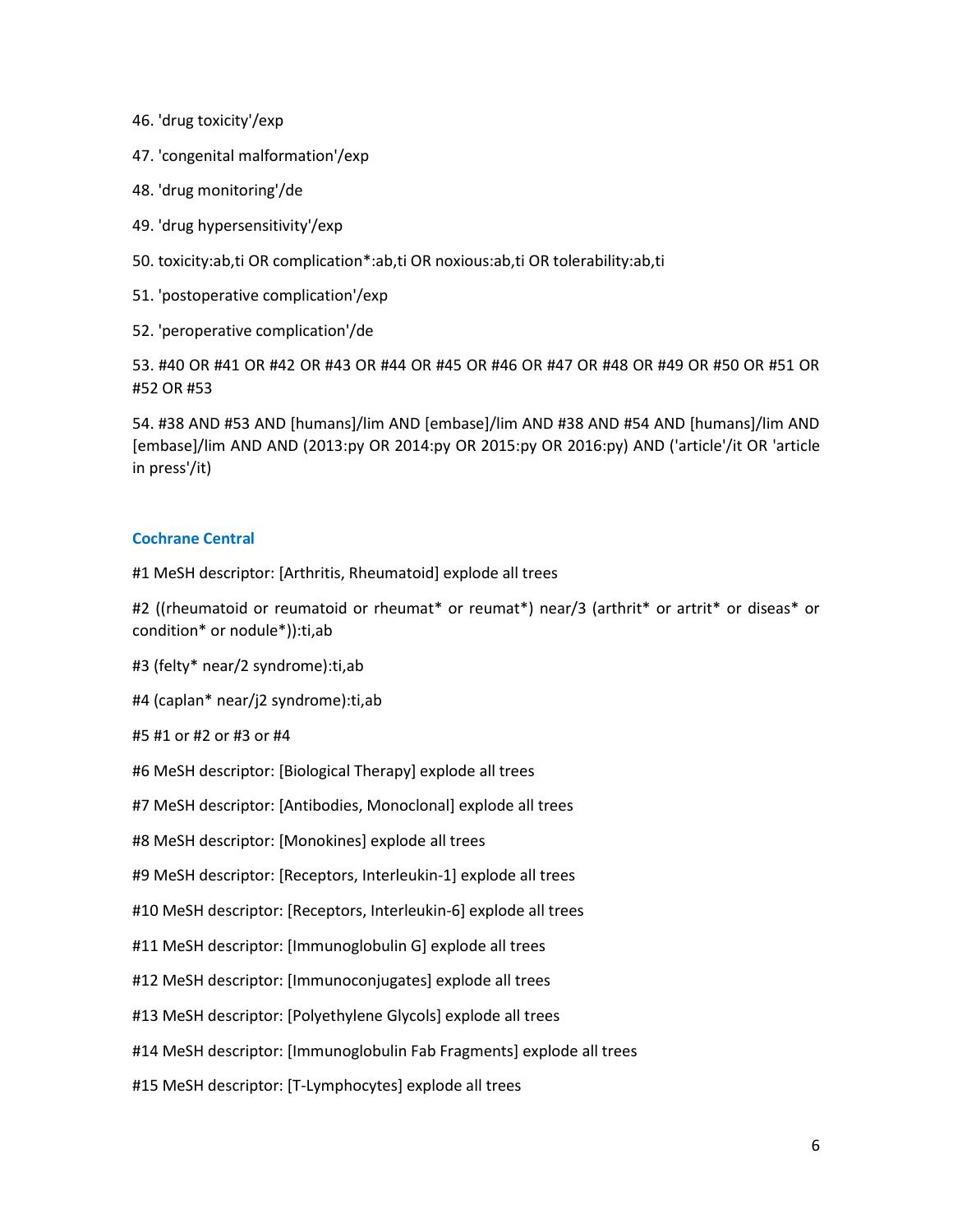#16 biologic\*:ti,ab

#17 biosimilar\*:ti,ab

#18 infliximab:ti,ab

#19 remicade:ti,ab

#20 adalimumab:ti,ab

#21 humira:ti,ab

#22 trudexa:ti,ab

#23 abatacept:ti,ab

#24 orencia:ti,ab

#25 anakinra:ti,ab

#26 kineret:ti,ab

#27 Certolizumab:ti,ab

#28 cimzia:ti,ab

#29 Etanercept:ti,ab

#30 enbrel:ti,ab

#31 Golimumab:ti,ab

#32 simponi:ti,ab

#33 rituximab:ti,ab

#34 rituxan:ti,ab

#35 mabthera:ti,ab

#36 Tocilizumab:ti,ab

#37 actemra:ti,ab

#38 RoActemra:ti,ab

#39 #6 or #7 or #8 or #9 or #10 or #11 or #12 or #13 or #14 or #15 or #16 or #18 or #19 or #20 or #21 or #22 or #23 or #24 or #25 or #26 or #27 or #28 or #29 or #30 or #31 or #32 or #33 or #34 or #35 or #36 or #37 or #38

#40 #5 and #39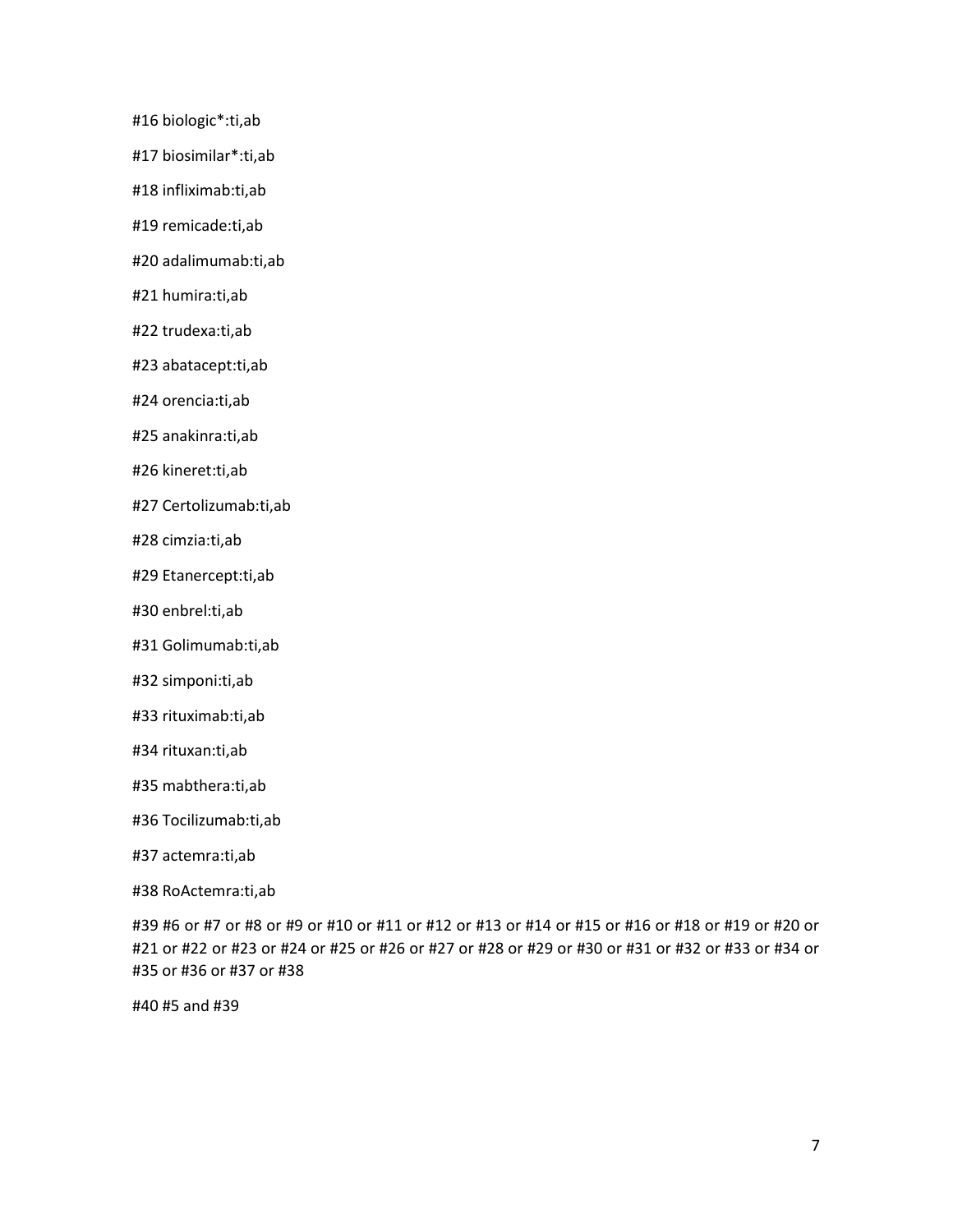## **1.2. Search strategy for sDMARDs**

#### **Medline**

1. exp arthritis, rheumatoid/

2. ((rheumatoid or reumatoid or rheumat\$ or reumat\$) adj3 (arthrit\$ or artrit\$ or diseas\$ or condition\$ or nodule\$)).tw.

3. (felty\$ adj2 syndrome).tw.

4. (caplan\$ adj2 syndrome).tw.

5. or/1-4

6. Antirheumatic Agents/

7. Antirheumatic\$.tw.

8. dmard\$.tw.

9. Methotrexate/

10. Methotrexate.tw.

11. (Abitrexate or amet?opterine or Abitrexate or A Met?opterine\$ or Antifolan or Emt?exate or Enthexate or Farmitrexate or Folex or Ledertrexate or Methoblastin or Methohexate or Methotrate or Methylaminopterin or Metotrexat\$ or mtx or Novatrex or Rheumatrex).tw.

12. exp Isoxazoles/

13. isoxazole\$.tw.

14. leflunomide\$.tw.

15. (Afiancen or Arabloc or Arava or Artrilab or Artrimod or Filartros or Inmunoartro or Lefluar or Leflucross or Lefno or Lefra or Lefumide or Lisifen or Molagar or Repso or Rumalef).tw.

16. Sulfasalazine/

17. sulfasalazine.tw.

18. (Salazosulfapyridine or sulfasalazine or Sulfosalazine or Sulfasal#zine or Salazopyridin\$ or asulfidine or azulf#dine).tw.

19. Hydroxychloroquine/

20. Hydroxychloro\$.tw.

21. (Axokineor or Dolquine or Ercoquin or Evoquin or HCQS or HQT or Hydrocad or Hydroquin or Ilinol or Immard or Metirel or Narbon or Oxcq or Oxiklorin or Oxy-Q or Plaquen?l or Polirreuminor or Quensyl or Reuquinol).tw.

22. exp Gold Compounds/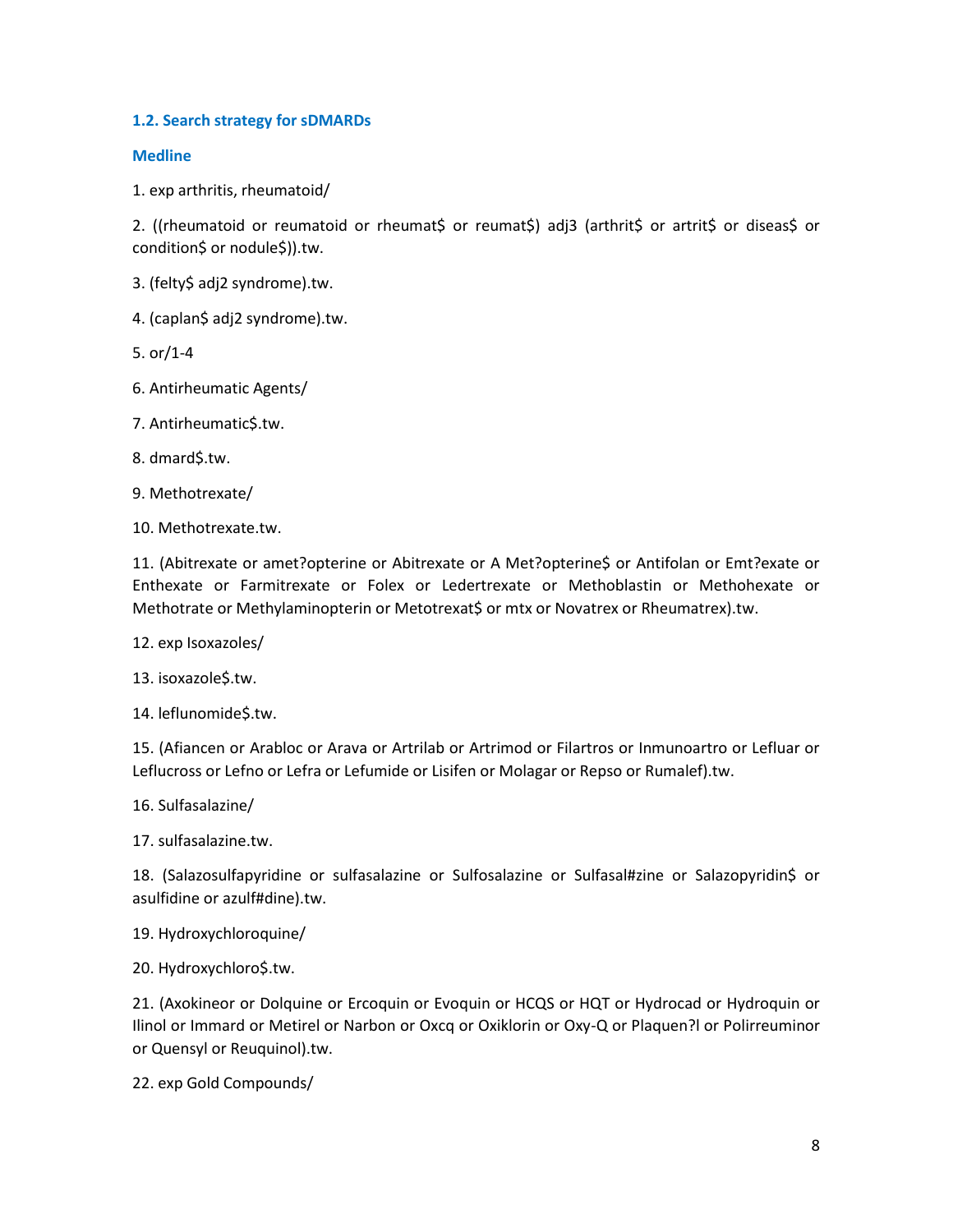23. exp Organogold Compounds/

24. gold.tw.

- 25. exp Chloroquine/
- 26. chloroquine\$.tw.

27. (aralen or arechine or arequin or chingamin or chlorochin or khingamin or nivaquine or oxychloroquine or oxychlorochin or plaquinol or plaquinil or quensy or anoclor or arthrabas or avloclor or cidanchin or clopirim or collagenan or daraclor or daramal or dichinalex or difosquin or diroquine or genocin or heliopar or klorokin or malarex or malaviron or mirquin or nivaquine or novo-chloroquine or novochloroquine or paluken or palux or pharmaquinine or plasmoquine or promal or p-roquine or resoquin\$ or savarine or syncoquin or weimerquin).tw.

- 28. Azathioprine/
- 29. azathioprine.tw.

30. (Aseroprim or Aseroprin or Azaallen or Azadus or Azafalk or Azafor or Azafrine or Azaglax or Azahexal or Aza?mun\$ or Azamedac or Azap or Azap?in\$ or Azapress or Aza-Q or Azarek or Azasan or Azathiodura or Azathiodura or Azathioregio or Azatrilem or Azimune or Azop?in\$ or Azoran or Berkaprine or Colinsan or Glaxoprin or Immunoprin or Imuger or Imunen or Imuprin\$ or Imuran or Imure?or Imuzat or Oprisine or Satedon or Thioprine or Tiosalprin or Transimune or Zaprine or Zytrim).tw.

- 31. exp Cyclosporins/
- 32. c?closporin\$.tw.
- 33. (neoral or gengraf or restasis or sandimmun\$ or sangcya).tw.
- 34. exp Penicillamine/

35. Penicillamine.tw.

36. (Adalkenor or Artamin or Atamir or Byanodine or Cilamin or Cuprenil or Cuprimine or Cupripen or Depen or Distamin\$ or D-Penamine or Gerodyl or Kelatin\$ or Mercaptyl or Metalcaptase or Pendramine or Rhumantin or Sufortan\$ or Trisorcin or Trolovol).tw.

37. exp Cyclophosphamide/

38. (cyclophosph\$ or cytophosphan or Cytoxan or sendoxan or endoxan or neosar or nsc-26271 or procytox or b-518 or ifosfamide or isophosphamide or iphosphamide or isofosfamide or holoxan or nsc-109\$ or asta z 4942 or cfx or phosphoramide mustard\$).tw.

- 39. Mycophenolic Acid/
- 40. mycophenolate.tw.

41. (Arzip or Baxmune or CellCept or Cellmune or Celprot or Ceptolate or Imulate or Imuxgen or Lanfetil or Limfocept or Metocris or Micocept or MMF or Mofecept or Mofetyl or Mofilet or Mofimutral or Mometil or Mophecen or Munotras or Myaccord or Mycept or Myclausenor or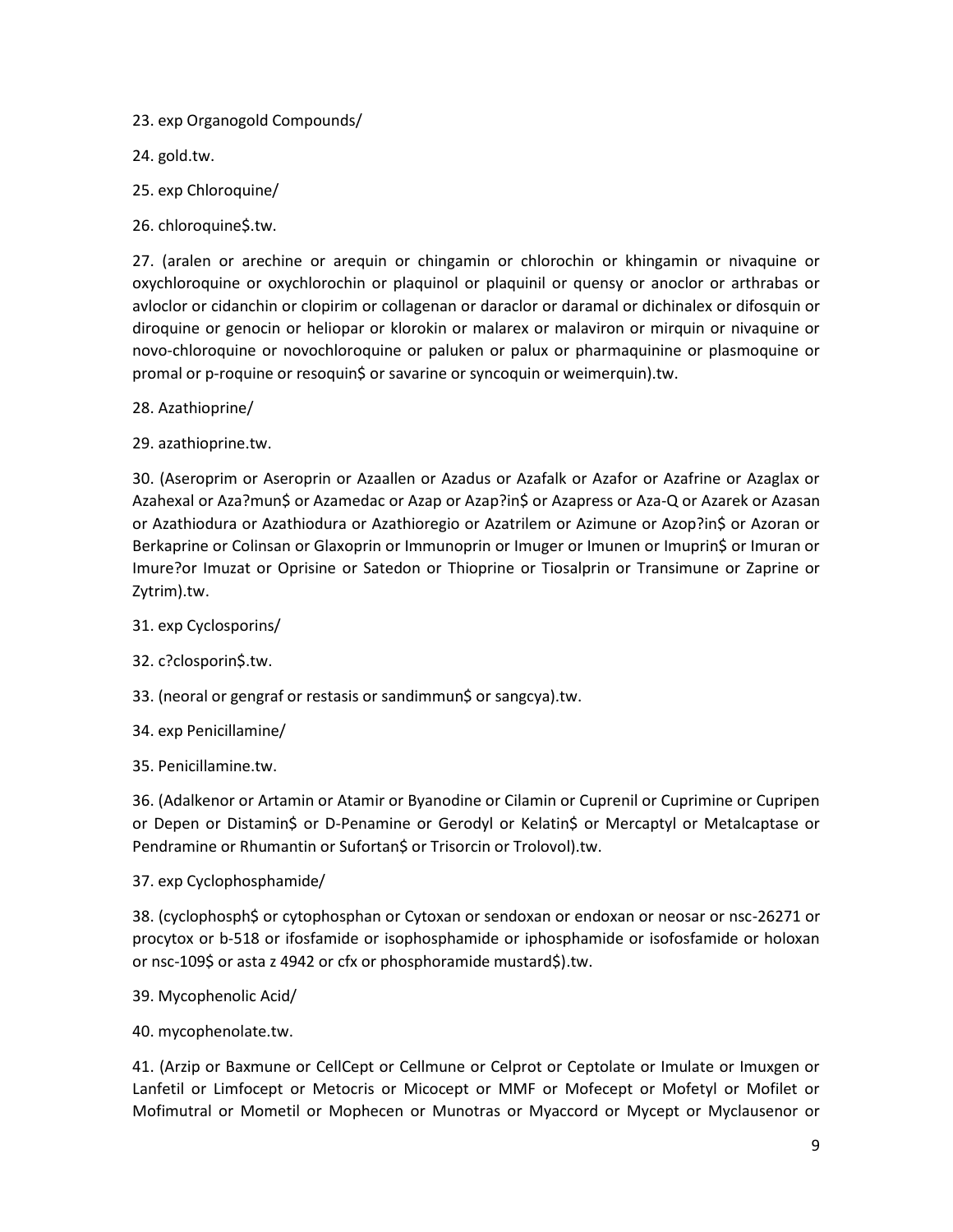Mycofenor or Mycolat or Mycoldosa or Mycophen or Myfenax Myfetil or Mygref or Myotec or Mysept or Presumin or Refrat or Renocell or Supresta or Tevacept or Trixin).tw.

- 42. exp Chlorambucil/
- 43. chlorambucil.tw.
- 44. (Amboclorin or Clokeran or Leukeran or Linfolysin or Lympholysin).tw.
- 45. Minocycline/
- 46. minocyclin\$.tw.

47. (Acneclin or Akamin or Aknemin or Akne-Puren or Aknereduct or Aknin-Mino or Aknin-N or Aknoral or Aknosan or Apominolin or Arestinor or Auramin or Blemix or Borymycin or Cipancin or Cyclimycin or Dentomycin\$ or durakne or Dynacin or Enca or Icht-Oralor or Klinoc or Klinomycin or Klinotab or Lederderm or Logryx or Meibi or Mestacine or Micromycin or Minac 50 or Minakne or Minaxen or Mino-50 or Minocin or Minoclin or Minodene or Minoderm or Minogalen or Minolis or Minomax or Minomycin or Minoplus or Minosil or Minostad or Minotab\$ or Minotekor or Minotrex or Minotyrol or Mino-Wolff or Minox or Mynocine or Myrac or Oracyclin or Parocline or Periocline or Peritrol or Ranmino or Romin or Seboclear or Sebomin or Sebren or Skid or Skinocyclin or Solodyn or Spicline or Triomin or Udima or Vectrin or Yelnac or Zacnan).tw.

- 48. Pyrroles/
- 49. tofacitinib.tw.
- 50. Xeljanz.tw.
- 51. or/6-50
- 52. (safe or safety).tw.
- 53. side effect\$.tw.

54. ((adverse or undesirable or harms\$ or serious or toxic) adj3 (effect\$ or reaction\$ or event\$ or outcome\$)).tw.

- 55. exp product surveillance, postmarketing/
- 56. exp adverse drug reaction reporting systems/
- 57. clinical trials, phase iv/
- 58. Clinical Trials, Phase III/
- 59. exp poisoning/
- 60. exp substance-related disorders/
- 61. exp drug toxicity/
- 62. exp abnormalities, drug induced/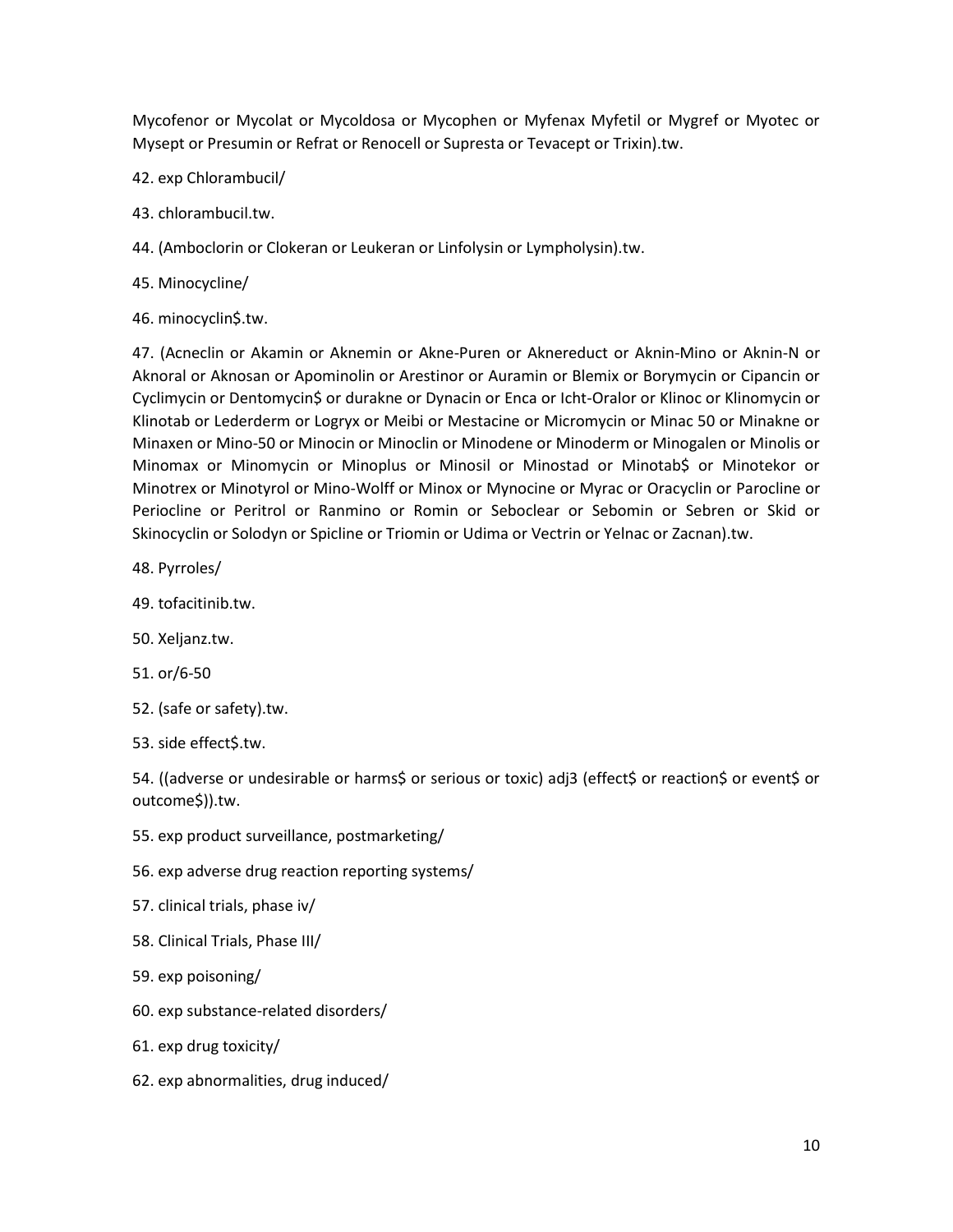- 63. exp drug monitoring/
- 64. exp drug hypersensitivity/
- 65. (toxicity or complication\$ or noxious or tolerability).tw.
- 66. exp Postoperative Complications/
- 67. exp Intraoperative Complications/
- 68. or/52-67
- 69. and/5,51,68

### **EMBASE**

1. 'rheumatoid arthritis'/exp

2. ((rheumatoid OR reumatoid OR rheumat\* OR reumat\*) NEAR/3 (arthrit\* OR artrit\* OR diseas\* OR condition\* OR nodule\*)):ab,ti

- 3. (felty\* NEAR/2 syndrome):ab,ti
- 4. (caplan\* NEAR/2 syndrome):ab,ti
- 5. #1 OR #2 OR #3 OR #4
- 6. 'disease modifying antirheumatic drug'/de
- 7. antirheumatic\*:ab,ti
- 8. dmard\*:ab,ti
- 9. 'disease modifying antirheumatic':ab,ti OR 'disease modifying antirheumatics':ab,ti
- 10. 'methotrexate'/de
- 11. methotrexate:ab,ti

12. ametopterine:ab,ti OR amethopterine:ab,ti OR abitrexate:ab,ti OR 'a metopterine':ab,ti OR 'a methopterine':ab,ti OR antifolan:ab,ti OR emtexate:ab,ti OR emtrexate:ab,ti OR enthexate:ab,ti OR farmitrexate:ab,ti OR folex:ab,ti OR ledertrexate:ab,ti OR methoblastin:ab,ti OR methohexate:ab,ti OR methotrate:ab,ti OR methylaminopterin:ab,ti OR metotrexat\*:ab,ti OR mtx:ab,ti OR novatrex:ab,ti OR rheumatrex:ab,ti

- 13. 'isoxazole derivative'/exp
- 14. isoxazole\*:ab,ti

15. afiancen:ab,ti OR arabloc:ab,ti OR arava:ab,ti OR artrilab:ab,ti OR artrimod:ab,ti OR filartros:ab,ti OR inmunoartro:ab,ti OR lefluar:ab,ti OR leflucross:ab,ti OR lefno:ab,ti OR lefra:ab,ti OR lefumide:ab,ti OR lisifen:ab,ti OR molagar:ab,ti OR repso:ab,ti OR rumalef:ab,ti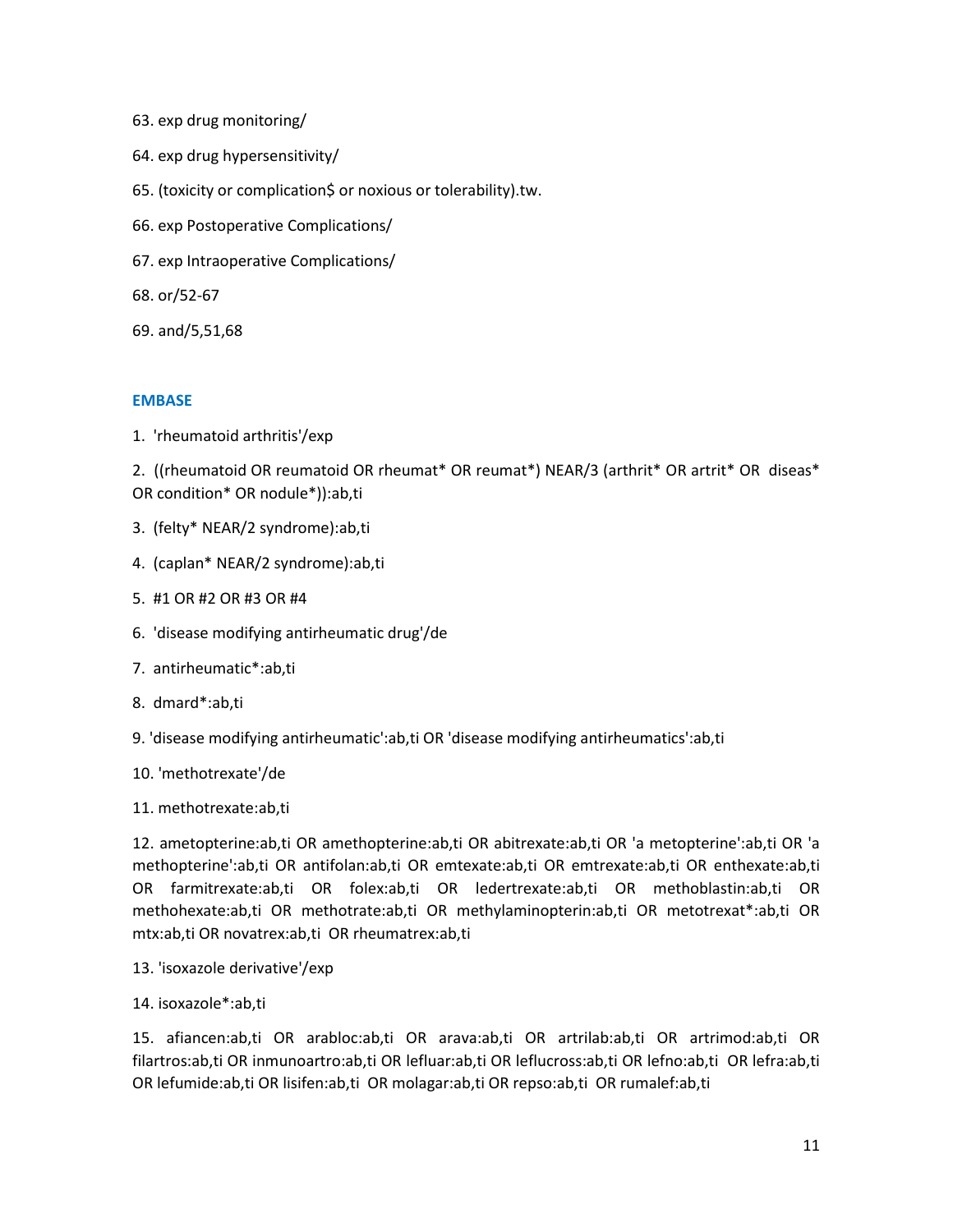## 16. 'salazosulfapyridine'/de

## 17. sulfasalazine:ab,ti

18. salazosulfapyridine:ab,ti OR sulfasalazine:ab,ti OR sulfosalazine:ab,ti OR sulfasazine:ab,ti OR sulfasizine:ab,ti OR salazopyridin\*:ab,ti OR asulfidine:ab,ti OR azulfadine:ab,ti OR azulfidine:ab,ti

- 19. 'hydroxychloroquine'/de
- 20. hydroxychloro\*:ab,ti

21. axokineor:ab,ti OR dolquine:ab,ti OR ercoquin:ab,ti OR evoquin:ab,ti OR hcqs:ab,ti OR hqt:ab,ti OR hydrocad:ab,ti OR hydroquin:ab,ti OR ilinol:ab,ti OR immard:ab,ti OR metirel:ab,ti OR narbon:ab,ti OR oxcq:ab,ti OR oxiklorin:ab,ti OR 'oxy q':ab,ti OR plaquenil:ab,ti OR polirreuminor:ab,ti OR quensyl:ab,ti OR reuquinol:ab,ti

- 22. 'gold therapy'/de
- 23. gold:ab,ti
- 24. 'chloroquine'/de
- 25. chloroquine\*:ab,ti

"26. aralen:ab,ti OR arechine:ab,ti OR arequin:ab,ti OR chingamin:ab,ti OR chlorochin:ab,ti OR khingamin:ab,ti OR oxychloroquine:ab,ti OR oxychlorochin:ab,ti OR plaquinol:ab,ti OR plaquinil:ab,ti OR quensy:ab,ti OR anoclor:ab,ti OR arthrabas:ab,ti OR avloclor:ab,ti OR cidanchin:ab,ti OR clopirim:ab,ti OR collagenan:ab,ti OR daraclor:ab,ti OR daramal:ab,ti OR dichinalex:ab,ti OR difosquin:ab,ti OR diroquine:ab,ti OR genocin:ab,ti OR heliopar:ab,ti OR klorokin:ab,ti OR malarex:ab,ti OR malaviron:ab,ti OR mirquin:ab,ti OR nivaquine:ab,ti OR 'novo chloroquine':ab,ti OR novochloroquine:ab,ti OR paluken:ab,ti OR palux:ab,ti OR pharmaquinine:ab,ti OR plasmoquine:ab,ti OR promal:ab,ti OR 'p roquine':ab,ti OR resoquin\$:ab,ti OR savarine:ab,ti OR syncoquin:ab,ti OR weimerquin:ab,ti

- 27. 'azathioprine'/de
- 28. azathioprine:ab,ti

29. aseroprim:ab,ti OR aseroprin:ab,ti OR azaallen:ab,ti OR azadus:ab,ti OR azafalk:ab,ti OR azafor:ab,ti OR azafrine:ab,ti OR azaglax:ab,ti OR azahexal:ab,ti OR azamun\*:ab,ti OR azaimun:ab,ti OR azamedac:ab,ti OR azap:ab,ti OR azapin\*:ab,ti OR azaprine\*:ab,ti OR azapress:ab,ti OR 'aza q':ab,ti OR azarek:ab,ti OR azasan:ab,ti OR azathiodura:ab,ti OR azathioregio:ab,ti OR azatrilem:ab,ti OR azimune:ab,ti OR azopin\*:ab,ti OR azoran:ab,ti OR berkaprine:ab,ti OR colinsan:ab,ti OR glaxoprin:ab,ti OR immunproprin:ab,ti OR imuger:ab,ti OR imunen:ab,ti OR imuprin\*:ab,ti OR imuran:ab,ti OR imure\*:ab,ti OR imuzat:ab,ti OR oprisine:ab,ti OR satedon:ab,ti OR thioprine:ab,ti OR tiosalprin:ab,ti OR transimune:ab,ti OR zaprine:ab,ti OR zytrim:ab,ti

- 30. 'cyclosporin derivative'/de
- 31. cyclosporin\*:ab,ti OR ciclosporin\*:ab,ti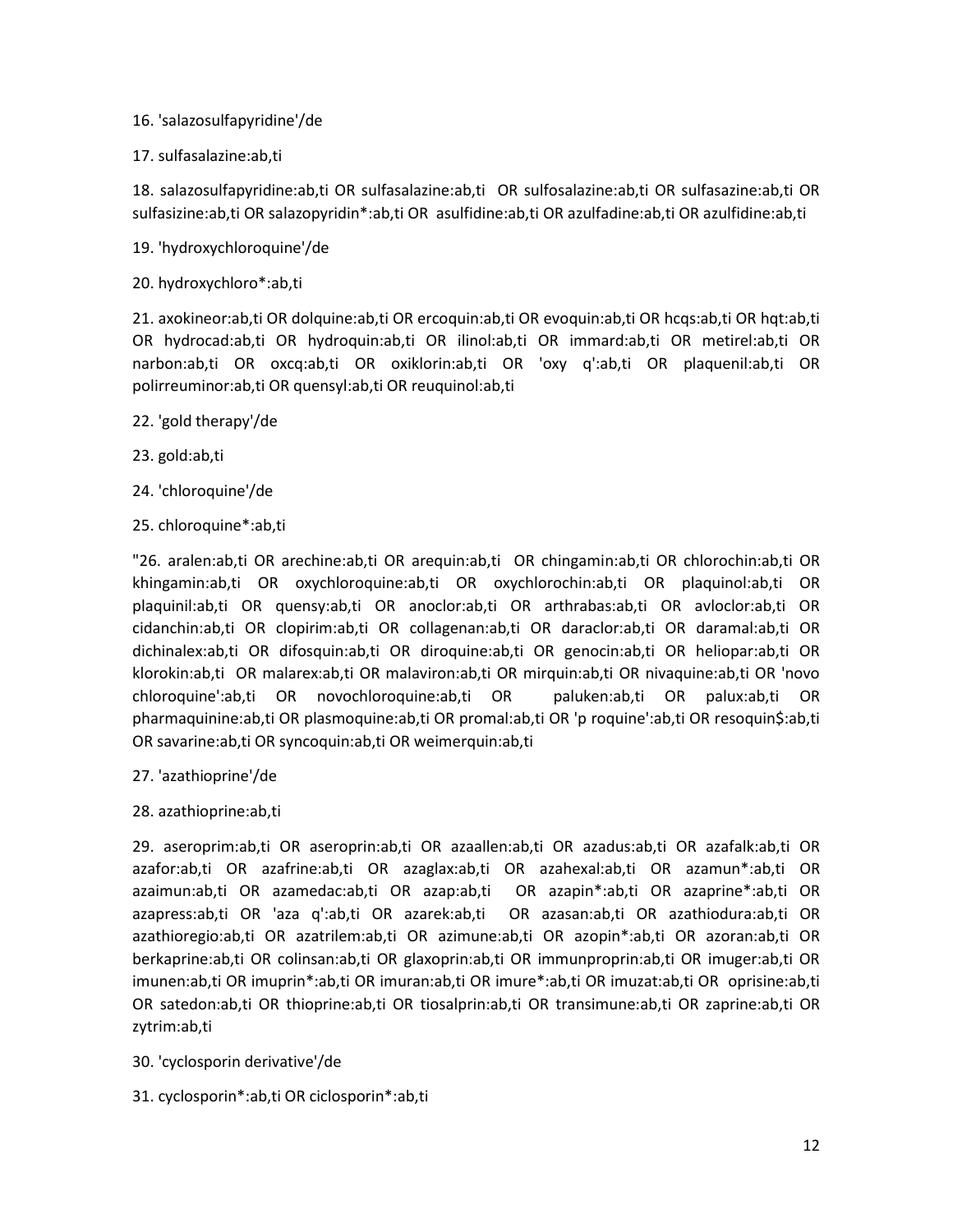- 32. neoral:ab,ti OR gengraf:ab,ti OR restasis:ab,ti OR sandimmun\*:ab,ti OR sangcya:ab,ti
- 33. 'penicillamine'/de

34. adalkenor:ab,ti OR artamin:ab,ti OR atamir:ab,ti OR byanodine:ab,ti OR cilamin:ab,ti OR cuprenil:ab,ti OR cuprimine:ab,ti OR cupripen:ab,ti OR depen:ab,ti OR distamin\*:ab,ti OR 'd penamine':ab,ti OR gerodyl:ab,ti OR kelatin\*:ab,ti OR mercaptyl:ab,ti OR metalcaptase:ab,ti OR pendramine:ab,ti OR rhumantin:ab,ti OR sufortan\*:ab,ti OR trisorcin:ab,ti OR trolovol:ab,ti

35. 'cyclophosphamide'/de

36. cyclophosph\*:ab,ti OR cytophosphan:ab,ti OR cytoxan:ab,ti OR sendoxan:ab,ti OR endoxan:ab,ti OR neosar:ab,ti OR 'nsc 26271':ab,ti OR procytox:ab,ti OR 'b 518':ab,ti OR ifosfamide:ab,ti OR isophosphamide:ab,ti OR iphosphamide:ab,ti OR isofosfamide:ab,ti OR holoxan:ab,ti OR 'nsc 109':ab,ti OR 'asta z 4942':ab,ti OR cfx:ab,ti OR 'phosphoramide mustard':ab,ti OR 'phosphoramide mustards':ab,ti

- 37. 'mycophenolic acid'/de
- 38. mycophenolate:ab,ti

39. arzip:ab,ti OR baxmune:ab,ti OR cellcept:ab,ti OR cellmune:ab,ti OR celprot:ab,ti OR ceptolate:ab,ti OR imulate:ab,ti OR muxgen:ab,ti OR lanfetil:ab,ti OR limfocept:ab,ti OR metocris:ab,ti OR micocept:ab,ti OR mmf:ab,ti OR mofecept:ab,ti OR mofetyl:ab,ti OR mofilet:ab,ti OR mofimutral:ab,ti OR mometil:ab,ti OR mophecen:ab,ti OR munotras:ab,ti OR myaccord:ab,ti OR mycept:ab,ti OR myclausenor:ab,ti OR mycofenor:ab,ti OR mycolat:ab,ti OR mycoldosa:ab,ti OR mycophen:ab,ti OR myfenax:ab,ti AND myfetil:ab,ti OR mygref:ab,ti OR myotec:ab,ti OR mysept:ab,ti OR presumin:ab,ti OR refrat:ab,ti OR renocell:ab,ti OR supresta:ab,ti OR tevacept:ab,ti OR trixin:ab,ti

- 40. 'chlorambucil'/de
- 41. chlorambucil:ab,ti
- 42. amboclorin:ab,ti OR clokeran:ab,ti OR leukeran:ab,ti OR linfolysin:ab,ti OR lympholysin:ab,ti
- 43. 'minocycline'/de
- 44. minocyclin\*:ab,ti

45. acneclin:ab,ti OR akamin:ab,ti OR aknemin:ab,ti OR 'akne puren':ab,ti OR aknereduct:ab,ti OR 'aknin mino':ab,ti OR 'aknin n':ab,ti OR aknoral:ab,ti OR aknosan:ab,ti OR apominolin:ab,ti OR arestinor:ab,ti OR auramin:ab,ti OR blemix:ab,ti OR borymycin:ab,ti OR cipancin:ab,ti OR cyclimycin:ab,ti OR dentomycin\*:ab,ti OR durakne:ab,ti OR dynacin:ab,ti OR enca:ab,ti OR 'icht oralor':ab,ti OR klinoc:ab,ti OR klinomycin:ab,ti OR klinotab:ab,ti OR lederderm:ab,ti OR logryx:ab,ti OR meibi:ab,ti OR mestacine:ab,ti OR micromycin:ab,ti OR 'minac 50':ab,ti OR minakne:ab,ti OR minaxen:ab,ti OR 'mino 50':ab,ti OR minocin:ab,ti OR minoclin:ab,ti OR minodene:ab,ti OR minoderm:ab,ti OR minogalen:ab,ti OR minolis:ab,ti OR minomax:ab,ti OR minomycin:ab,ti OR minoplus:ab,ti OR minosil:ab,ti OR minostad:ab,ti OR minotab\*:ab,ti OR minotekor:ab,ti OR minotrex:ab,ti OR minotyrol:ab,ti OR 'mino wolff':ab,ti OR minox:ab,ti OR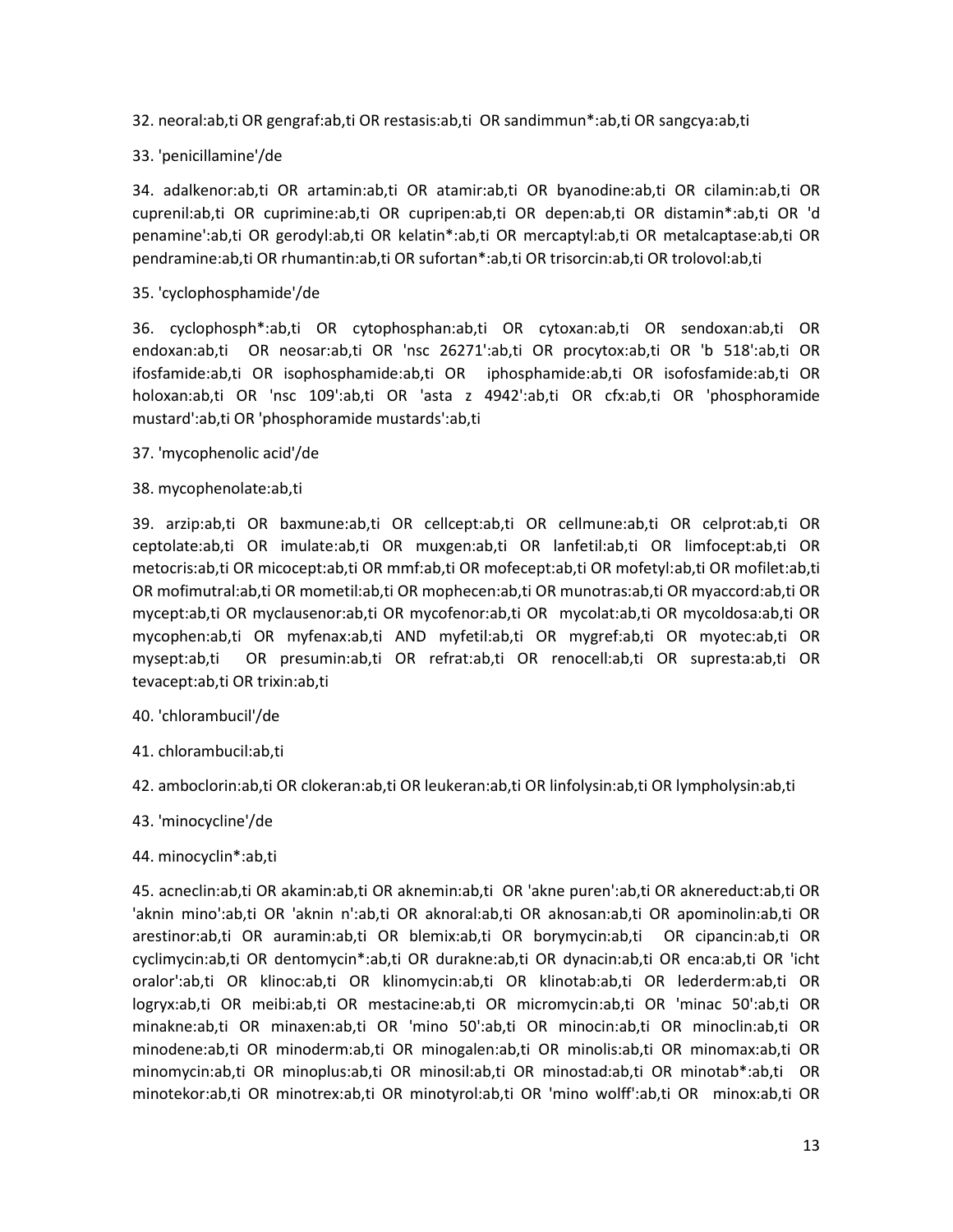mynocine:ab,ti OR myrac:ab,ti OR oracyclin:ab,ti OR parocline:ab,ti OR periocline:ab,ti OR peritrol:ab,ti OR ranmino:ab,ti OR romin:ab,ti OR seboclear:ab,ti OR sebomin:ab,ti OR sebren:ab,ti OR skid:ab,ti OR skinocyclin:ab,ti OR solodyn:ab,ti OR spicline:ab,ti OR triomin:ab,ti OR udima:ab,ti OR vectrin:ab,ti OR yelnac:ab,ti OR zacnan:ab,ti

46. tofacitinib:ab,ti

47. xeljanz:ab,ti

48. #6 OR #7 OR #8 OR #9 OR #10 OR #11 OR #12 OR #13 OR #14 OR #15 OR #16 OR #17 OR #18 OR #19 OR #20 OR #21 OR #22 OR #23 OR #24 OR #25 OR #26 OR #27 OR #28 OR #29 OR #30 OR #31 OR #32 OR #33 OR #34 OR #35 OR #36 OR #37 OR #38 OR #39 OR #40 OR #41 OR #42 OR #43 OR #44 OR #45 OR #46 OR #47

49. #5 AND #48

- 50. 'adverse drug reaction'/lnk OR 'complication'/lnk OR 'side effect'/lnk
- 51. safe:ab,ti OR safety:ab,ti
- 52. 'side effect':ab,ti OR 'side effects':ab,ti

53. ((adverse OR undesirable OR harms\* OR serious OR toxic) NEAR/3 (effect\* OR reaction\* OR event\* OR outcome\*)):ab,ti

- 54. 'postmarketing surveillance'/exp
- 55. 'phase 4 clinical trial (topic)'/de
- 56. 'intoxication'/exp
- 57. 'drug toxicity'/exp
- 58. 'congenital malformation'/exp
- 59. 'drug monitoring'/de
- 60. 'drug hypersensitivity'/exp
- 61. toxicity:ab,ti OR complication\*:ab,ti OR noxious:ab,ti OR tolerability:ab,ti
- 62. 'postoperative complication'/exp
- 63. 'peroperative complication'/de

64. #50 OR #51 OR #52 OR #53 OR #54 OR #55 OR #56 OR #57 OR #58 OR #59 OR #60 OR #61 OR #62 OR #63

65. #49 AND #64 AND [humans]/lim AND [embase]/lim AND #38 AND #54 AND [humans]/lim AND [embase]/lim AND #67 AND (2013:py OR 2014:py OR 2015:py OR 2016:py) AND ('article'/it OR 'article in press'/it)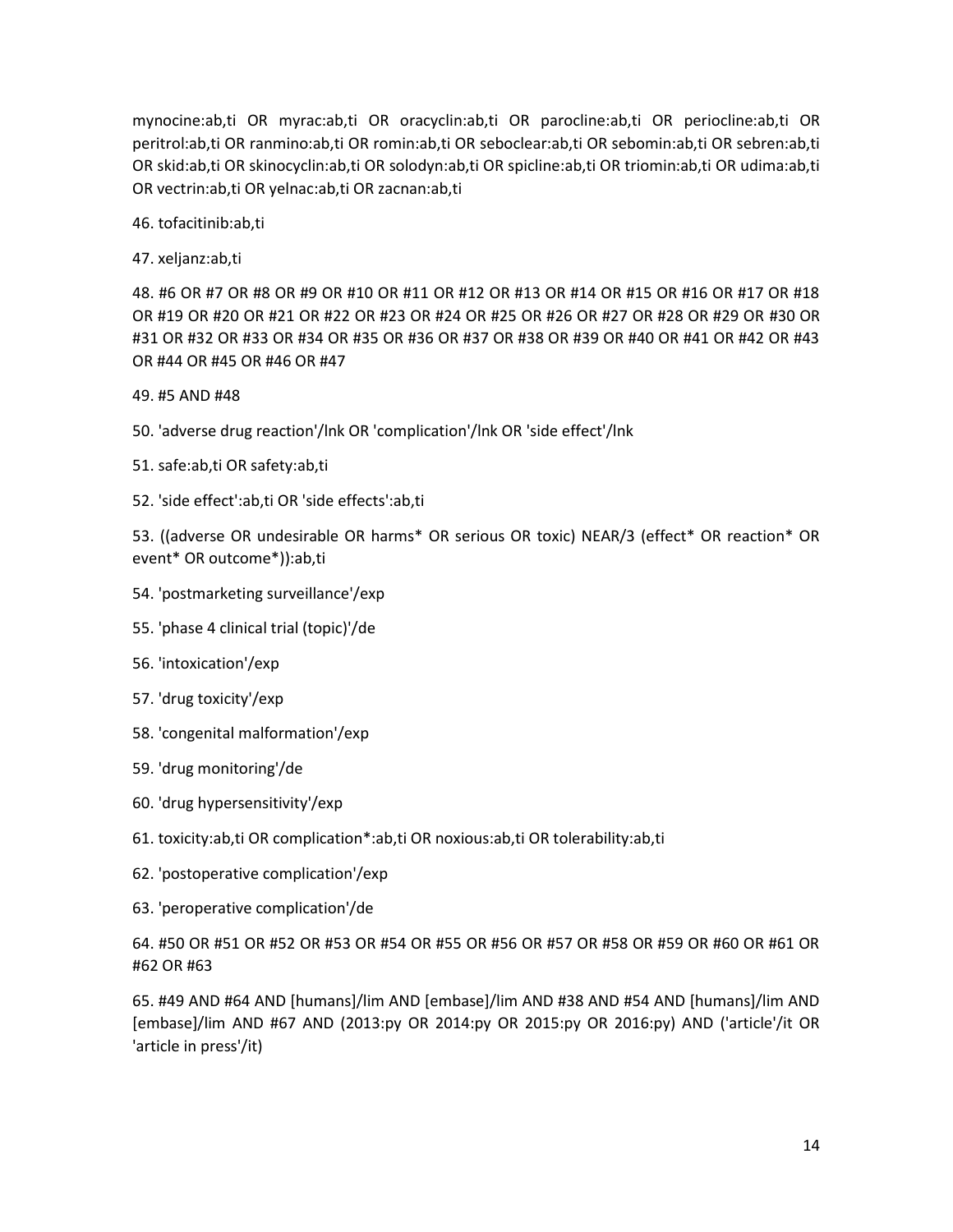### **Cochrane Central**

#1 MeSH descriptor: [Arthritis, Rheumatoid] explode all trees

#2 ((rheumatoid or reumatoid or rheumat\* or reumat\*) near/3 (arthrit\* or artrit\* or diseas\* or condition\* or nodule\*)):ti,ab

#3 (felty\* near/2 syndrome):ti,ab

#4 (caplan\* near/j2 syndrome):ti,ab

#5 #1 or #2 or #3 or #4

#6 MeSH descriptor: [Antirheumatic Agents] explode all trees

#7 Antirheumatic\*:ti,ab

#8 dmard\*:ti,ab

#9 MeSH descriptor: [Methotrexate] this term only

#10 Methotrexate:ti,ab

#11 (Abitrexate or amet?opterine or Abitrexate or A Met?opterine\* or Antifolan or Emt?exate or Enthexate or Farmitrexate or Folex or Ledertrexate or Methoblastin or Methohexate or Methotrate or Methylaminopterin or Metotrexat\$ or mtx or Novatrex or Rheumatrex):ti,ab

#12 MeSH descriptor: [Isoxazoles] explode all trees

#13 isoxazole\*:ti,ab

#14 leflunomide\*:ti,ab

#15 (Afiancen or Arabloc or Arava or Artrilab or Artrimod or Filartros or Inmunoartro or Lefluar or Leflucross or Lefno or Lefra or Lefumide or Lisifen or Molagar or Repso or Rumalef):ti,ab

#16 MeSH descriptor: [Sulfasalazine] this term only

#17 sulfasalazine:ti,ab

#18 (Salazosulfapyridine or sulfasalazine or Sulfosalazine or Sulfasal?zine or Salazopyridin\* or asulfidine or azulf?dine):ti,ab

#19 MeSH descriptor: [Hydroxychloroquine] this term only

#20 Hydroxychloro\*:ti,ab

#21 (Axokineor or Dolquine or Ercoquin or Evoquin or HCQS or HQT or Hydrocad or Hydroquin or Ilinol or Immard or Metirel or Narbon or Oxcq or Oxiklorin or Oxy-Q or Plaquen?l or Polirreuminor or Quensyl or Reuquinol):ti,ab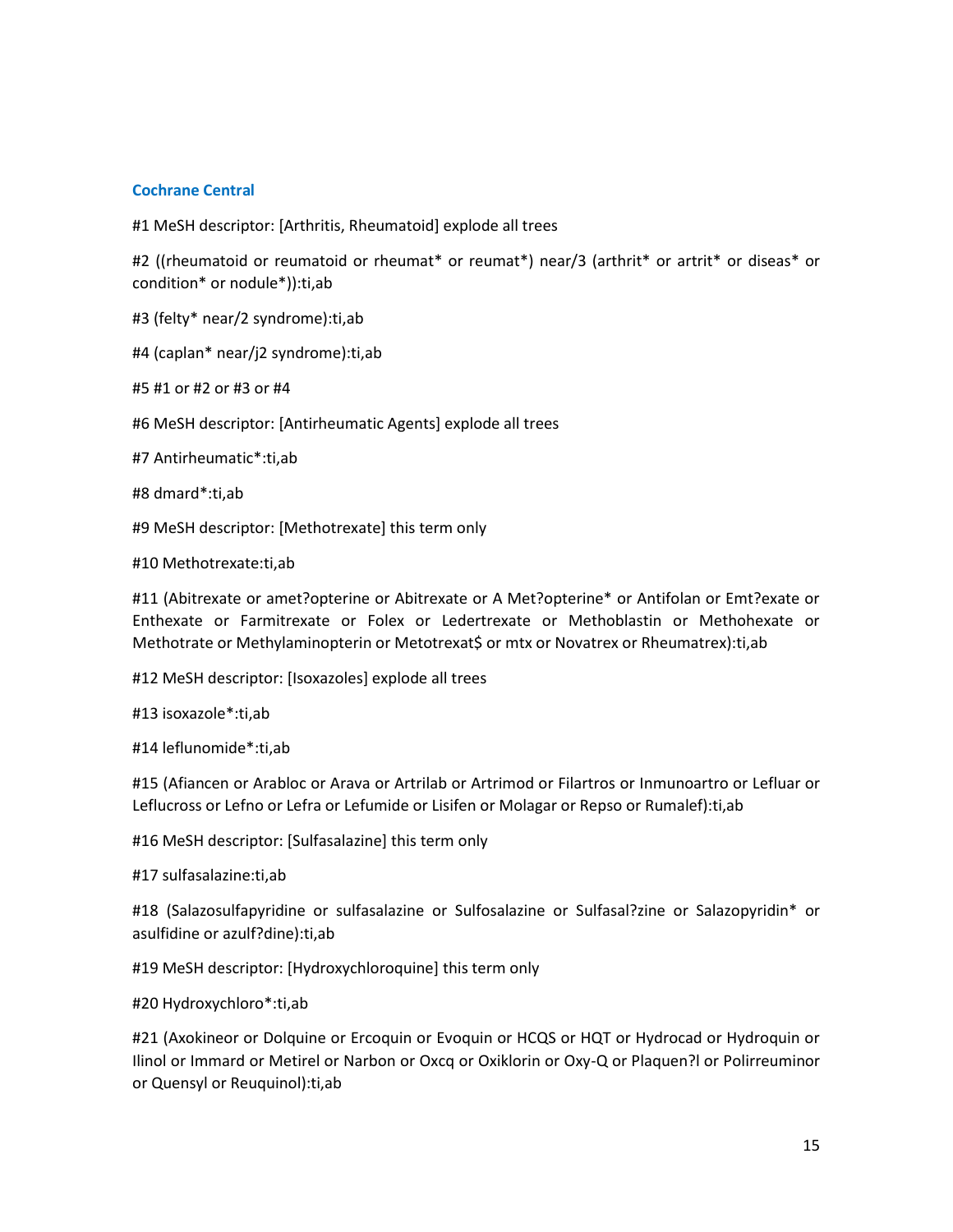### #22 MeSH descriptor: [Gold Compounds] explode all trees

## #23 MeSH descriptor: [Organogold Compounds] explode all trees

### #24 gold:ti,ab

#25 MeSH descriptor: [Chloroquine] explode all trees

## #26 chloroquine\*:ti,ab

#27 (aralen or arechine or arequin or chingamin or chlorochin or khingamin or nivaquine or oxychloroquine or oxychlorochin or plaquinol or plaquinil or quensy or anoclor or arthrabas or avloclor or cidanchin or clopirim or collagenan or daraclor or daramal or dichinalex or difosquin or diroquine or genocin or heliopar or klorokin or malarex or malaviron or mirquin or nivaquine or novo-chloroquine or novochloroquine or paluken or palux or pharmaquinine or plasmoquine or promal or p-roquine or resoquin\$ or savarine or syncoquin or weimerquin):ti,ab

#28 MeSH descriptor: [Azathioprine] this term only

## #29 azathioprine:ti,ab

#30 (Aseroprim or Aseroprin or Azaallen or Azadus or Azafalk or Azafor or Azafrine or Azaglax or Azahexal or Aza?mun\* or Azamedac or Azap or Azap?in\* or Azapress or Aza-Q or Azarek or Azasan or Azathiodura or Azathiodura or Azathioregio or Azatrilem or Azimune or Azop?in\* or Azoran or Berkaprine or Colinsan or Glaxoprin or Immunoprin or Imuger or Imunen or Imuprin\$ or Imuran or Imure? or Imuzat or Oprisine or Satedon or Thioprine or Tiosalprin or Transimune or Zaprine or Zytrim):ti,ab

#31 MeSH descriptor: [Cyclosporins] explode all trees

#32 c?closporin\*:ti,ab

- #33 (neoral or gengraf or restasis or sandimmun\* or sangcya):ti,ab
- #34 MeSH descriptor: [Penicillamine] explode all trees

## #35 Penicillamine:ti,ab

#36 (Adalkenor or Artamin or Atamir or Byanodine or Cilamin or Cuprenil or Cuprimine or Cupripen or Depen or Distamin\* or D-Penamine or Gerodyl or Kelatin\* or Mercaptyl or Metalcaptase or Pendramine or Rhumantin or Sufortan\* or Trisorcin or Trolovol):ti,ab

## #37 MeSH descriptor: [Cyclophosphamide] explode all trees

#38 (cyclophosph\* or cytophosphan or Cytoxan or sendoxan or endoxan or neosar or nsc-26271 or procytox or b-518 or ifosfamide or isophosphamide or iphosphamide or isofosfamide or holoxan or nsc-109\* or "asta z 4942" or cfx or "phosphoramide mustard\*"):ti,ab

#39 MeSH descriptor: [Mycophenolic Acid] this term only

#40 mycophenolate:ti,ab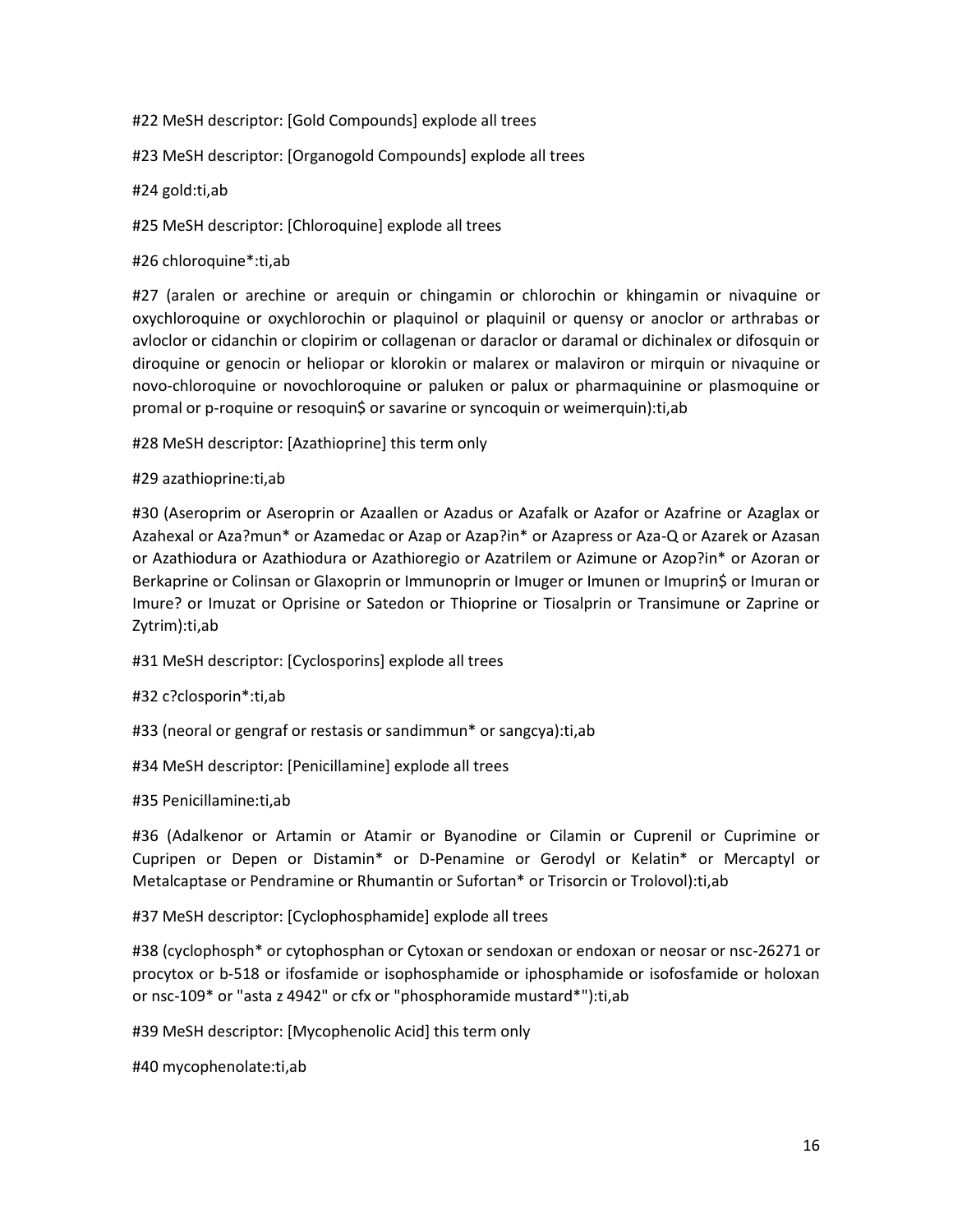#41 (Arzip or Baxmune or CellCept or Cellmune or Celprot or Ceptolate or Imulate or Imuxgen or Lanfetil or Limfocept or Metocris or Micocept or MMF or Mofecept or Mofetyl or Mofilet or Mofimutral or Mometil or Mophecen or Munotras or Myaccord or Mycept or Myclausenor or Mycofenor or Mycolat or Mycoldosa or Mycophen or Myfenax Myfetil or Mygref or Myotec or Mysept or Presumin or Refrat or Renocell or Supresta or Tevacept or Trixin):ti,ab

- #42 MeSH descriptor: [Chlorambucil] explode all trees
- #43 chlorambucil:ti,ab
- #44 (Amboclorin or Clokeran or Leukeran or Linfolysin or Lympholysin):ti,ab
- #45 MeSH descriptor: [Minocycline] this term only

## #46 minocyclin\*:ti,ab

#47 (Acneclin or Akamin or Aknemin or Akne-Puren or Aknereduct or Aknin-Mino or Aknin-N or Aknoral or Aknosan or Apominolin or Arestinor or Auramin or Blemix or Borymycin or Cipancin or Cyclimycin or Dentomycin\$ or durakne or Dynacin or Enca or Icht-Oralor or Klinoc or Klinomycin or Klinotab or Lederderm or Logryx or Meibi or Mestacine or Micromycin or "Minac 50" or Minakne or Minaxen or Mino-50 or Minocin or Minoclin or Minodene or Minoderm or Minogalen or Minolis or Minomax or Minomycin or Minoplus or Minosil or Minostad or Minotab\$ or Minotekor or Minotrex or Minotyrol or Mino-Wolff or Minox or Mynocine or Myrac or Oracyclin or Parocline or Periocline or Peritrol or Ranmino or Romin or Seboclear or Sebomin or Sebren or Skid or Skinocyclin or Solodyn or Spicline or Triomin or Udima or Vectrin or Yelnac or Zacnan):ti,ab

#48 MeSH descriptor: [Pyrroles] this term only

#49 tofacitinib:ti,ab

#50 Xeljanz:ti,ab

#51 #6 or #7 or #8 or #9 or #10 or #11 or #12 or #13 or #14 or #15 or #16 or #17 or #18 or #19 or #20 or #21 or #22 or #23 or #24 or #25 or #26 or #27 or #28 or #29 or #30 or #31 or #32 or #33 or #34 or #35 or #36 or #37 or #38 or #39 or #40 or #41 or #42 or #43 or #44 or #45 or #46 or #47 or #48 or #49 or #50

#52 #5 and #51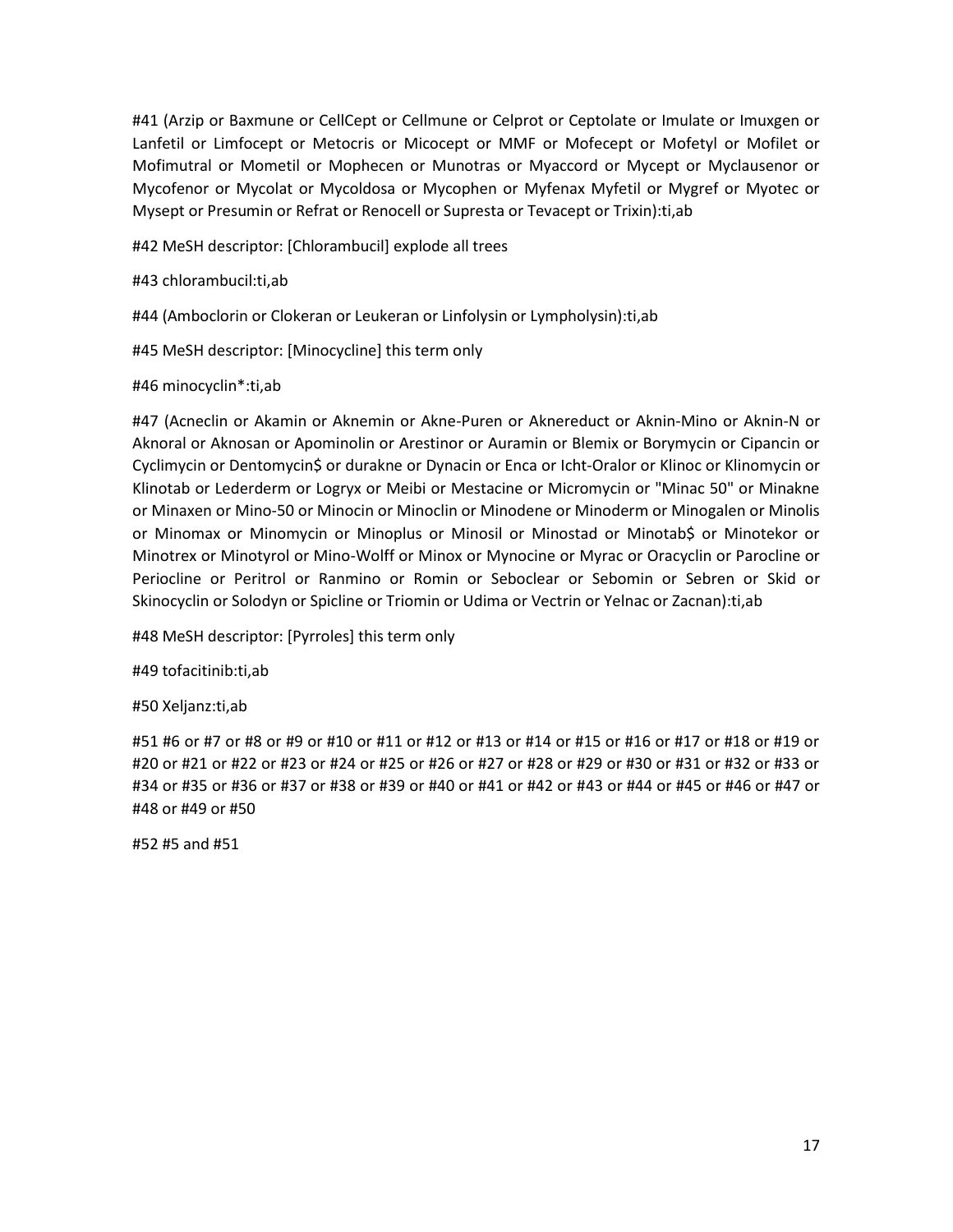### **2. Review flow chart**



**Figure S1.** Flowchart for the systematic literature review.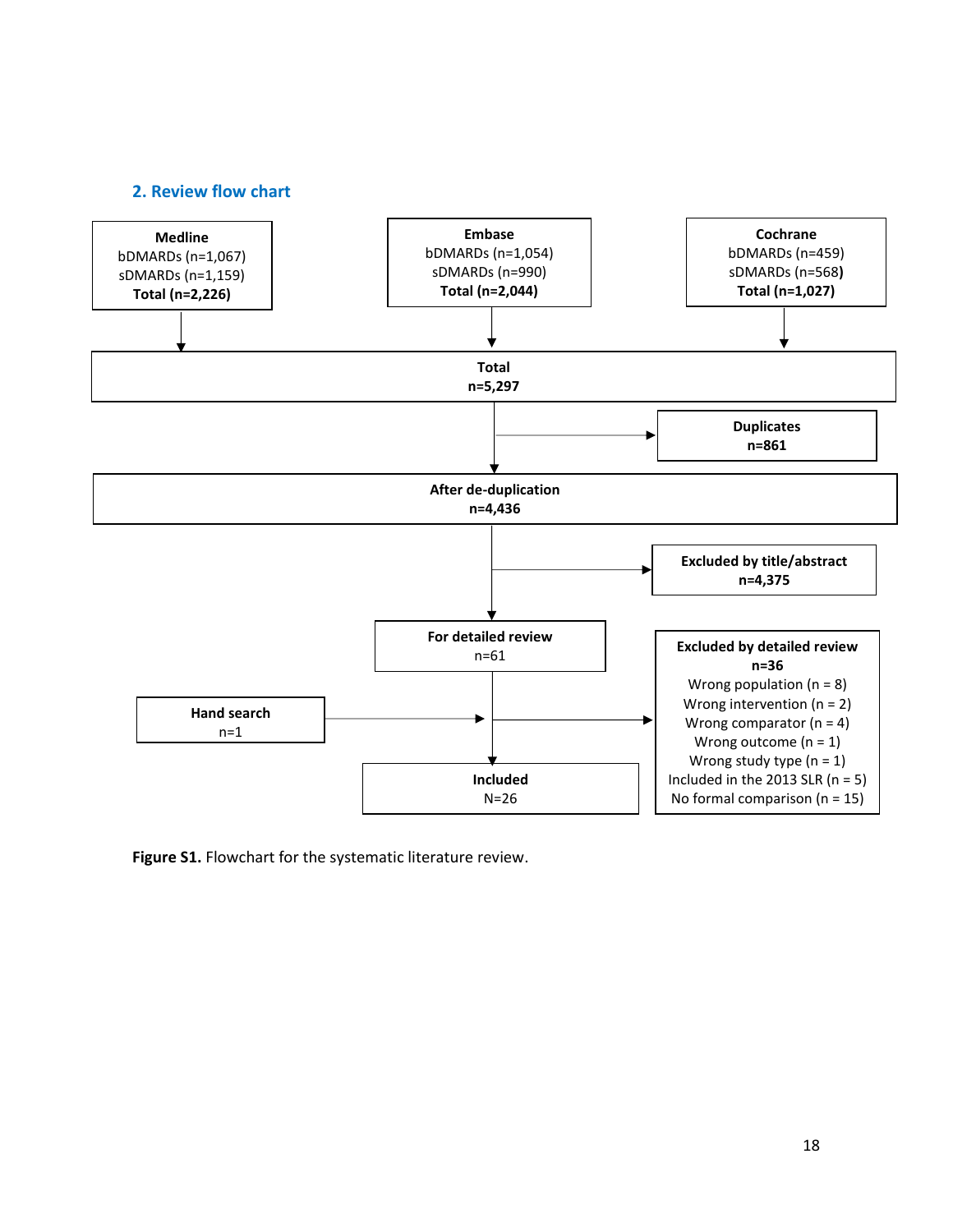### **3. SUMMARY OF PUBLICATIONS**

Some of the included studies show data pertaining to more than one outcome. Thus, the total number of studies reporting data for each outcome is larger than the total number of included studies.

| <b>Main outcome</b>                            | <b>Number of studies</b><br>$(n = 26)$ |
|------------------------------------------------|----------------------------------------|
| <b>Infections</b>                              | 15                                     |
| Serious infections                             | 11                                     |
| Herpes zoster                                  | 1                                      |
| Tuberculosis                                   | $1 (+3)$                               |
| Skin infections                                | 1                                      |
| Non-viral opportunistic infections             | $\mathbf{1}$                           |
| Cancer                                         | 4                                      |
| Any malignancy                                 | $2 (+2)$                               |
| Solid cancer                                   | 1                                      |
| Head and neck cancer                           | 1                                      |
| Lymphoma                                       | $0 (+1)$                               |
| <b>Mortality</b>                               | $1 (+1)$                               |
| <b>Cardiovascular events</b>                   | 4                                      |
| Major adverse CV events (MI, stroke, CV death) | 1                                      |
| <b>Heart failure</b>                           | $\mathbf{1}$                           |
| Hyperlipidemia                                 | $\mathbf{1}$                           |
| Venous thromboembolism                         | 1                                      |
| <b>Interstitial lung disease</b>               | 2                                      |

Table S1. Number of included publications for the different outcomes

## **4. Details of the studies included in the bDMARDs search**

### **4.1. Infections**

#### **4.1.1. Serious infections**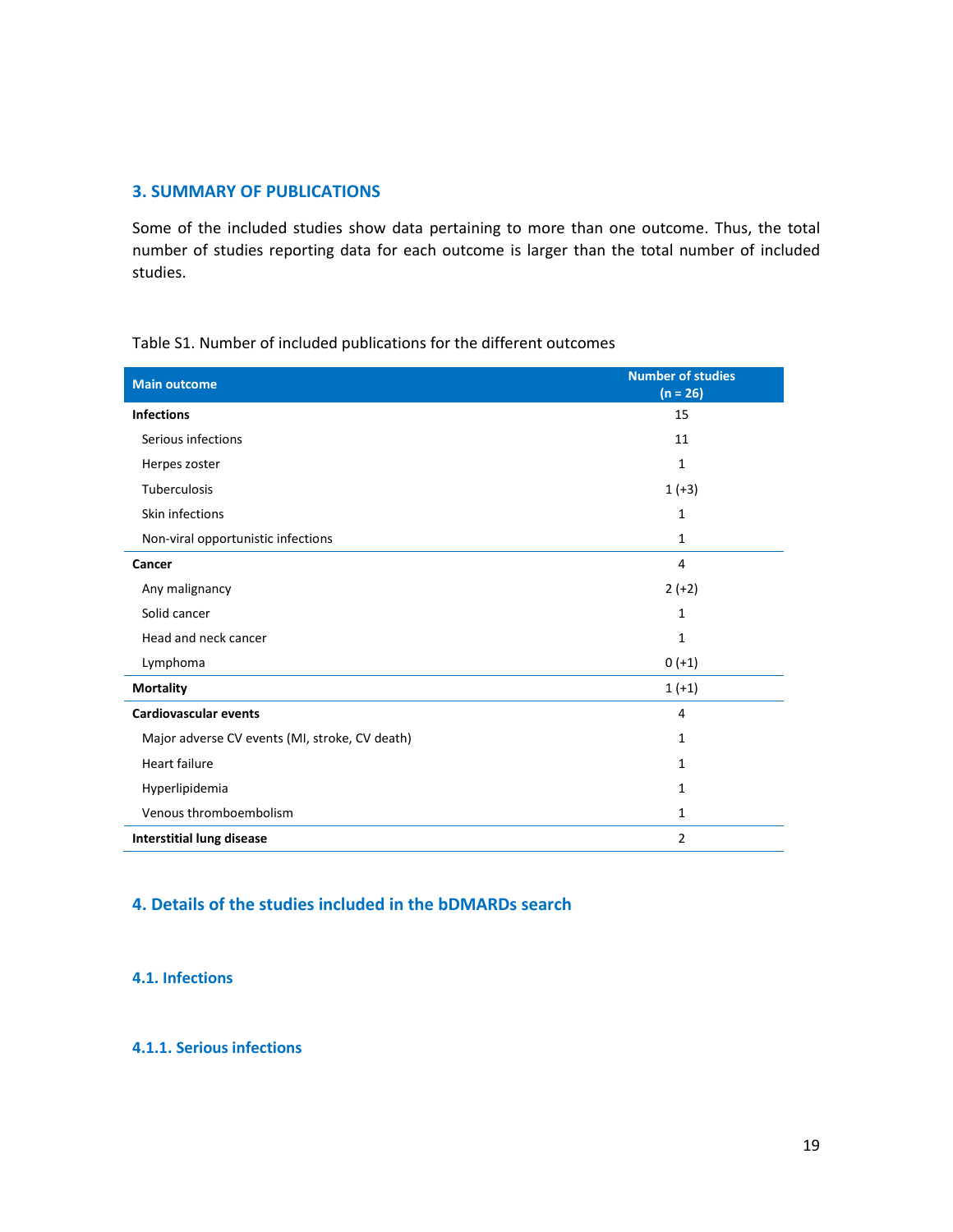## Table S2: Included studies (serious infections)

| <b>Study ID</b>                            | <b>Registry</b>                                                                                                                                                                                       | <b>Inclusion criteria</b>                                                                                 | <b>Exclusion criteria</b>                                                                                                                                                                                                                            | <b>Mixed</b><br>population | <b>End of folLow-</b><br>up for analysis |
|--------------------------------------------|-------------------------------------------------------------------------------------------------------------------------------------------------------------------------------------------------------|-----------------------------------------------------------------------------------------------------------|------------------------------------------------------------------------------------------------------------------------------------------------------------------------------------------------------------------------------------------------------|----------------------------|------------------------------------------|
| Aaltonen 2015 J<br>Rheum                   | ROB-FIN + Central Finland Central Hospital                                                                                                                                                            | RA, bDMARDs or csDMARDs (bDMARD naive)                                                                    | None                                                                                                                                                                                                                                                 | No                         | $Dec-11$                                 |
| Chiang 2014 Comp<br>Methods                | Taiwan's NHIRD (claims dataset)                                                                                                                                                                       | RA, ETA or ADA                                                                                            | Patients <18 years at cohort entry or who had cancer, a<br>solid organ transplant or HIV infection. Patients without<br>TNFi for 180 days prior to the cohort entry                                                                                  | No                         | Dec-08                                   |
| Chiu 2014 Int J<br><b>Rheum Dis</b>        | Taiwan's NHIRD (claims dataset)                                                                                                                                                                       | RA, holding a catastrophic illness card (be<br>diagnosed with RA ≥2 times), bDMARDs or<br><b>CSDMARDS</b> | Patients <18 years, diagnosis after 1 July 2009, patients<br>who experienced an adverse event before ever<br>receiving treatment with a bDMARD or csDMARD                                                                                            | No                         | Dec-09                                   |
| Cobo-Ibanez 2014<br>Rheumatol Int          | <b>BIOBADASER</b>                                                                                                                                                                                     | Adult patients with rheumatic diseases<br>(including RA) on biologics (TNFi, RTX)                         | <b>NR</b>                                                                                                                                                                                                                                            | Yes                        | $Jul-11$                                 |
| Johnston 2013<br>Semin Arthr Rheum         | Truven Health Analytics (former Thomson Reuters)<br>MartketScan Commercial Claims and Encounters<br>(Commercial) and Medicare Supplemental and<br>Coordination of Benefits databases (claims dataset) | RA, second line biologic treatment episodes                                                               | Alternative indication for biologic treatment during the<br>first course of biologic treatment, NHL, CLL, plaque<br>psoriasis, PsA, JIA, Chron's disease, ulcerative colitis, AS,<br>SLE, HIV, hepatitis B, hepatitis C or demyelinating<br>diseases | <b>No</b>                  | $Dec-10$                                 |
| Lampropoulos 2015<br>Clin Exp Rheumatol    | Files of patients with RA from Laiko University<br>Hospital of Athen's Medical School                                                                                                                 | <b>RA</b>                                                                                                 | <18 years, follow-up <3 months, only receiving steroids                                                                                                                                                                                              | No                         | 2013                                     |
| Miranda 2014 Rev<br><b>Colomb Reumatol</b> | Files of patients with RA from a Colombian hospital                                                                                                                                                   | RA, 18 years or older, csDMARDs or<br><b>bDMARDs</b>                                                      | Other rheumatic diseases, malignancy, doubtful<br>information in the medical charts                                                                                                                                                                  | No                         | 2012                                     |
| Morgan 2014<br>Rheumatology                | <b>BSRBR</b>                                                                                                                                                                                          | Active RA, csDMARDs and bDMARDs, ≥1<br>consultant follow-up                                               | <b>NR</b>                                                                                                                                                                                                                                            | No                         | 2011                                     |
| Sakai 2015 AR&T                            | <b>REAL</b>                                                                                                                                                                                           | RA, csDMARDs or bDMARDs                                                                                   | <b>NR</b>                                                                                                                                                                                                                                            | No                         | $Jan-12$                                 |
| Yun 2016 A&R                               | Medicare claims dataset                                                                                                                                                                               | RA (ICD codes, $\geq$ 2 episodes)                                                                         | Patients with a claim containing the diagnosis of<br>another rheumatic disease                                                                                                                                                                       | No                         | $Dec-11$                                 |
| Curtis 2014 AC&R                           | US Veterans Health Administration (claims dataset)                                                                                                                                                    | RA ( $\geq$ 2 diagnosis codes or 1 diagnosis code<br>and DMARD prescription)                              | Active cancer, history of cancer                                                                                                                                                                                                                     | No                         | $Sep-11$                                 |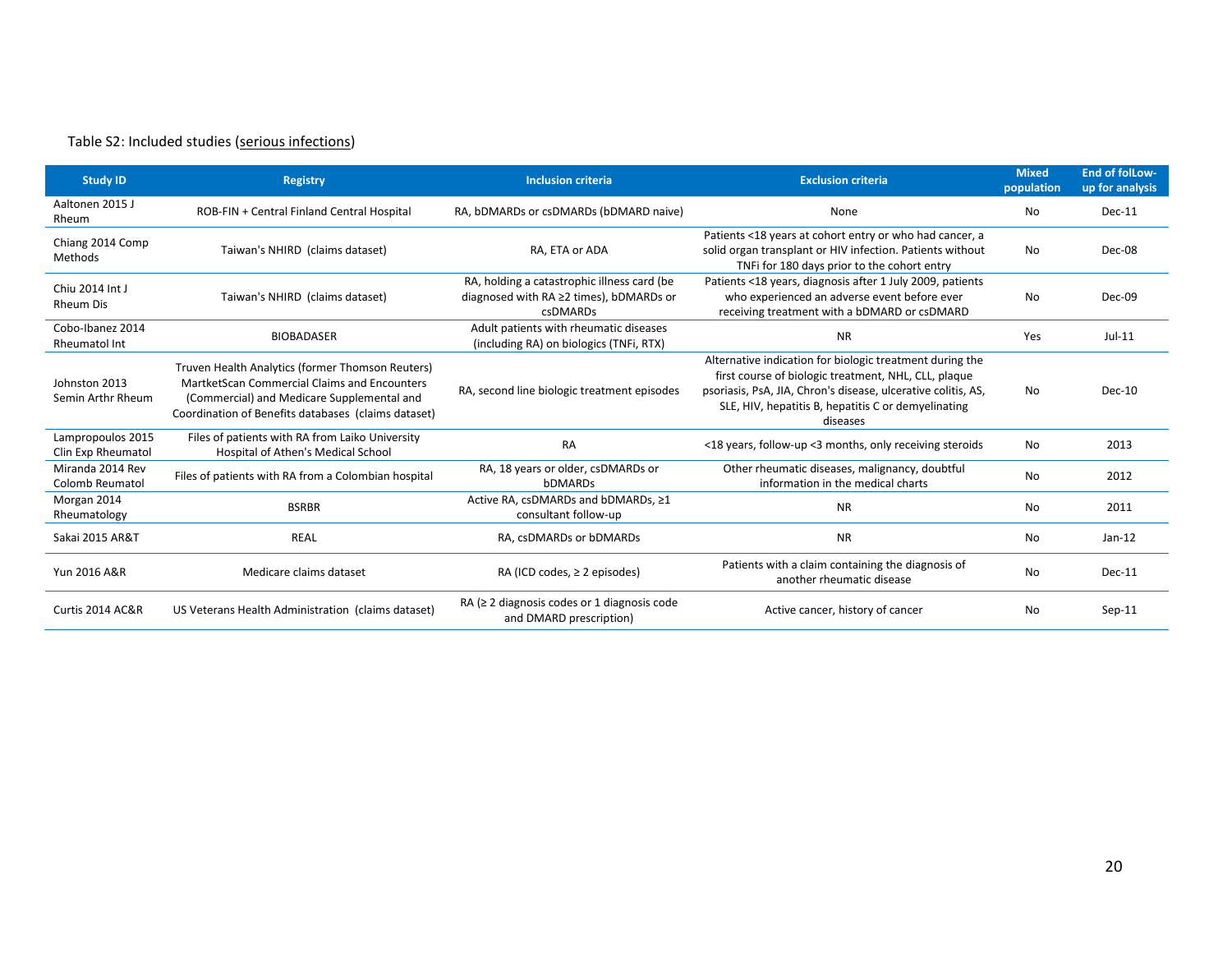| <b>Study ID</b>                               | <b>FolLow-up</b> | <b>Outcome definition</b>                                                                                                                                                                                          | <b>Validation</b><br><b>Outcome</b>               | <b>Biologic causal</b><br>attribution              | <b>Failures to</b><br>biologic included<br>at baseline | <b>Failures to</b><br>biologic included<br>throughout FU | <b>Notes on analysis</b>                                                            | <b>Censoring</b><br>at event |
|-----------------------------------------------|------------------|--------------------------------------------------------------------------------------------------------------------------------------------------------------------------------------------------------------------|---------------------------------------------------|----------------------------------------------------|--------------------------------------------------------|----------------------------------------------------------|-------------------------------------------------------------------------------------|------------------------------|
| Aaltonen 2015 J<br>Rheum                      | Variable         | Any infection requiring hospitalization (National<br>Hospital Discharge Register) - ICD-10                                                                                                                         | <b>NS</b>                                         | On drug                                            | Yes                                                    | Yes                                                      | Poisson regression                                                                  | Yes                          |
| Chiang 2014<br>Comp Methods                   | Variable         | Serious infection: hospitalization for infection;<br>prescription of an antimicrobial injection; and TB (no<br>cultures available, so algorithm defined) - ICD-9                                                   | <b>NS</b>                                         | On drug + ever                                     | No                                                     | No                                                       | Cox regression adjusted<br>for PS                                                   | Yes                          |
| Chiu 2014 Int J<br><b>Rheum Dis</b>           | Variable         | Serious bacterial infection requiring hospitalization<br>(according to a list of ICD-9 codes)                                                                                                                      | <b>NS</b>                                         | Up to 90 days                                      | No                                                     | No                                                       | IRR in a group of<br>patients matched for PS<br>(analysis not further<br>specified) | Yes                          |
| Cobo-Ibanez<br>2014 Rheumatol<br>Int          | Variable         | Serious infection: any AE that was classified under<br>'infections and infestations' in MedDra and described<br>as either 'serious' or 'fatal' by the treating physician or<br>leading to hospitalization or death | Rheumatologist<br>+ 10% audits                    | On drug $+$ up to 90<br>days                       | No                                                     | No                                                       | SIR and SMR, compared<br>to general population                                      | Yes                          |
| Johnston 2013<br>Semin Arthr<br>Rheum         | Variable         | Infection and severe infection (ICD-9 codes). Severe<br>infection: hospitalized infection or an infection<br>requiring outpatient IV anti-infectives                                                               | <b>NS</b>                                         | NS (assumed 'on drug')                             | Yes (all patients<br>were bDMARDs<br>failures)         | Yes                                                      | Mixed-effects and<br>shared gamma frailty<br>survival models                        | No                           |
| Lampropoulos<br>2015 Clin Exp<br>Rheumatol    | Variable         | Serious infection                                                                                                                                                                                                  | Rheumatologist                                    | NS (assumed 'on drug')                             | Yes                                                    | Yes                                                      | IRR and Cox regression                                                              | Yes                          |
| Miranda 2014<br><b>Rev Colomb</b><br>Reumatol | 1 year           | Serious infection: requiring hospitalization,<br>administration of intravenous antibiotics or resulting<br>in death                                                                                                | Rheumatologist                                    | NS (assumed 'on drug')                             | Yes                                                    | Yes                                                      | Cox regression                                                                      | Yes                          |
| Morgan 2014<br>Rheumatology                   | Variable         | Serious infections                                                                                                                                                                                                 | Rheumatologist                                    | On drug $+$ up to 90<br>days                       | Yes                                                    | No                                                       | Cox regression                                                                      | Yes                          |
| Sakai 2015<br>AR&T                            | 1 year           | Serious infections                                                                                                                                                                                                 | <b>NS</b>                                         | NS (assumed 'on drug')                             | No                                                     | No                                                       | Cox regression                                                                      | <b>NS</b>                    |
| Yun 2016 A&R                                  | Variable         | Hospitalized infection (incl bacterial, viral and<br>opportunistic infections)                                                                                                                                     | Previous studies<br>with validation<br>of outcome | On drug (with up to 30<br>days)                    | Yes (all patients<br>were bDMARDs<br>failures)         | Yes                                                      | Cox regression                                                                      | Yes                          |
| Curtis 2014<br>AC&R                           | Variable         | First hospitalization for bacterial infection (ICD-9<br>codes)                                                                                                                                                     | Previous studies<br>with validation<br>of outcome | On drug $+$ up to 90<br>days (270 days for<br>RTX) | Yes (all patients<br>were bDMARDs<br>failures)         | Yes                                                      | Cox regression                                                                      | Yes                          |

## Table S3. Outcome and exposure definition and statistical analysis (serious infections)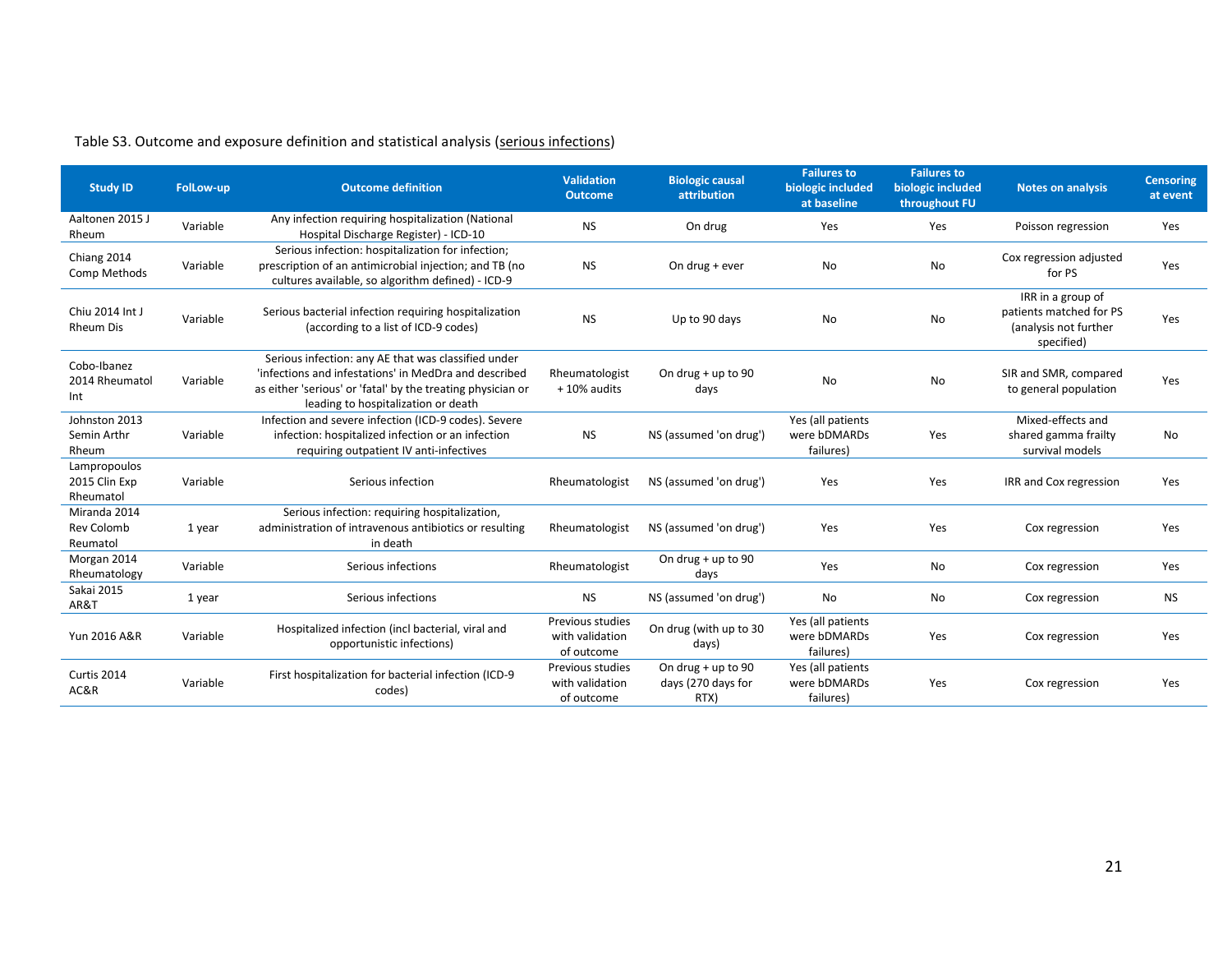## Table S4. Population characteristics (serious infections)

| <b>Study ID</b>                                | <b>Intervention</b>               | <b>Control</b>  | <b>Treatment</b><br>group           | <b>N</b> patients | <b>N</b> patients<br>switchers at<br>baseline | Age         | % Females | <b>Disease duration</b> | FolLow-up<br>time | <b>Patient-years</b> |
|------------------------------------------------|-----------------------------------|-----------------|-------------------------------------|-------------------|-----------------------------------------------|-------------|-----------|-------------------------|-------------------|----------------------|
|                                                |                                   |                 | csDMARDs                            | 1400              | $\mathbf{0}$                                  | 65 (53-72)  | 69        | $9.4(5.0-13.0)$         | $2.3(1.2-2.9)$    | 3119                 |
|                                                |                                   |                 | <b>TNFi</b>                         | 3094              | 31%                                           | 54 (45-61)  | 75        | 11 (6.0-19.0)           | $1.5(0.57-3.4)$   | 7162                 |
| Aaltonen 2015 J                                | Bio (ETA, IFX,                    |                 | <b>IFX</b>                          | 642               | 12%                                           | 52 (44-59)  | 72        | 11 (5.8-17.0)           | $1.6(0.81-3.4)$   | 1700                 |
| Rheum                                          | ADA, RTX)                         | <b>csDMARDs</b> | <b>ETA</b>                          | 1245              | 37%                                           | 54 (45-61)  | 76        | 11 (5.8-19.0)           | $1.5(0.50-3.5)$   | 2842                 |
|                                                |                                   |                 | ADA                                 | 1207              | 36%                                           | 55 (47-62)  | 76        | 12 (6.4-20.0)           | $1.3(0.50-3.4)$   | 2620                 |
|                                                |                                   |                 | <b>RTX</b>                          | 438               | 63%                                           | 59 (52-67)  | 77        | 15 (8.7-23.0)           | $1.1(0.50-2.4)$   | 712                  |
| Chiang 2014 Comp<br>Methods                    | <b>ETA</b>                        | ADA             | <b>ETA</b>                          | 1660              | 0                                             | 54.2 (13.1) | 81.3      | <b>NR</b>               | <b>NR</b>         | <b>NR</b>            |
|                                                |                                   |                 | ADA                                 | 484               | 0                                             | 55.5 (12.7) | 81        | <b>NR</b>               | <b>NR</b>         | <b>NR</b>            |
|                                                |                                   |                 | csDMARDs                            | 8066              | 0                                             | 57.9        | 82.8      | 8.0                     | <b>NR</b>         | 50380                |
| Chiu 2014 Int J                                | TNFi (ETA, ADA)                   | csDMARDs        | <b>TNFi</b>                         | 4033              | 0                                             | 57.8        | 82.3      | 8.0                     | <b>NR</b>         | 7237                 |
| Rheum Dis                                      |                                   |                 | <b>ETA</b>                          | 1492              | 0                                             | 56.5        | 82.1      | 7.0                     | <b>NR</b>         | 3028                 |
|                                                |                                   |                 | <b>ADA</b>                          | 746               | 0                                             | 56.0        | 81.1      | 6.9                     | <b>NR</b>         | 685                  |
|                                                |                                   |                 | <b>TNFi</b>                         | 3050              | $\mathbf{0}$                                  |             |           |                         | <b>NR</b>         | 10242                |
| Cobo-Ibanez 2014<br>Rheumatol Int<br>IFX), RTX | TNFi (ADA, ETA,                   | General         | <b>RTX</b>                          | 75                | 0                                             | 54 (14)     | 79        | $8(4-14)$               | <b>NR</b>         | 146                  |
|                                                |                                   | population      | General<br><b>REF</b><br>population | <b>NR</b>         |                                               |             |           | <b>NR</b>               | <b>NR</b>         |                      |
|                                                |                                   |                 | ABA                                 | 870               | 100                                           | 57.0 (12.6) | 83.1      | <b>NR</b>               | 330 days          | 1004                 |
| Johnston 2013                                  | bDMARDs                           |                 | ADA                                 | 1378              | 100                                           | 54.3 (12.0) | 80.3      | <b>NR</b>               | 365 days          | 1772                 |
| Semin Arthr                                    | (ABA, ADA,                        | <b>NA</b>       | <b>ETA</b>                          | 1026              | 100                                           | 54.6 (12.7) | 77.2      | <b>NR</b>               | 379 days          | 1392                 |
| Rheum                                          | ETA, IFX, RTX)                    |                 | <b>IFX</b>                          | 649               | 100                                           | 54.3 (12.8) | 77.8      | <b>NR</b>               | 348 days          | 789                  |
|                                                |                                   |                 | <b>RTX</b>                          | 409               | 100                                           | 56.4 (12.0) | 77.5      | <b>NR</b>               | 335 days          | 463                  |
|                                                |                                   |                 | <b>csDMARDS</b>                     | 969               | $\mathbf 0$                                   | 55.1(14.8)  | 80        | <b>NR</b>               | <b>NR</b>         | 2557                 |
| Lampropoulos                                   | <b>bDMARDs</b>                    |                 | bDMARDS                             | 434               | 40                                            | 53.0(14.1)  | 78        | <b>NR</b>               | <b>NR</b>         | 1371                 |
| 2015 Clin Exp                                  | (ADA, ETA, IFX,                   | csDMARDs        | ADA                                 | 103               | <b>NR</b>                                     | 52.7 (14.9) | 71        | <b>NR</b>               | <b>NR</b>         | <b>NR</b>            |
| Rheumatol                                      | other)                            |                 | <b>ETA</b>                          | 135               | <b>NR</b>                                     | 51.6 (14.9) | 76        | <b>NR</b>               | <b>NR</b>         | <b>NR</b>            |
|                                                |                                   |                 | <b>IFX</b>                          | 129               | <b>NR</b>                                     | 51.6(12.9)  | 82        | <b>NR</b>               | <b>NR</b>         | <b>NR</b>            |
| Miranda 2014 Rev                               | <b>bDMARDs</b>                    |                 | csDMARDs                            | 300               | 0                                             | 55 (47-65)  | 88        | $5(3-13)$               | <b>NR</b>         | <b>NR</b>            |
| Colomb Reumatol                                | (ADA, ABA, ETA,<br>RTX, TCZ, IFX) | <b>csDMARDs</b> | bDMARDS                             | 83                | 39.8                                          | 50 (46-59)  | 85.5      | $8(3-15)$               | <b>NR</b>         | <b>NR</b>            |
| Morgan 2014<br>Rheumatology                    | <b>ETA</b>                        | csDMARDs        | csDMARDs                            | 2864              | <b>NR</b>                                     | 59.8 (12.4) | 75        | 9.6(10.4)               | 3.9 (2.0) years   | 11095                |
|                                                |                                   |                 | <b>ETA</b>                          | 3529              | <b>NR</b>                                     | 55.3(12.1)  | 77        | 13.5(9.4)               | 4.8 (2.4) years   | 16919                |
| Sakai 2015 AR&T                                | <b>TCZ</b>                        | TNFi (ADA,      | <b>TNFi</b>                         | 304               | $\mathbf 0$                                   | 57.3(15.2)  | 82.8      | 7.96 (8.70)             | <b>NR</b>         | 231.01               |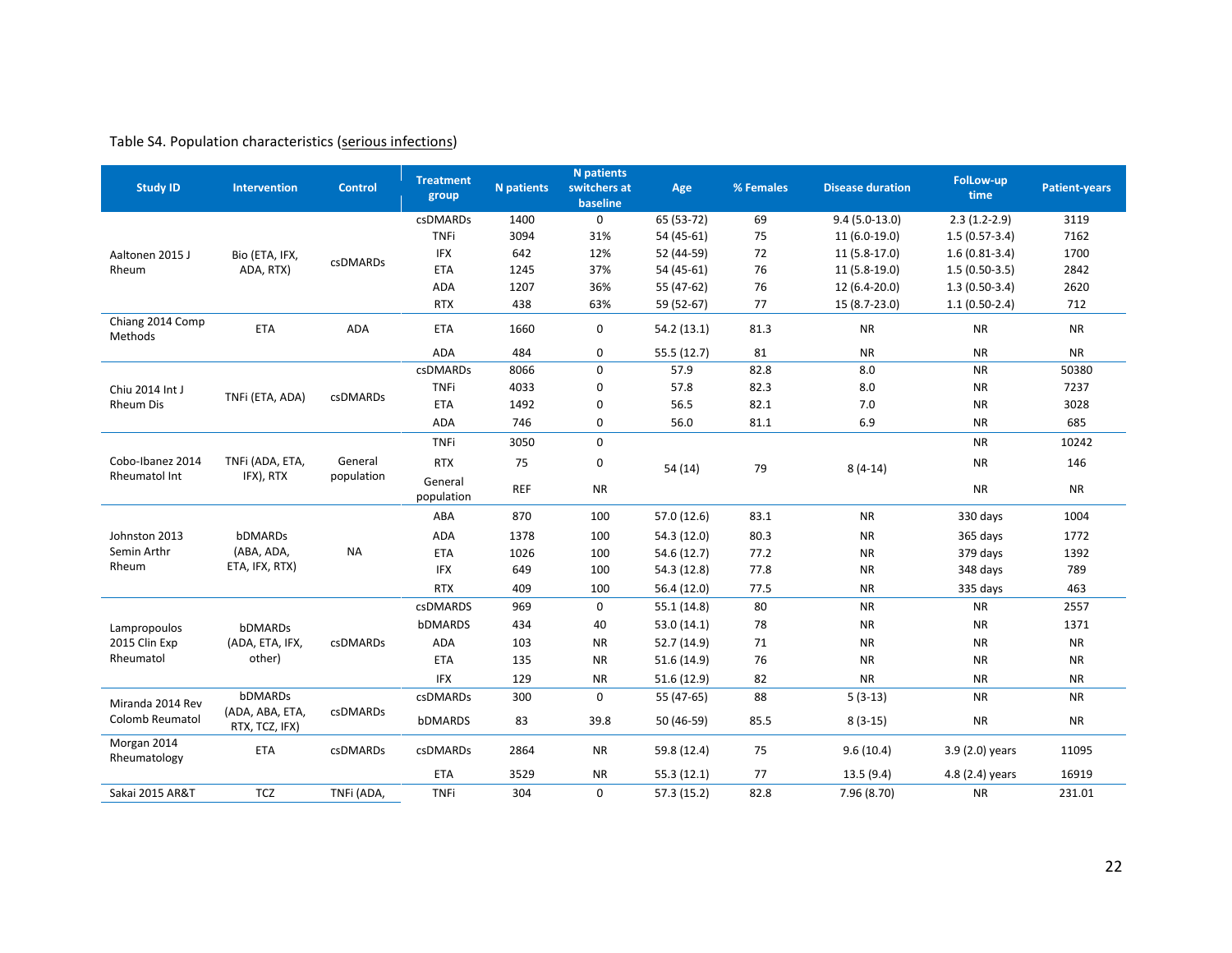|                  | ETA, IFX)                     | <b>TCZ</b>  | 302  | 0   | 59.2 (13.0) | 82.5 | 10.20 (8.64) | <b>NR</b> | 224.68 |
|------------------|-------------------------------|-------------|------|-----|-------------|------|--------------|-----------|--------|
|                  |                               | ADA         | 4845 | 100 | 61.8(13.5)  | 83.9 | <b>NR</b>    | <b>NR</b> | 2171   |
|                  |                               | <b>CZP</b>  | 1866 | 100 | 64.1(13.3)  | 86.3 | <b>NR</b>    | <b>NR</b> | 747    |
|                  |                               | <b>ETA</b>  | 3814 | 100 | 61.8(13.3)  | 85.6 | <b>NR</b>    | <b>NR</b> | 616    |
|                  | bDMARDs (ADA, CZP, ETA, GOL,  | GOL         | 1394 | 100 | 60.4(13.5)  | 88.7 | <b>NR</b>    | <b>NR</b> | 1726   |
| Yun 2016 A&R     | INF, RTX, TCZ, ABA)           | <b>INF</b>  | 3944 | 100 | 65.3(12.5)  | 84.9 | <b>NR</b>    | <b>NR</b> | 2178   |
|                  |                               | <b>RTX</b>  | 4718 | 100 | 65.0 (12.2) | 85.0 | <b>NR</b>    | <b>NR</b> | 2898   |
|                  |                               | <b>TCZ</b>  | 2016 | 100 | 66.4 (11.9) | 85.3 | <b>NR</b>    | <b>NR</b> | 863    |
|                  |                               | ABA         | 9204 | 100 | 66.8 (12.1) | 85.5 | <b>NR</b>    | <b>NR</b> | 5377   |
|                  |                               | <b>TNFi</b> | 3111 | 100 | 60.1(10.6)  | 12.3 | <b>NR</b>    | <b>NR</b> | 4147   |
|                  |                               | ABA         | 451  | 100 | 60.3(10.6)  | 16.4 | <b>NR</b>    | <b>NR</b> | 498    |
| Curtis 2014 AC&R | Bio (ETA, IFX, ADA, RTX, ABA) | <b>RTX</b>  | 596  | 100 | 60.8(10.6)  | 12.4 | <b>NR</b>    | <b>NR</b> | 630.2  |
|                  |                               | ADA         | 1885 | 100 | 60.1(10.8)  | 12.0 | <b>NR</b>    | <b>NR</b> | 2534   |
|                  |                               | <b>ETA</b>  | 844  | 100 | 59.9 (10.7) | 11.5 | <b>NR</b>    | <b>NR</b> | 1133.4 |
|                  |                               | <b>IFX</b>  | 382  | 100 | 57.9 (10.5) | 15.2 | <b>NR</b>    | <b>NR</b> | 480.2  |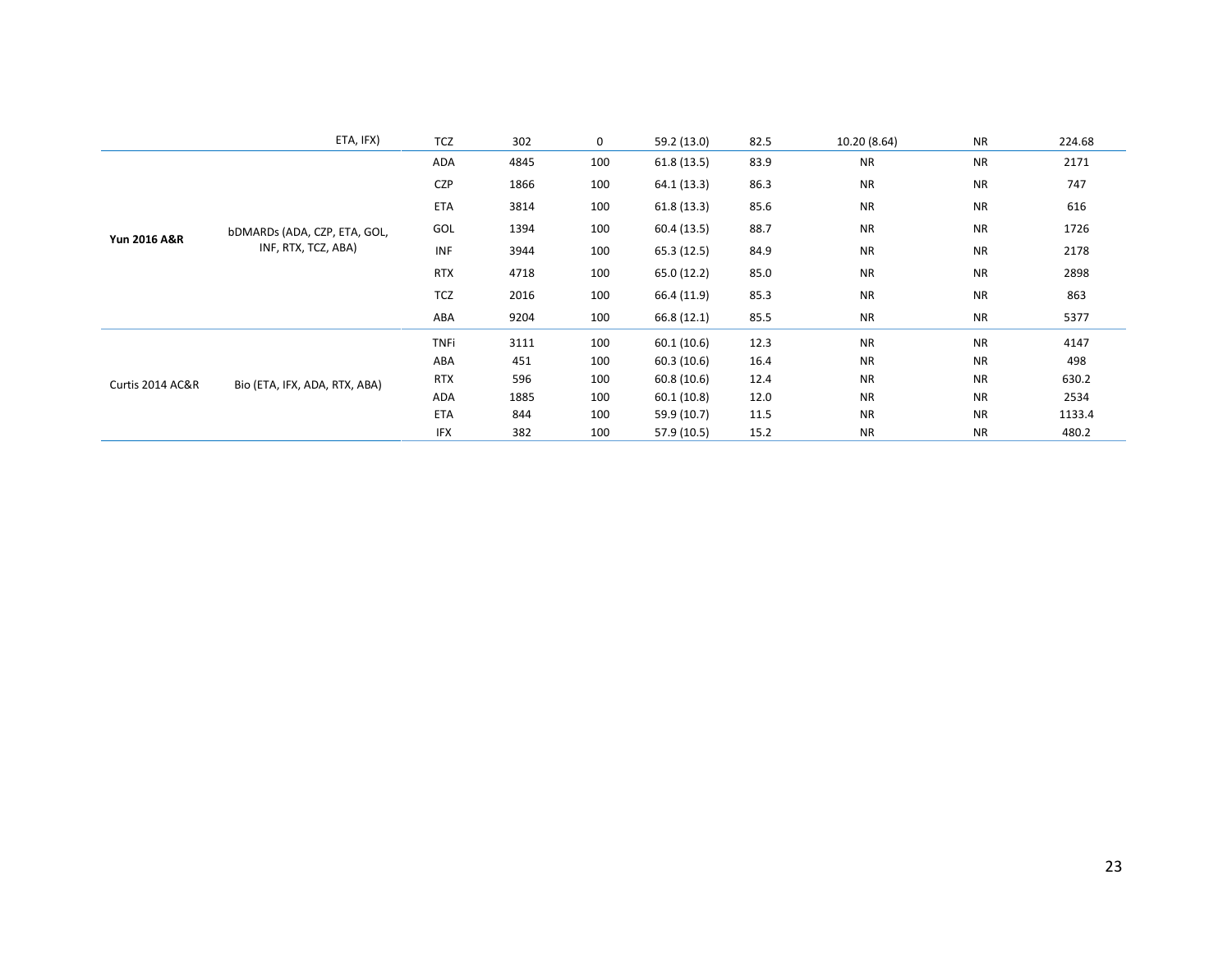| <b>Study ID</b>                     | <b>Treatment</b><br>group | N of<br>events | Incidence rate (95% CI)    | <b>Type of</b><br>ratio | uHR (i vs c)                  | Age/gender<br>aHR (i vs c) | aHR (i vs c)        | <b>Adjusted for</b>                                                                                                               |
|-------------------------------------|---------------------------|----------------|----------------------------|-------------------------|-------------------------------|----------------------------|---------------------|-----------------------------------------------------------------------------------------------------------------------------------|
|                                     | <b>csDMARDs</b>           | 106            | 34/1000 PY (28-41)         |                         | <b>REF</b>                    | <b>REF</b>                 | <b>REF</b>          |                                                                                                                                   |
|                                     | <b>TNFi</b>               | 198            | 28/1000 PY (24-32)         |                         | $0.80(0.58-1.1)$              | $1.4(1.0-1.9)$             | $0.9(0.6-1.4)$      | Age, gender, disease duration, year of cohort                                                                                     |
| Aaltonen 2015 J<br>Rheum            | <b>IFX</b>                | 53             | 31/1000 PY (23-41)         | <b>IRR</b>              | $0.89(0.58-1.4)$              | $1.6(1.1-2.5)$             | $1.2(0.63-2.3)$     | inclusion, RF-positive, DAS28, HAQ-DI, prior                                                                                      |
|                                     | <b>ETA</b>                | 68             | 24/1000 PY (19-30)         |                         | $0.70(0.47-1.0)$              | $1.2(0.82-1.8)$            | $0.84(0.53-1.3)$    | malignancy, baseline use of MTX, SSZ, HCQ,                                                                                        |
|                                     | ADA                       | 77             | 29/1000 PY (23-37)         |                         | $0.85(0.58-1.3)$              | $1.4(0.96-2.1)$            | $0.98(0.60-1.6)$    | steroids                                                                                                                          |
|                                     | <b>RTX</b>                | 37             | 52/1000 PY (37-72)         |                         | $1.5(0.90-2.5)$               | $2.1(1.3-3.4)$             | $1.1(0.59-1.9)$     |                                                                                                                                   |
| Chiang 2014 Comp<br>Methods         | <b>ETA</b>                | <b>NR</b>      | <b>NR</b>                  | $\sf HR$                | <b>NR</b>                     | <b>NR</b>                  | <b>NR</b>           | <b>NR</b>                                                                                                                         |
|                                     | <b>ADA</b>                | <b>NR</b>      | <b>NR</b>                  |                         | <b>NR</b>                     | <b>NR</b>                  | <b>NR</b>           |                                                                                                                                   |
| Chiu 2014 Int J<br><b>Rheum Dis</b> | csDMARDs                  | 1489           | 2956/100000 PY (2807-3109) | <b>IRR</b>              | <b>REF</b>                    | <b>NR</b>                  | <b>NR</b>           | Patients were matched for PS and no further<br>adjustment is made. PS: age, COPD/asthma,<br>diabetes, disease duration, number of |
|                                     | <b>TNFi</b>               | 222            | 3068/100000 PY (2677-3499) |                         | $1.04(0.89-1.19)$             | <b>NR</b>                  | <b>NR</b>           | csDMARDs, sex, steroid exposure                                                                                                   |
|                                     | <b>TNFi</b>               | <b>NA</b>      | 3.1/100 PY (2.8-3.4)       |                         | M 16 (13-20), W 21 (19-24)    | <b>NR</b>                  | <b>NR</b>           |                                                                                                                                   |
| Cobo-Ibanez 2014                    | <b>RTX</b>                | <b>NA</b>      | 11/100 PY (6.7-17.9)       | SIR                     | M 32 (1-179), W 186 (106-302) | <b>NR</b>                  | <b>NR</b>           | <b>NR</b>                                                                                                                         |
| Rheumatol Int                       | General<br>population     |                | <b>NA</b>                  |                         | <b>REF</b>                    | <b>NR</b>                  | <b>NR</b>           |                                                                                                                                   |
|                                     | ABA                       | 78             | 8.2/100 PY                 |                         | <b>NR</b>                     | <b>NR</b>                  | <b>NR</b>           |                                                                                                                                   |
| Johnston 2013                       | ADA                       | 110            | 6.7/100 PY                 |                         | <b>NR</b>                     | <b>NR</b>                  | <b>NR</b>           |                                                                                                                                   |
| Semin Arthr                         | <b>ETA</b>                | 101            | 7.9/100 PY                 | HR                      | <b>NR</b>                     | <b>NR</b>                  | <b>NR</b>           | ${\sf NR}$                                                                                                                        |
| Rheum                               | <b>IFX</b>                | 72             | 10.1/100 PY                |                         | <b>NR</b>                     | <b>NR</b>                  | <b>NR</b>           |                                                                                                                                   |
|                                     | <b>RTX</b>                | 35             | 8.2/100 PY                 |                         | <b>NR</b>                     | <b>NR</b>                  | <b>NR</b>           |                                                                                                                                   |
| Lampropoulos                        | csDMARDs                  | 8              | 0.31/100 PY                |                         | <b>REF</b>                    |                            | <b>REF</b>          |                                                                                                                                   |
| 2015 Clin Exp<br>Rheumatol          | bDMARDS                   | 34             | 2.48/100 PY                | <b>IRR</b>              | 7.93 (3.60-19.83)             |                            | $6.86(3.06-15.4)$   | Extra-articular manifestations, comorbidities,<br>initial DAS28, total dose of steroids                                           |
| Miranda 2014 Rev                    | csDMARDs                  | 13             | <b>NR</b>                  |                         | <b>REF</b>                    |                            | <b>REF</b>          | MTX, LEF, steroids, diabetes, pulmonary disease,                                                                                  |
| Colomb Reumatol                     | bDMARDS                   | 9              | <b>NR</b>                  | HR                      | $2.56(1.01-6.01)$             |                            | $2.67(1.12-6.34)$   | time on DMARDs                                                                                                                    |
| Morgan 2014                         | csDMARDs                  | 375            | 36.2/1000 PY               |                         | <b>NR</b>                     | <b>NR</b>                  | <b>REF</b>          | Age, gender, baseline non-RA drugs, baseline                                                                                      |
| Rheumatology                        | <b>ETA</b>                | 538            | 35.1/1000 PY               | HR                      | <b>NR</b>                     | <b>NR</b>                  | 1.019 (0.831-1.251) | steroid, baseline DMARDs, MTX, DAS28, smoking<br>history                                                                          |
| Sakai 2015 AR&T                     | <b>TNFi</b>               | $\overline{7}$ | 3.03/100 PY (1.35-5.95)    |                         | <b>NR</b>                     | <b>NR</b>                  | <b>NR</b>           | <b>NR</b>                                                                                                                         |
|                                     | <b>TCZ</b>                | 24             | 10.68/100 PY (7.02-15.63)  | <b>IRR</b>              | <b>NR</b>                     | <b>NR</b>                  | <b>NR</b>           |                                                                                                                                   |
| Yun 2016 A&R                        | ADA                       | 317            | 14.6/100 PY (13.1-16.3)    | HR                      | <b>NR</b>                     | <b>NR</b>                  | <b>NR</b>           | <b>NR</b>                                                                                                                         |

# Table S5. Effect size intervention and control (non-biologic) and comparison (serious infections)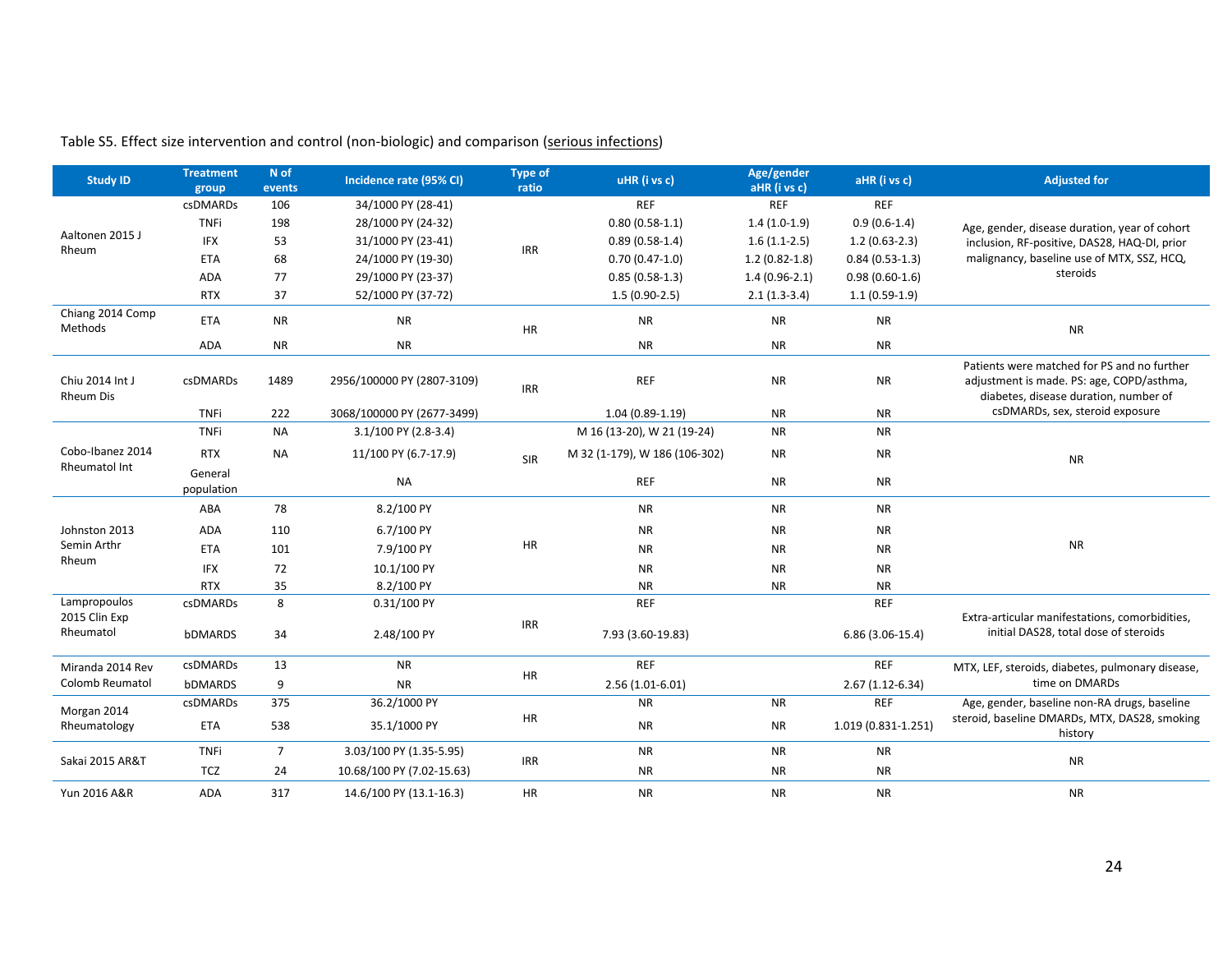|                  | CZP                                          | 106 | 14.2/100 PY (11.7-17.2) |           | <b>NR</b> | <b>NR</b> | <b>NR</b> |           |
|------------------|----------------------------------------------|-----|-------------------------|-----------|-----------|-----------|-----------|-----------|
|                  | <b>ETA</b>                                   | 87  | 14.1/100 PY (11.5-17.4) |           | <b>NR</b> | <b>NR</b> | <b>NR</b> |           |
|                  | GOL                                          | 275 | 15.9/100 PY (14.2-17.9) |           | <b>NR</b> | <b>NR</b> | <b>NR</b> |           |
|                  | INF                                          | 370 | 17.0/100 PY (15.3-18.8) |           | <b>NR</b> | <b>NR</b> | <b>NR</b> |           |
|                  | <b>RTX</b><br>18.7/100 PY (17.2-20.3)<br>541 |     |                         | <b>NR</b> | <b>NR</b> | <b>NR</b> |           |           |
|                  | TCZ                                          | 129 | 14.9/100 PY (12.6-17.8) |           | <b>NR</b> | <b>NR</b> | <b>NR</b> |           |
|                  | ABA                                          | 705 | 13.1/100 PY (12.2-14.1) |           | <b>NR</b> | <b>NR</b> | <b>NR</b> |           |
|                  | TNFi                                         | 123 | 3.0/100 PY (2.5-3.5)    |           | <b>NR</b> | <b>NR</b> | <b>NR</b> |           |
|                  | ABA                                          | 14  | 2.8/100 PY (1.7-4.7)    |           | <b>NR</b> | <b>NR</b> | <b>NR</b> |           |
| Curtis 2014 AC&R | <b>RTX</b>                                   | 28  | 4.4/100 PY (3.1-6.4)    | HR        | <b>NR</b> | <b>NR</b> | <b>NR</b> | <b>NR</b> |
|                  | ADA                                          | 75  | 3.0/100 PY (2.4-3.7)    |           | <b>NR</b> | <b>NR</b> | <b>NR</b> |           |
|                  | <b>ETA</b>                                   | 25  | 2.2/100 PY (1.5-3.3)    |           | <b>NR</b> | <b>NR</b> | <b>NR</b> |           |
|                  | IFX                                          | 23  | 4.8/100 PY (3.2-7.2)    |           | <b>NR</b> | <b>NR</b> | <b>NR</b> |           |

## Table S6. Comparison across biologics (serious infections)

| <b>Study ID</b>                 | <b>Treatment group</b> | N of events | <b>Type of ratio</b> | uHR $12$ vs $c2$  | Age/gender aHR (i2 vs c2)         | $aHR$ (i2 vs $c2$ ) | <b>Adjusted for</b>                                                                                                   |
|---------------------------------|------------------------|-------------|----------------------|-------------------|-----------------------------------|---------------------|-----------------------------------------------------------------------------------------------------------------------|
|                                 | <b>TNFi</b>            | 198         |                      | <b>REF</b>        | <b>REF</b>                        | <b>REF</b>          |                                                                                                                       |
|                                 | <b>IFX</b>             | 53          |                      | <b>NR</b>         | <b>NR</b>                         | <b>NR</b>           | Age, gender, disease duration, year of cohort                                                                         |
| Aaltonen 2015 J Rheum           | ETA                    | 68          | <b>IRR</b>           | <b>NR</b>         | <b>NR</b>                         | <b>NR</b>           | inclusion, RF-positive, DAS28, HAQ-DI, prior                                                                          |
|                                 | <b>ADA</b>             | 77          |                      | <b>NR</b>         | <b>NR</b>                         | <b>NR</b>           | malignancy, baseline use of MTX, SSZ, HCQ, steroids                                                                   |
|                                 | <b>RTX</b>             | 37          |                      | $1.9(1.2-3.1)$    | $1.6(1.0-2.6)$<br>$1.4(0.78-2.6)$ |                     |                                                                                                                       |
|                                 | <b>ETA</b>             | <b>NA</b>   |                      | $1.95(1.10-3.45)$ | <b>NR</b>                         | $2.03(1.14-3.62)$   |                                                                                                                       |
| Chiang 2014 Comp Methods        | <b>ADA</b>             | <b>NA</b>   | <b>HR</b>            | <b>REF</b>        | <b>NR</b>                         | <b>REF</b>          | <b>NR</b>                                                                                                             |
|                                 | <b>ETA</b>             | 82          |                      | <b>REF</b>        | <b>NR</b>                         | <b>NR</b>           | Patients were matched for PS and no further                                                                           |
| Chiu 2014 Int J Rheum Dis       | <b>ADA</b>             | 34          | <b>IRR</b>           | $1.83(1.19-2.77)$ | <b>NR</b>                         | <b>NR</b>           | adjustment is made. PS: age, COPD/asthma, diabetes,<br>disease duration, number of csDMARDs, sex, steroid<br>exposure |
| Cobo-Ibanez 2014 Rheumatol Int  | <b>TNFi</b>            | <b>NA</b>   | <b>SIR</b>           | <b>NR</b>         | <b>NR</b>                         | <b>NR</b>           | <b>NR</b>                                                                                                             |
|                                 | <b>RTX</b>             | <b>NA</b>   |                      | <b>NR</b>         | <b>NR</b>                         | <b>NR</b>           |                                                                                                                       |
| Johnston 2013 Semin Arthr Rheum | ABA                    | 78          | <b>HR</b>            | <b>NR</b>         | <b>NR</b>                         | $1.21(0.78-)$       | Age, gender, geographic region, urbanicity, year of                                                                   |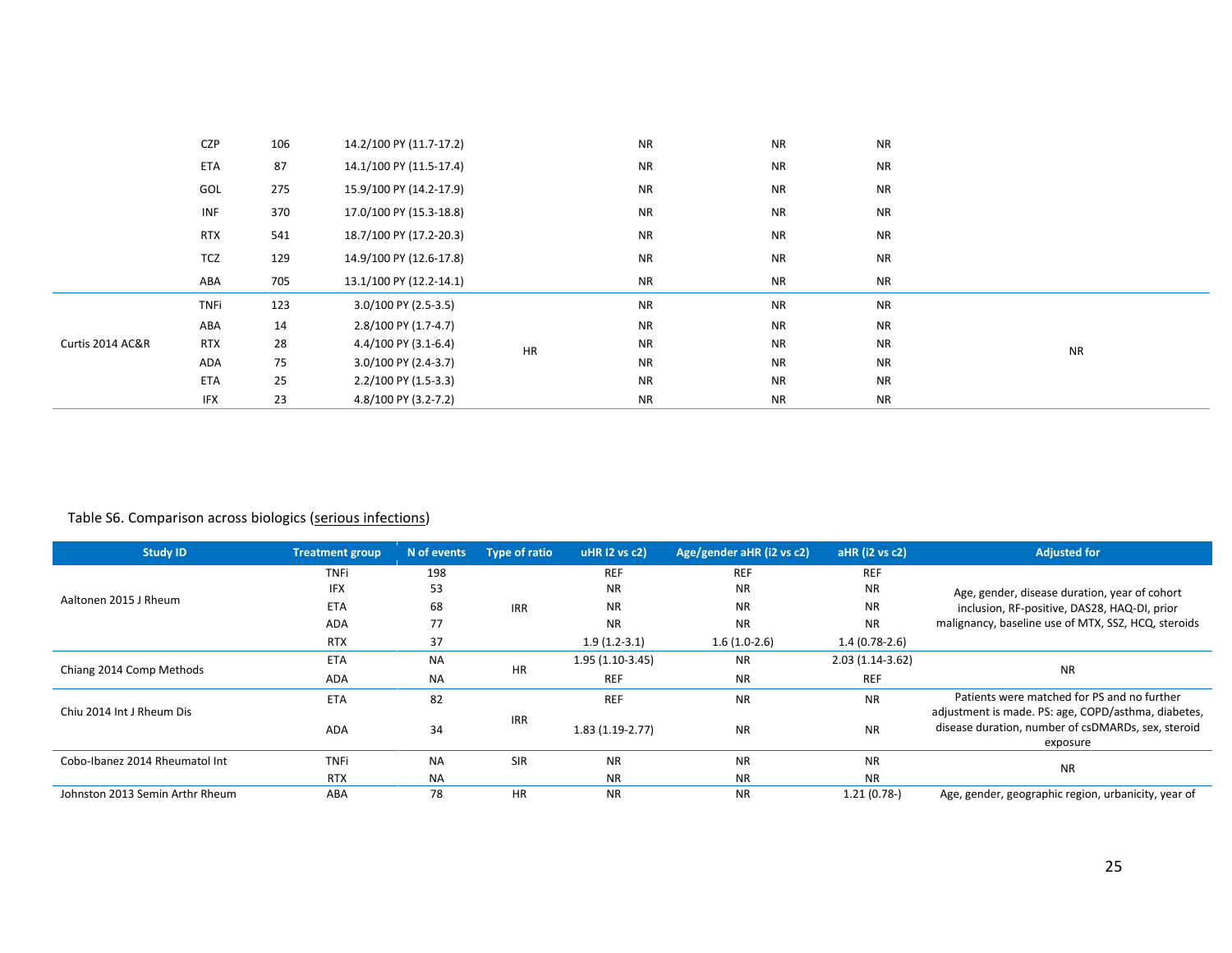|                                     | <b>ADA</b>  | 110            |            | <b>NR</b>         | <b>NR</b>              | $1.10(0.72 - 1.68)$ | episode start, episode trial, baseline medications,                                                          |
|-------------------------------------|-------------|----------------|------------|-------------------|------------------------|---------------------|--------------------------------------------------------------------------------------------------------------|
|                                     | <b>ETA</b>  | 101            |            | <b>NR</b>         | <b>NR</b>              | $1.27(0.83-1.95)$   | baseline comorbidities, baseline health status                                                               |
|                                     | <b>IFX</b>  | 72             |            | <b>NR</b>         | <b>NR</b>              | $1.62(1.03-2.55)$   |                                                                                                              |
|                                     | <b>RTX</b>  | 35             |            | <b>NR</b>         | <b>NR</b>              | <b>REF</b>          |                                                                                                              |
|                                     | <b>ADA</b>  | <b>NA</b>      |            | $1.09$ (p=0.826)  | <b>NR</b>              | $1.10(p=0.819)$     |                                                                                                              |
| Lampropoulos 2015 Clin Exp Rheumato | <b>ETA</b>  | <b>NA</b>      | <b>IRR</b> | $0.60$ (p=0.332)  | <b>NR</b><br><b>NR</b> | $0.72$ (p=0.559)    | Extra-articular manifestations, comorbidities, initial<br>DAS28, total dose of steroids                      |
|                                     | <b>IFX</b>  | <b>NA</b>      |            | <b>REF</b>        | <b>NR</b>              | <b>REF</b>          |                                                                                                              |
|                                     | csDMARDs    | 13             |            | <b>NR</b>         | <b>NR</b>              | <b>NR</b>           |                                                                                                              |
| Miranda 2014 Rev Colomb Reumatol    | bDMARDS     | 9              | HR         | <b>NR</b>         | <b>NR</b>              | <b>NR</b>           | <b>NR</b>                                                                                                    |
|                                     | csDMARDs    | 375            |            | <b>NR</b>         | <b>NR</b>              | <b>NR</b>           |                                                                                                              |
| Morgan 2014 Rheumatology            | <b>ETA</b>  | 538            | HR         | <b>NR</b>         | <b>NR</b>              | <b>NR</b>           | <b>NR</b>                                                                                                    |
|                                     | <b>TNFi</b> | $\overline{7}$ |            | <b>REF</b>        | <b>NR</b>              | <b>REF</b>          |                                                                                                              |
| Sakai 2015 AR&T                     | <b>TCZ</b>  | 24             | IRR        | 3.53 (1.52-8.18)  | <b>NR</b>              | 2.23 (0.93-5.37)    | Age, gender, comorbidity, prednisolone                                                                       |
|                                     | <b>ADA</b>  | 317            |            | $1.08(0.95-1.24)$ | <b>NR</b>              | 1.08 (0.93-1.25)    |                                                                                                              |
|                                     | CZP         | 106            |            | $1.04(0.84-1.27)$ | <b>NR</b>              | $1.07(0.86-1.32)$   |                                                                                                              |
|                                     | <b>ETA</b>  | 87             |            | $1.05(0.84-1.31)$ | <b>NR</b>              | $1.24(1.07-1.45)$   | Infection risk score decile, number of previous                                                              |
|                                     | GOL         | 275            |            | $1.19(1.03-1.36)$ | <b>NR</b>              | 1.14 (0.90-1.44)    | biologic agents used, disability status, glucocorticoid                                                      |
| Yun 2016 A&R                        | INF         | 370            | HR         | $1.29(1.14-147)$  | <b>NR</b>              | $1.39(1.21-1.60)$   | use during baseilne, MTX use during baseline, most<br>recent biologic agent used during baseline, and        |
|                                     | <b>RTX</b>  | 541            |            | $1.41(1.26-1.58)$ | <b>NR</b>              | $1.36(1.21-1.53)$   | Medicaid eligibility                                                                                         |
|                                     | <b>TCZ</b>  | 129            |            | $1.10(0.91-1.32)$ | <b>NR</b>              | 1.10 (0.89-1.34)    |                                                                                                              |
|                                     | ABA         | 705            |            | <b>REF</b>        | <b>NR</b>              | <b>REF</b>          |                                                                                                              |
|                                     | <b>TNFi</b> | 123            |            | <b>NR</b>         | <b>NR</b>              | <b>NR</b>           |                                                                                                              |
|                                     | ABA         | 14             |            | <b>NR</b>         | <b>NR</b>              | $1.1(0.6-2.1)$      |                                                                                                              |
| Curtis 2014 AC&R                    | <b>RTX</b>  | 28             | HR         | <b>NR</b>         | <b>NR</b>              | $1.4(0.8-2.6)$      | Age, COPD, BMI, prednisone dose, previous exposure<br>≥3 biologics, hospitalizations during baseline period, |
|                                     | ADA         | 75             |            | <b>NR</b>         | <b>NR</b>              | $1.4(0.9-2.2)$      | ESR, seropositive RA                                                                                         |
|                                     | <b>ETA</b>  | 25             |            | <b>NR</b>         | <b>NR</b>              | <b>REF</b>          |                                                                                                              |
|                                     | <b>IFX</b>  | 23             |            | <b>NR</b>         | <b>NR</b>              | $2.3(1.3-4.0)$      |                                                                                                              |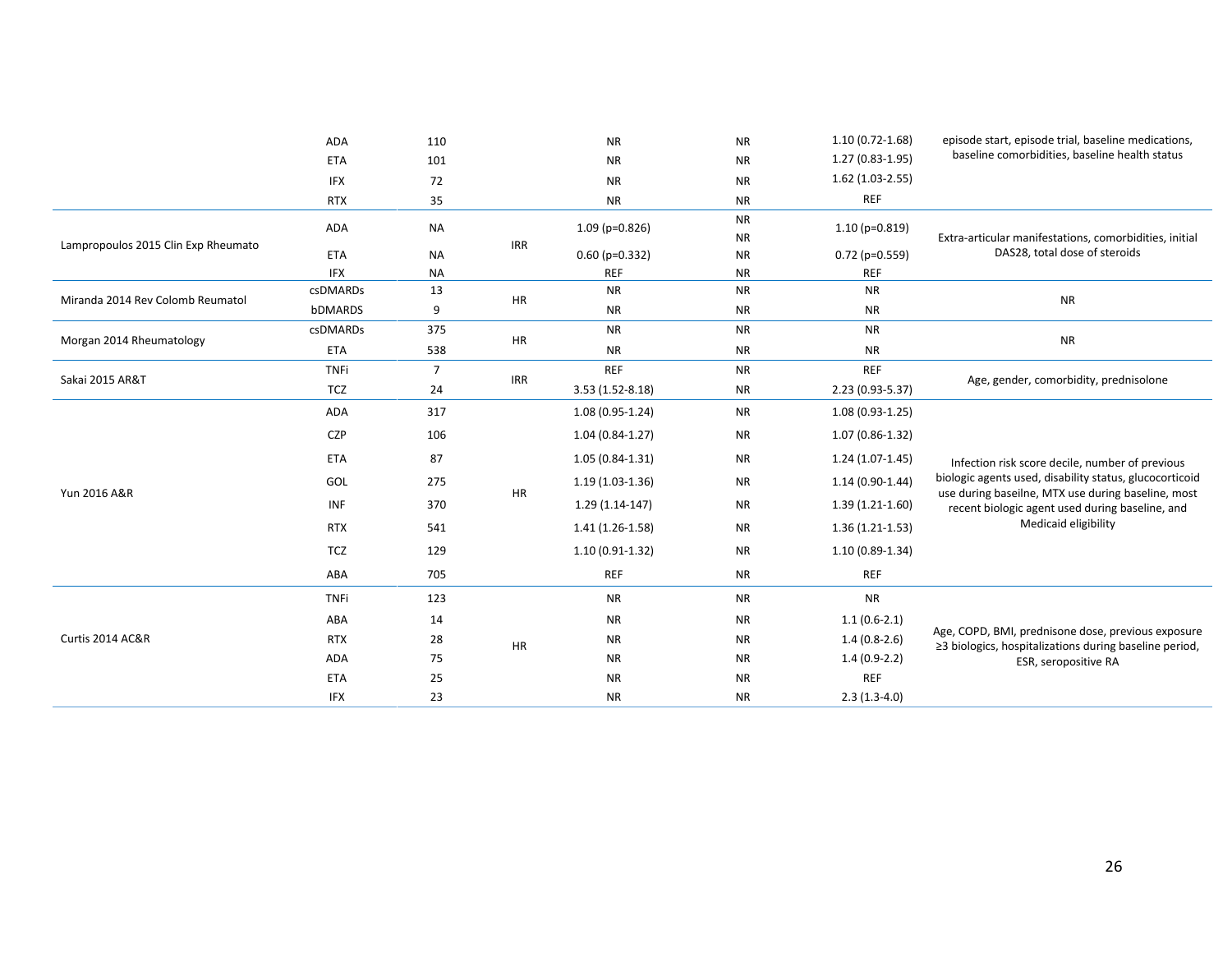## Table S7. Additional information on subtypes of the outcome, steroids and additional comments (serious infections)

| Study ID        | Treatment group    | Incidence non-tuberculous mycobacteria aHR non-tuberculous mycobacteria |           | <b>Steroids</b>                         |
|-----------------|--------------------|-------------------------------------------------------------------------|-----------|-----------------------------------------|
| Sakai 2015 AR&T | <b>TNFi</b><br>TCZ | <b>NR</b>                                                               | <b>NR</b> | aHR prednisolone ≥5mg: 2.26 (1.02-5.01) |

## Table S8: Risk of bias assessment (Hayden tool)

| <b>Study ID</b>                         | <b>Participation</b> | <b>Attrition</b> | <b>Prognostic factor</b><br>measurement | <b>Outcome measurement</b> | <b>Confounding</b> | <b>Analysis</b> | <b>Overall</b> |
|-----------------------------------------|----------------------|------------------|-----------------------------------------|----------------------------|--------------------|-----------------|----------------|
| Aaltonen 2015 J Rheum                   | Low                  | Moderate         | Low                                     | Low                        | Moderate           | Low             | Low            |
| Chiang 2014 Comp<br>Methods             | Moderate             | Moderate         | Moderate                                | Moderate                   | High               | High            | High           |
| Chiu 2014 Int J Rheum Dis               | Moderate             | Moderate         | Moderate                                | Moderate                   | High               | High            | High           |
| Cobo-Ibanez 2014<br>Rheumatol Int       | Low                  | Moderate         | Low                                     | Low                        | High               | Low             | Moderate       |
| Johnston 2013 Semin Arthr<br>Rheum      | Moderate             | Moderate         | Moderate                                | Moderate                   | Moderate           | Moderate        | Moderate       |
| Lampropoulos 2015 Clin<br>Exp Rheumatol | High                 | High             | High                                    | High                       | High               | Moderate        | High           |
| Miranda 2014 Rev Colomb<br>Reumatol     | High                 | High             | High                                    | High                       | High               | Moderate        | High           |
| Morgan 2014<br>Rheumatology             | Low                  | Low              | Low                                     | Low                        | Moderate           | Moderate        | Low            |
| Sakai 2015 AR&T                         | Low                  | Moderate         | Low                                     | Low                        | Moderate           | Moderate        | Moderate       |
| Yun 2016 A&R                            | Moderate             | Moderate         | Moderate                                | Moderate                   | Moderate           | Low             | Moderate       |
| Curtis 2014 AC&R                        | Moderate             | Moderate         | Moderate                                | Moderate                   | Moderate           | Low             | Moderate       |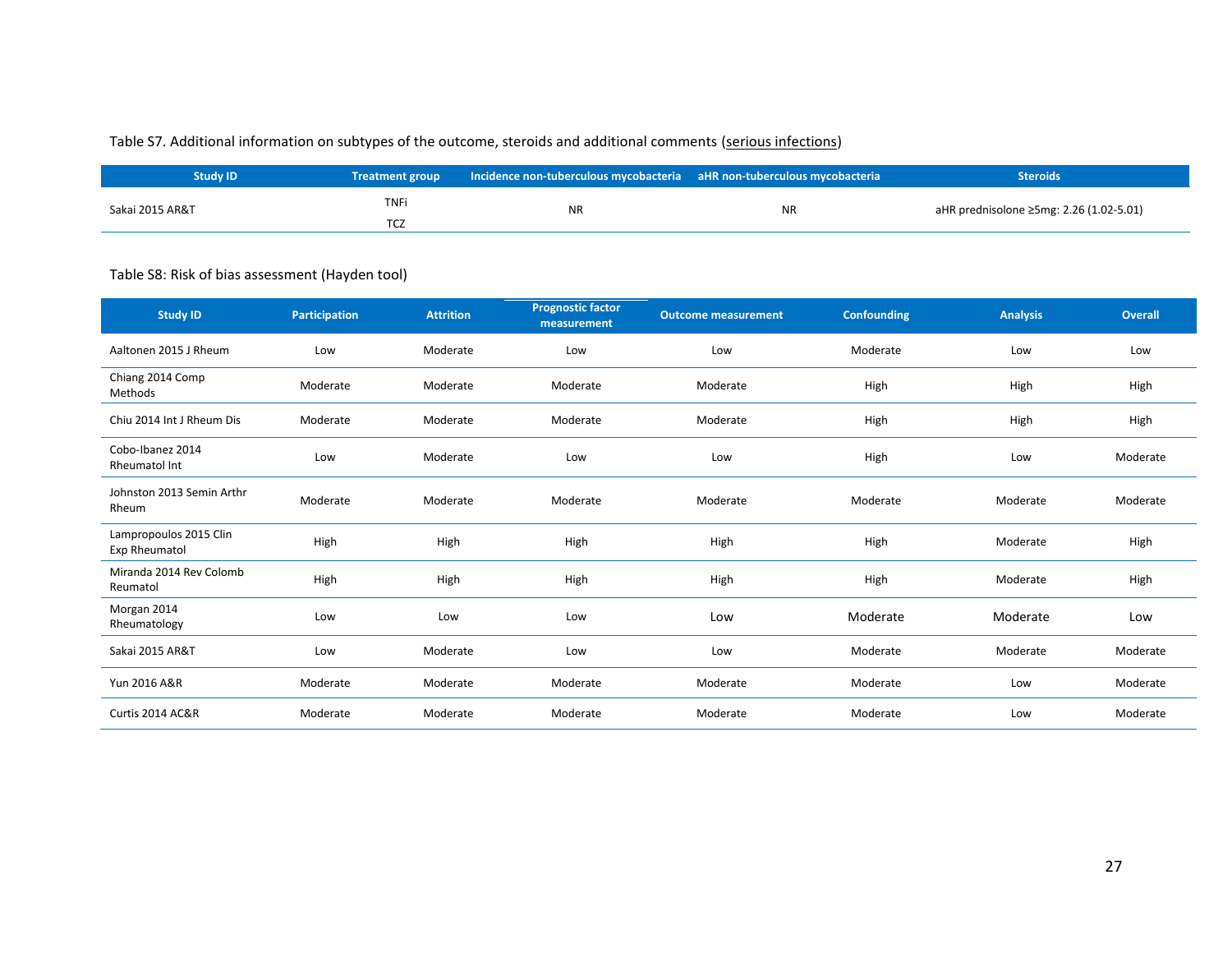## **4.1.2. Herpes zoster**

#### Table S9: Included studies (Herpes zoster)

| <b>Study ID</b>  | <b>Registry</b> | <b>Inclusion criteria</b> | <b>Exclusion criteria</b> | Mixed<br>population | End of folLow-<br>up for analysis |
|------------------|-----------------|---------------------------|---------------------------|---------------------|-----------------------------------|
| Pappas 2015 AC&R | CORRONA         | RA                        | <b>NA</b>                 | No                  | Mar-13                            |

## Table S10. Outcome and exposure definition and statistical analysis (Herpes zoster)

| <b>Study ID</b>     | <b>FolLow-up</b> | <b>Outcome definition</b> | <b>Validation</b><br>Outcome | <b>Biologic causal</b><br>attribution | <b>Failures to biologic</b><br>included at baseline | <b>Failures to biologic</b><br>included throughout FU | <b>Notes on analysis</b>          | Censoring at event |
|---------------------|------------------|---------------------------|------------------------------|---------------------------------------|-----------------------------------------------------|-------------------------------------------------------|-----------------------------------|--------------------|
| Pappas 2015<br>AC&R | Variable         | Herpes zoster infection   | Rheumatologist               | On drug                               | Yes                                                 | Yes                                                   | Cox regression adjusted<br>for PS | Yes                |

### Table S11. Population characteristics (Herpes zoster)

| <b>Study ID</b>  | <b>Intervention</b>                          | <b>Control</b> | <b>Treatment</b><br>group | <b>N</b> patients | N patients<br>switchers at<br>baseline | <b>Age</b>                  | % Females  | <b>Disease duration</b>  | <b>FolLow-up time</b>                | <b>Patient-years</b> |
|------------------|----------------------------------------------|----------------|---------------------------|-------------------|----------------------------------------|-----------------------------|------------|--------------------------|--------------------------------------|----------------------|
| Pappas 2015 AC&R | bDMARDs (TNFi,<br>non-TNFi); all<br>included | csDMARDs       | csDMARDs<br><b>TNFi</b>   | 1411<br>4023      | 23<br>45                               | 59.06 (13.22)<br>56 (12.93) | 76<br>77.1 | 8.38(9.21)<br>9.14(9.36) | $1.5(1.5)$ years<br>$1.9(1.8)$ years | 2100.4<br>7626.2     |
|                  |                                              |                | non-TNFi                  | 2013              | 87                                     | 57.65 (12.8)                | 80.6       | 12.13 (9.52)             | $1.8(1.5)$ years                     | 3667.2               |

## Table S12. Effect size intervention and control and comparison (Herpes zoster)

| <b>Study ID</b>  | <b>Treatment</b><br>group | N of,<br>events | Incidence rate (95% CI) | Гуре<br>of ratio | $uHR$ (i vs c)       | Age/gender aHR (i vs c) | aHR (i vs c)        | <b>Adjusted for</b> |
|------------------|---------------------------|-----------------|-------------------------|------------------|----------------------|-------------------------|---------------------|---------------------|
|                  | <b>csDMARDs</b>           | 22              | 10.5/1000 PY (6.9-15.9) |                  | 1.552 (0.942-2.557)  | <b>NR</b>               | 1.359 (0.819-2.253) |                     |
| Pappas 2015 AC&R | <b>TNFi</b>               | 53              | 6.9/1000 PY (5.3-9.1)   | HR               | <b>REF</b>           | <b>NR</b>               | <b>REF</b>          | PS                  |
|                  | non-TNFi                  | 25              | 6.8/1000 PY (4.6-10.1)  |                  | $0.982(0.609-1.585)$ | <b>NR</b>               | 0.834 (0.509-1.367) |                     |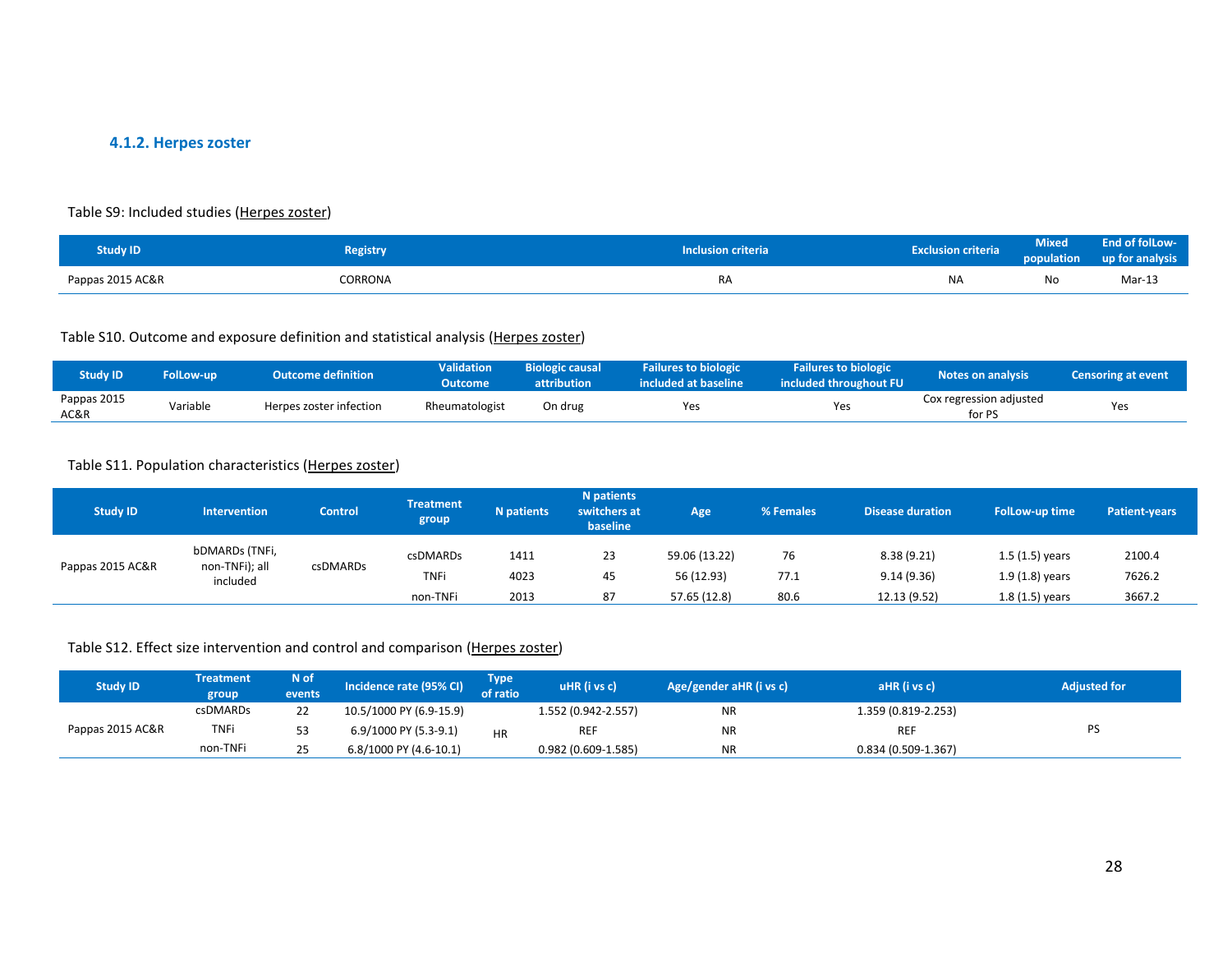## Table S13: Risk of bias assessment (Herpes zoster)

| <b>Study ID</b>  | <b>Participation</b> | <b>Attrition</b> | <b>Prognostic factor</b><br>measurement | <b>Outcome measurement</b> | <b>Confounding</b> | <b>Analysis</b> | <b>Overall</b> |
|------------------|----------------------|------------------|-----------------------------------------|----------------------------|--------------------|-----------------|----------------|
| Pappas 2015 AC&R | Low                  | Low              | Low                                     | Low                        | Low                | Low             | Low            |

## **4.1.3. Tuberculosis**

#### Table S14: Included studies (tuberculosis)

| <b>Study ID</b>                     | <b>Registry</b>                                                                                      | <b>Inclusion criteria</b>                                                                                       | <b>Exclusion criteria</b>                                                                                                                                                                                                                                                                                                                                                            | <b>Mixed</b><br>population | <b>End of follow-</b><br>up for analysis |
|-------------------------------------|------------------------------------------------------------------------------------------------------|-----------------------------------------------------------------------------------------------------------------|--------------------------------------------------------------------------------------------------------------------------------------------------------------------------------------------------------------------------------------------------------------------------------------------------------------------------------------------------------------------------------------|----------------------------|------------------------------------------|
| Chiang 2014 Comp<br>Methods         | Taiwan's National Health Insurance<br>Research Database (NHIRD) (claims<br>dataset)                  | RA. ETA or ADA                                                                                                  | Patients <18 years at cohort entry or who had cancer, a solid organ<br>transplant or HIV infection. Patients without TNFi for 180 days prior<br>to the cohort entry                                                                                                                                                                                                                  | No                         | Dec-08                                   |
| Chiu 2014 Int J<br><b>Rheum Dis</b> | Taiwan's National Health Insurance<br>Research Database (NHIRD) (claims<br>dataset)                  | RA, holding a catastrophic illness card<br>(be diagnosed with $RA \geq 2$ times),<br><b>bDMARDs or csDMARDs</b> | Patients <18 years, diagnosis after 1 July 2009, patients who<br>experienced an adverse event before ever receiving treatment with a<br>bDMARD or csDMARD                                                                                                                                                                                                                            | No.                        | Dec-09                                   |
| Ke 2013 Tuberc<br>Lung Dis          | Taiwan's National Health Insurance<br>Research Database (NHIRD) (claims<br>dataset)                  | RA (ICD-9 codes), holding a catastrophic<br>illness card, bDMARDs or csDMARDs                                   | Patients starting DMARDs <2005, no diagnosis of RA or prescription<br>of DMARDs, age>110 or <18 years, pregnancy, known TB risk factors<br>(history of TB, HIV carrier, organ transplant receiver, cancer patients<br>with chemotherapy, potential drug users, patients on renal<br>replacement therapy and patients with a history of gastrectomy of<br>jejunoileal bypass surgery) | No                         | $Dec-10$                                 |
| Baddley 2014 ARD                    | 4 US insurance datasets (Safety<br>assessment of biologic therapy -<br>SABER Study) (claims dataset) | RA (ICD-9 codes: 1 episode +<br>prescription of DMARD) (also other<br>rheumatic diseases, but not extracted)    | <b>NR</b>                                                                                                                                                                                                                                                                                                                                                                            | Yes                        | Dec-07                                   |

## Table S15. Outcome and exposure definition and statistical analysis (tuberculosis)

| <b>Study ID</b>             | <b>FolLow-up</b> | <b>Outcome definition</b>                                                                                                                                        | <b>Validation</b><br><b>Outcome</b> | <b>Biologic</b><br>causal<br>attribution | <b>Failures to</b><br>biologic included<br>at baseline | <b>Failures to</b><br>biologic included<br>throughout FU | <b>Notes on analysis</b>          | <b>Censoring</b><br>at event |
|-----------------------------|------------------|------------------------------------------------------------------------------------------------------------------------------------------------------------------|-------------------------------------|------------------------------------------|--------------------------------------------------------|----------------------------------------------------------|-----------------------------------|------------------------------|
| Chiang 2014<br>Comp Methods | Variable         | Serious infection: hospitalization for infection;<br>prescription of an antimicrobial injection; and TB (no<br>cultures available, so algorithm defined) - ICD-9 | <b>NS</b>                           | On drug $+$<br>ever                      | No                                                     | No                                                       | Cox regression adjusted<br>for PS | Yes                          |
| Chiu 2014 Int J             | Variable         | Serious bacterial infection requiring hospitalization                                                                                                            | NS                                  | Up to 90 days                            | No                                                     | No                                                       | IRR in a group of patients        | Yes                          |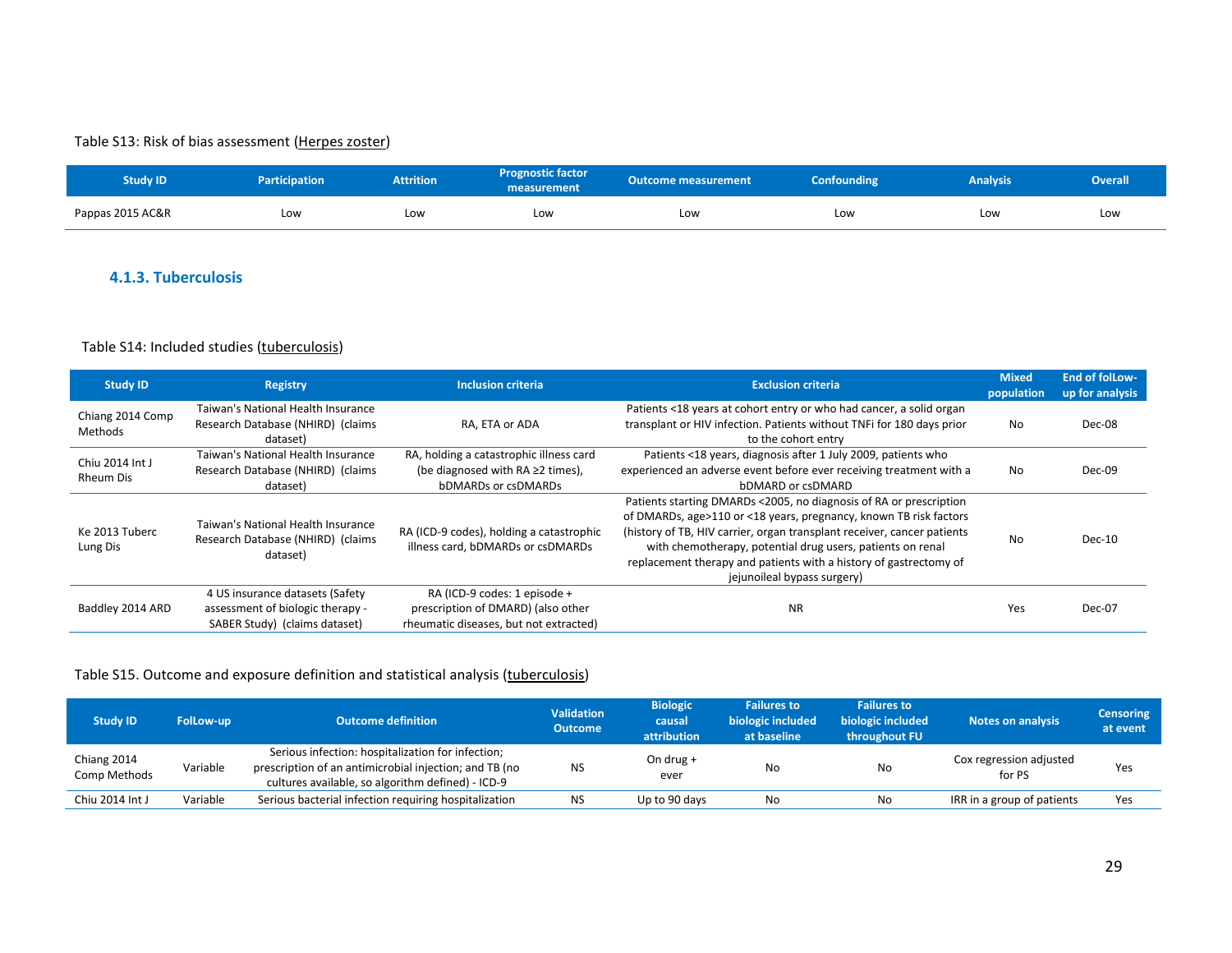| <b>Rheum Dis</b>           |          | (according to a list of ICD-9 codes)                                                                         |                                                      |                                 |    |                 | matched for PS (analysis<br>not further specified) |                    |
|----------------------------|----------|--------------------------------------------------------------------------------------------------------------|------------------------------------------------------|---------------------------------|----|-----------------|----------------------------------------------------|--------------------|
| Ke 2013 Tuberc<br>Lung Dis | Variable | Tuberculosis (ICD-9 codes) + prescription of $\geq 2$ anti-<br>tuberculosis agents in the following 6 months | Previous<br>studies with<br>validation of<br>outcome | On drug (with<br>up to 30 days) | No | Assume yes (NS) | IRR and Cox regression                             | Yes                |
| Baddley 2014<br>ARD        | Variable | Non-viral opportunistic infection (ICD-9 codes)                                                              | NS                                                   | On drug (with<br>up to 30 days) | No | Assume yes (NS) | Cox regression adjusted<br>for PS                  | Assume<br>yes (NS) |

## Table S16. Population characteristics (tuberculosis)

| <b>Study ID</b>             | <b>Intervention</b>  | <b>Control</b>  | <b>Treatment</b><br>group | N patients | N patients<br>switchers at<br>baseline | Age         | % Females | <b>Disease duration</b> | <b>FolLow-up time</b> | <b>Patient-years</b> |
|-----------------------------|----------------------|-----------------|---------------------------|------------|----------------------------------------|-------------|-----------|-------------------------|-----------------------|----------------------|
| Chiang 2014 Comp<br>Methods | ETA                  | ADA             | <b>ETA</b>                | 1660       | 0                                      | 54.2(13.1)  | 81.3      | <b>NR</b>               | <b>NR</b>             | <b>NR</b>            |
|                             |                      |                 | ADA                       | 484        | 0                                      | 55.5 (12.7) | 81        | <b>NR</b>               | <b>NR</b>             | <b>NR</b>            |
|                             |                      |                 | <b>csDMARDs</b>           | 8066       | $\mathbf 0$                            | 57.9        | 82.8      | 8.0                     | <b>NR</b>             | 50380                |
| Chiu 2014 Int J             |                      |                 | <b>TNFi</b>               | 4033       | $\mathbf 0$                            | 57.8        | 82.3      | 8.0                     | <b>NR</b>             | 7237                 |
| Rheum Dis                   | TNFi (ETA, ADA)      | csDMARDs        | <b>ETA</b>                | 1492       | 0                                      | 56.5        | 82.1      | 7.0                     | <b>NR</b>             | 3028                 |
|                             |                      |                 | <b>ADA</b>                | 746        | 0                                      | 56.0        | 81.1      | 6.9                     | <b>NR</b>             | 685                  |
|                             |                      |                 | <b>csDMARDS</b>           | 5079       | 0                                      | 54.8 (13.7) | 76.3      | <b>NR</b>               | 1.6 years             | 9018.8               |
| Ke 2013 Tuberc<br>Lung Dis  | TNFi (ADA, ETA)      | <b>csDMARDs</b> | <b>TNFi</b>               | 829        | 0                                      | 52.8 (12.8) | 74.7      | <b>NR</b>               | 2.3 years             | 942.9                |
|                             |                      |                 | <b>ETA</b>                | <b>NR</b>  | <b>NR</b>                              | <b>NR</b>   | <b>NR</b> | <b>NR</b>               | <b>NR</b>             | <b>NR</b>            |
|                             |                      |                 | <b>ADA</b>                | <b>NR</b>  | <b>NR</b>                              | <b>NR</b>   | <b>NR</b> | <b>NR</b>               | <b>NR</b>             | <b>NR</b>            |
| Baddley 2014 ARD            |                      | csDMARDs        | csDMARDs                  | 11828      | 0                                      | 58.5 (14.3) | 86.3      | <b>NR</b>               | <b>NR</b>             | 7188                 |
|                             | TNFi (IFX, ADA, ETA) |                 | <b>TNFi</b>               | 24384      | 0                                      | 57.7 (14.5) | 85.9      | <b>NR</b>               | <b>NR</b>             | 22213                |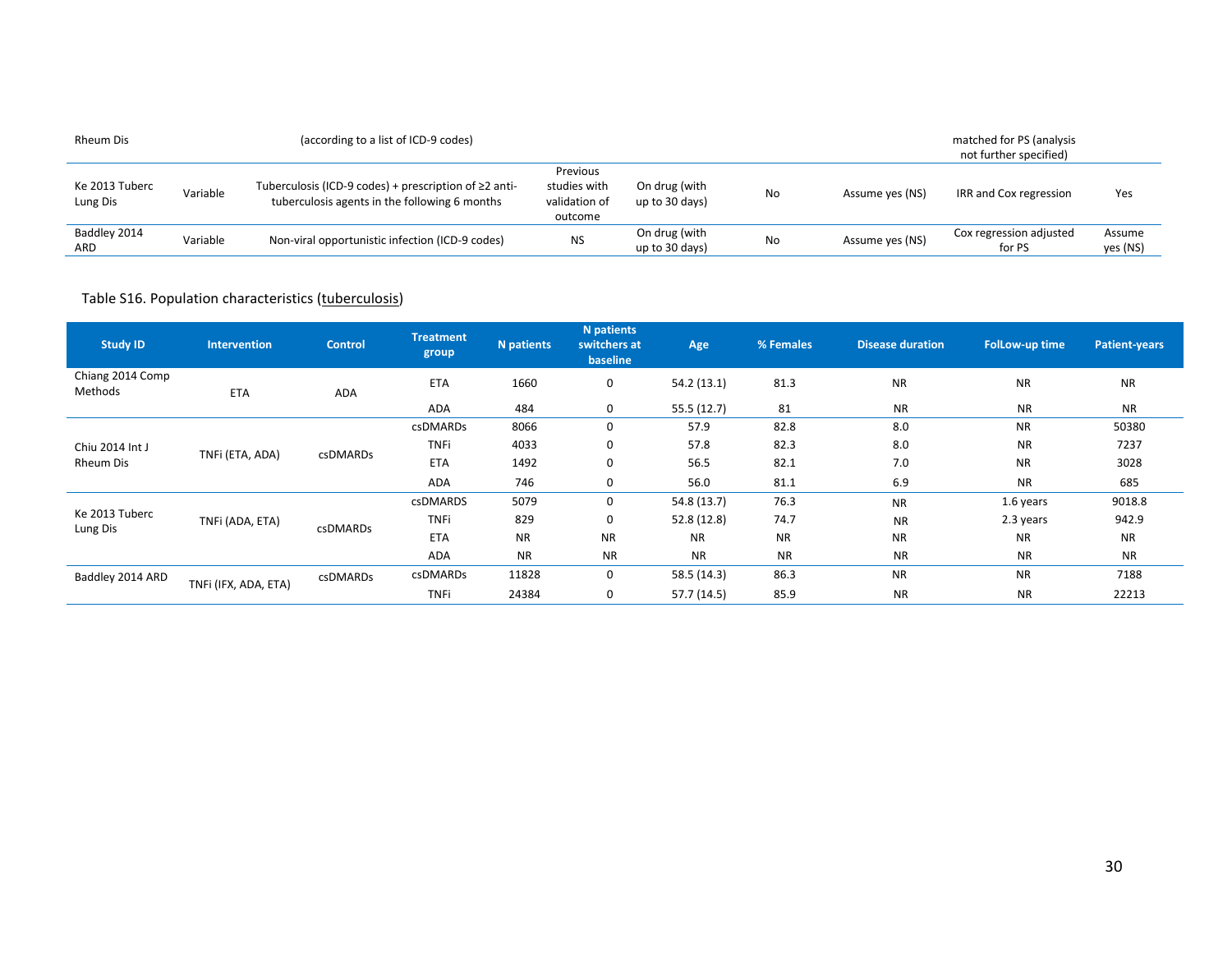| <b>Study ID</b>              | <b>Treatment</b><br>group | N of<br>events | Incidence rate (95% CI)    | <b>Type of</b><br>ratio | uHR (i vs c)      | Age/gender<br>aHR (i vs c) | aHR (i vs c)      | <b>Adjusted for</b>                                                                                                                                               |
|------------------------------|---------------------------|----------------|----------------------------|-------------------------|-------------------|----------------------------|-------------------|-------------------------------------------------------------------------------------------------------------------------------------------------------------------|
| Chiang 2014 Comp<br>Methods  | <b>ETA</b>                | <b>NR</b>      | <b>NR</b>                  | <b>HR</b>               | <b>NR</b>         | <b>NR</b>                  | <b>NR</b>         | NR                                                                                                                                                                |
|                              | ADA                       | <b>NR</b>      | <b>NR</b>                  |                         | <b>NR</b>         | <b>NR</b>                  | NR.               |                                                                                                                                                                   |
| Chiu 2014 Int J<br>Rheum Dis | <b>csDMARDs</b>           | 298            | 546/100000 PY (486-612)    | <b>IRR</b>              | <b>REF</b>        | <b>NR</b>                  | <b>NR</b>         | Patients were matched for PS and no further adjustment is<br>made. PS: age, COPD/asthma, diabetes, disease duration,<br>number of csDMARDs, sex, steroid exposure |
|                              | <b>TNFi</b>               | 108            | 1458/100000 PY (1196-1761) |                         | $2.67(2.12-3.34)$ | <b>NR</b>                  | NR.               |                                                                                                                                                                   |
| Ke 2013 Tuberc               | <b>csDMARDS</b>           | 28             | 310.5/100000 PY            |                         | <b>REF</b>        | <b>NR</b>                  | <b>REF</b>        |                                                                                                                                                                   |
| Lung Dis                     | <b>TNFi</b>               | 9              | 954.5/100000 PY            | HR                      | 4.34 (1.95-9.66)  | <b>NR</b>                  | 4.87 (2.14-11.06) | <b>NR</b>                                                                                                                                                         |
|                              | <b>csDMARDs</b>           |                | $0.1/1000$ PY (0.0-1.0)    |                         | <b>NR</b>         | <b>NR</b>                  | <b>REF</b>        | PS quintile and baseline glucocorticoid use 1 year before                                                                                                         |
| Baddley 2014 ARD             | <b>TNFi</b>               | 8              | $0.4/1000$ PY (0.2-0.7)    | <b>HR</b>               | <b>NR</b>         | <b>NR</b>                  | $4.2(0.5-33.5)$   | time zero *PS: comorbidities, drug use, healthcare utilization<br>(several variables for each of this domains of variables)                                       |

# Table S17. Effect size intervention and control (non-biologic) and comparison (tuberculosis)

## Table S18. Comparison across biologics (tuberculosis)

| <b>Study ID</b>           | <b>Treatment group</b> | N of events | Type of ratio | uHR 12 vs c2)     | Age/gender aHR (i2 vs c2) | aHR (i2 vs c2) | <b>Adjusted for</b>                                                                                  |
|---------------------------|------------------------|-------------|---------------|-------------------|---------------------------|----------------|------------------------------------------------------------------------------------------------------|
| Chiang 2014 Comp Methods  | <b>ETA</b>             | <b>NR</b>   | <b>HR</b>     | <b>HR</b>         | 2.61 (0.34-20.20)         | <b>NR</b>      | <b>NR</b>                                                                                            |
|                           | <b>ADA</b>             | <b>NR</b>   |               |                   | <b>REF</b>                | <b>NR</b>      |                                                                                                      |
|                           | ETA                    | 38          |               | <b>REF</b>        | <b>NR</b>                 | <b>NR</b>      | Patients were matched for PS and no further<br>adjustment is made. PS: age, COPD/asthma, diabetes,   |
| Chiu 2014 Int J Rheum Dis | <b>ADA</b>             | 20          | <b>IRR</b>    | $2.35(1.29-4.15)$ | <b>NR</b>                 | <b>NR</b>      | disease duration, number of csDMARDs, sex, steroid<br>exposure                                       |
| Ke 2013 Tuberc Lung Dis   | <b>csDMARDS</b>        | <b>NR</b>   | <b>NR</b>     | <b>NR</b>         | <b>NR</b>                 | <b>NR</b>      | <b>NR</b>                                                                                            |
|                           | <b>TNFi</b>            | <b>NR</b>   |               | <b>NR</b>         | <b>NR</b>                 | <b>NR</b>      |                                                                                                      |
|                           | <b>ADA</b>             | <b>NR</b>   |               | <b>NR</b>         | <b>NR</b>                 | $1.8(0.8-4.0)$ | PS quintile and baseline glucocorticoid use 1 year<br>before time zero *PS: comorbidities, drug use, |
| Baddley 2014 ARD          | <b>IFX</b>             | <b>NR</b>   | HR            | <b>NR</b>         | <b>NR</b>                 | $2.9(1.5-5.4)$ | healthcare utilization (several variables for each of                                                |
|                           | <b>ETA</b>             | <b>NR</b>   |               | <b>NR</b>         | <b>NR</b>                 | <b>REF</b>     | this domains of variables)                                                                           |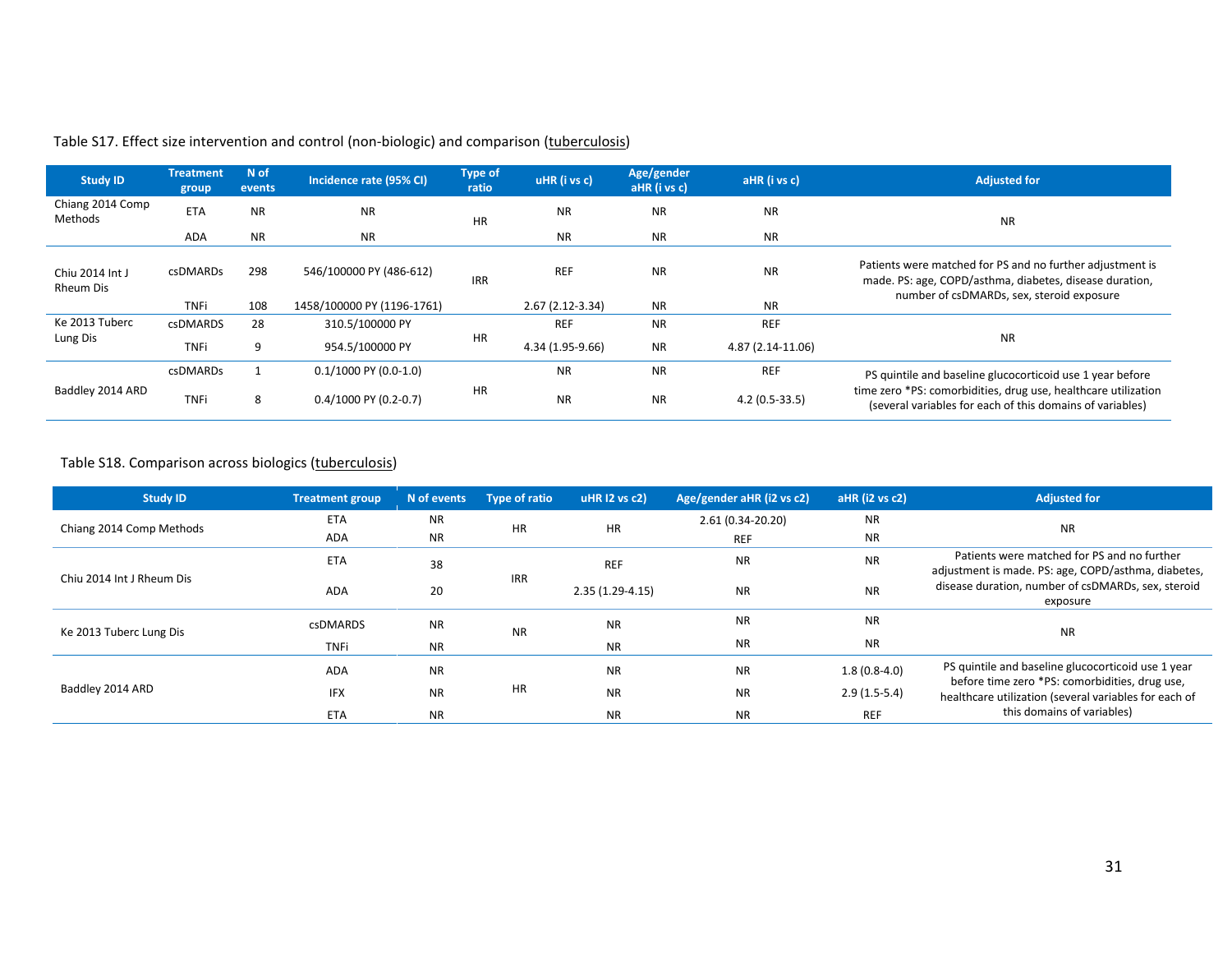## Table S19. Additional information on subtypes of the outcome, steroids and additional comments (tuberculosis)

| <b>Study ID</b>         | <b>Treatment group</b> | Incidence non-<br>tuberculous<br>mycobacteria | aHR non-<br>tuberculous<br>mycobacteria | <b>Steroids</b>                                                                                                                                                                                     |  |  |
|-------------------------|------------------------|-----------------------------------------------|-----------------------------------------|-----------------------------------------------------------------------------------------------------------------------------------------------------------------------------------------------------|--|--|
| Sakai 2015 AR&T         | <b>TNFi</b>            | <b>NR</b>                                     | <b>NR</b>                               |                                                                                                                                                                                                     |  |  |
|                         | <b>TCZ</b>             |                                               |                                         | aHR prednisolone ≥5mg: 2.26 (1.02-5.01)                                                                                                                                                             |  |  |
|                         | <b>csDMARDS</b>        |                                               |                                         | Age, gender, diabetes, hypertension, dyslipidemia, COPD/asthma, lung fibrosis, heart failure,                                                                                                       |  |  |
| Ke 2013 Tuberc Lung Dis | <b>TNFi</b>            | <b>NR</b>                                     | <b>NR</b>                               | ischaemic heart disease, rhythmic heart disease, hepatitis, liver cirrhosis, concomitant medication<br>(prednisolone, MTX, SSZ, HCQ), TB prevalence in the region, level of hospital certifications |  |  |
| Baddley 2014 ARD        | csDMARDs               | $0.6/1000$ PY (0.2-1.5)                       | <b>REF</b>                              | aHR baseline glucocorticoide use in different models: model with ETA in vs csDMARDs: 1.7 (0.7-<br>4.1); model with ADA in vs csDMARDs: 2.8 (0.8-9.9); model with IFX in vs csDMARDs 1.7 (0.9-3.4);  |  |  |
|                         | <b>TNFi</b>            | $0.4/1000$ PY (0.2-0.8)                       | $0.9(0.3-3.3)$                          | model with ADA vs ETA: 2.5 (0.9-7.3); model with IFX vs ETA: 1.6 (0.8-3.1)                                                                                                                          |  |  |

## Table S20. Risk of bias assessment (Hayden tool)

| <b>Study ID</b>              | Participation | <b>Attrition</b> | <b>Prognostic factor</b><br>measurement | Outcome measurement | <b>Confounding</b> | <b>Analysis</b> | <b>Overall</b> |
|------------------------------|---------------|------------------|-----------------------------------------|---------------------|--------------------|-----------------|----------------|
| Chiang 2014 Comp<br>Methods  | Moderate      | Moderate         | Moderate                                | Moderate            | High               | High            | High           |
| Chiu 2014 Int J Rheum<br>Dis | Moderate      | Moderate         | Moderate                                | Moderate            | High               | High            | High           |
| Ke 2013 Tuberc Lung<br>Dis   | Moderate      | Moderate         | Moderate                                | Moderate            | Moderate           | Low             | Moderate       |
| Baddley 2014 ARD             | Moderate      | Moderate         | Moderate                                | Moderata            | Moderate           | Moderate        | Moderate       |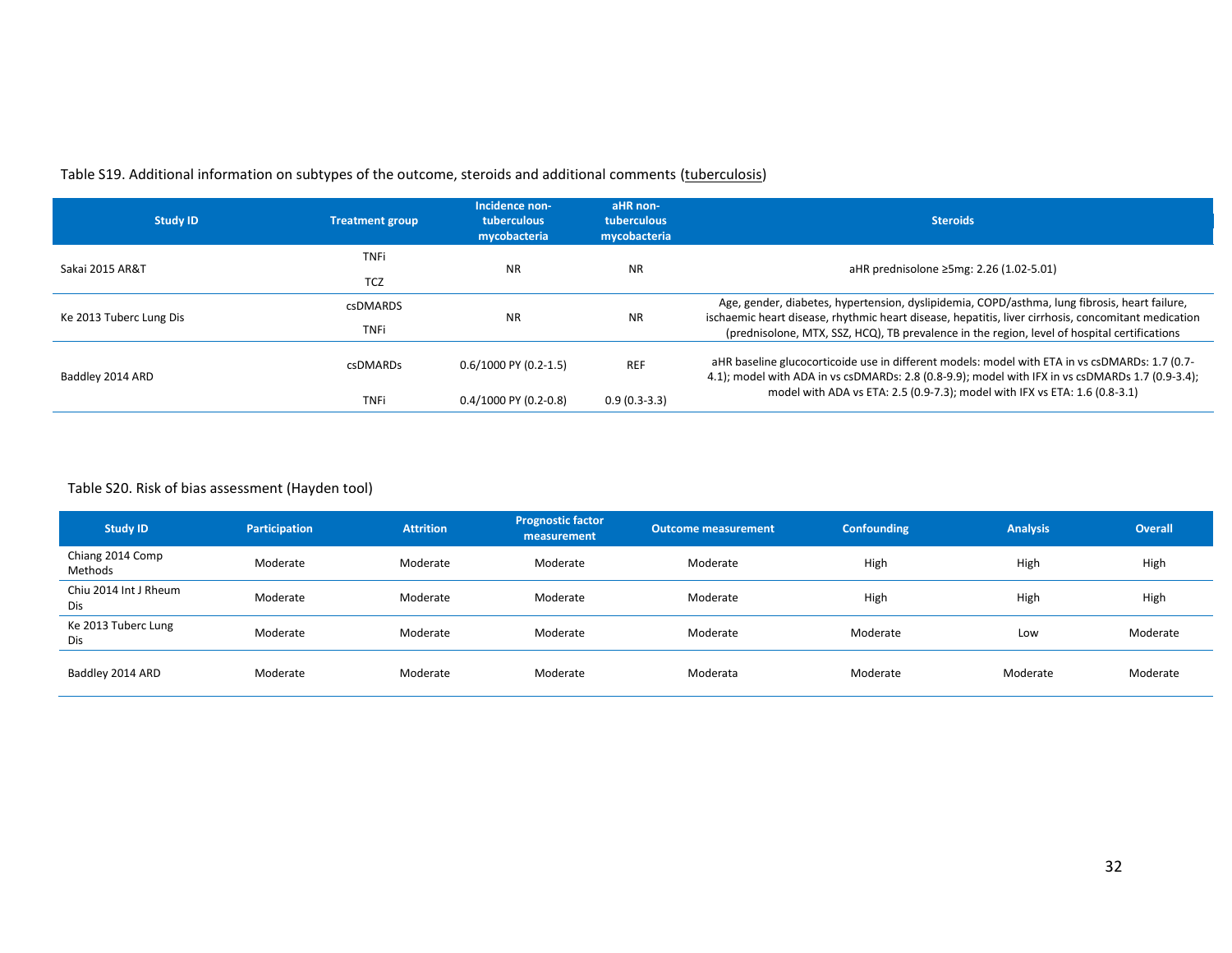### **4.1.4. Skin infections**

#### Table S21. Included studies (skin infections)

| Study ID        | <b>Registry</b>                                | <b>Inclusion criteria</b>                               | <b>Exclusion criteria</b> | <b>Aixed</b> | End of folLow-<br>population up for analysis |
|-----------------|------------------------------------------------|---------------------------------------------------------|---------------------------|--------------|----------------------------------------------|
| Wasson 2013 BMC | US Veterans Integrated Service Network (claims | RA (ICD-9, $\geq$ 2 episodes AND $\geq$ 1 prescriptions | <b>NID</b>                | No           | <b>NR</b>                                    |
| Infect Dis      | dataset)                                       | of DMARD)                                               | יוי                       |              |                                              |

#### Table S22. Outcome and exposure definition and statistical analysis (skin infections)

| <b>Study ID</b>                      | <b>FolLow-up</b> | <b>Outcome definition</b>                                                          | <b>Validation</b><br>Outcome | <b>Biologic causal</b><br><b>attribution</b> | <b>Failures to biologic</b><br>included at baseline | <b>Failures to biologic</b><br>included throughout FU | Notes on analysis                           | <b>Censoring at event</b> |
|--------------------------------------|------------------|------------------------------------------------------------------------------------|------------------------------|----------------------------------------------|-----------------------------------------------------|-------------------------------------------------------|---------------------------------------------|---------------------------|
| Wasson 2013<br><b>BMC Infect Dis</b> | Variable         | Hospitalization due to serious<br>skin and soft tissue infections<br>(ICD-9 codes) | NS                           | On drug $+$ up to<br>90 days                 | Assume yes (NS)                                     | Assume yes (NS)                                       | Logistic regression<br>(case-control study) | Assume yes (NS)           |

## Table S23. Population characteristics (skin infections)

| <b>Study ID</b> | <b>Intervention</b> | <b>Control</b> | <b>Treatment</b><br>group | <b>N</b> patients | <b>N</b> patients<br>switchers at<br>baseline | Age | % Females | Disease duration | FolLow-up time | <b>Patient-vears</b> |
|-----------------|---------------------|----------------|---------------------------|-------------------|-----------------------------------------------|-----|-----------|------------------|----------------|----------------------|
| Wasson 2013 BMC | TNFi (ADA, ETA,     |                | <b>csDMARDs</b>           | 291               | 24                                            | 61  | + +       | <b>NR</b>        | NR             | <b>NR</b>            |
| Infect Dis      | IFX                 | csDMARDs       | <b>TNF</b>                | Ω-                | 30                                            | 63  |           | <b>NR</b>        | <b>NR</b>      | <b>NR</b>            |

## Table S24. Effect size intervention and control and comparison (skin infections)

| <b>Study ID</b>               | <b>Treatment</b><br>group | N of<br>events | Incidence rate<br>(95% CI) | Adjusted  | <b>Type</b><br>of ratio | uHR (i vs c)           | Age/gender<br>aHR (i vs c) | aHR (i vs c)         | <b>Adjusted for</b>                                                                                                                                                                                      |
|-------------------------------|---------------------------|----------------|----------------------------|-----------|-------------------------|------------------------|----------------------------|----------------------|----------------------------------------------------------------------------------------------------------------------------------------------------------------------------------------------------------|
|                               | <b>csDMARDs</b>           | 53             | <b>NA</b>                  | <b>NR</b> |                         | <b>REF</b>             | <b>NR</b>                  | <b>REF</b>           | RA severity, diabetes mellitus, chronic kidney                                                                                                                                                           |
| Wasson 2013 BMC<br>Infect Dis | <b>TNFi</b>               | 19             | <b>NA</b>                  | <b>NR</b> | OR                      | 1.107 (0.604; NR2.028) | <b>NR</b>                  | 1.107 (0.604; 2.028) | disease, chronic bronchitis, prior history of skin<br>infectio, pneumonia, discharge 3 months prior,<br>prednisone use within 30 days of the index date and<br>antibiotic use 90 days prior to the index |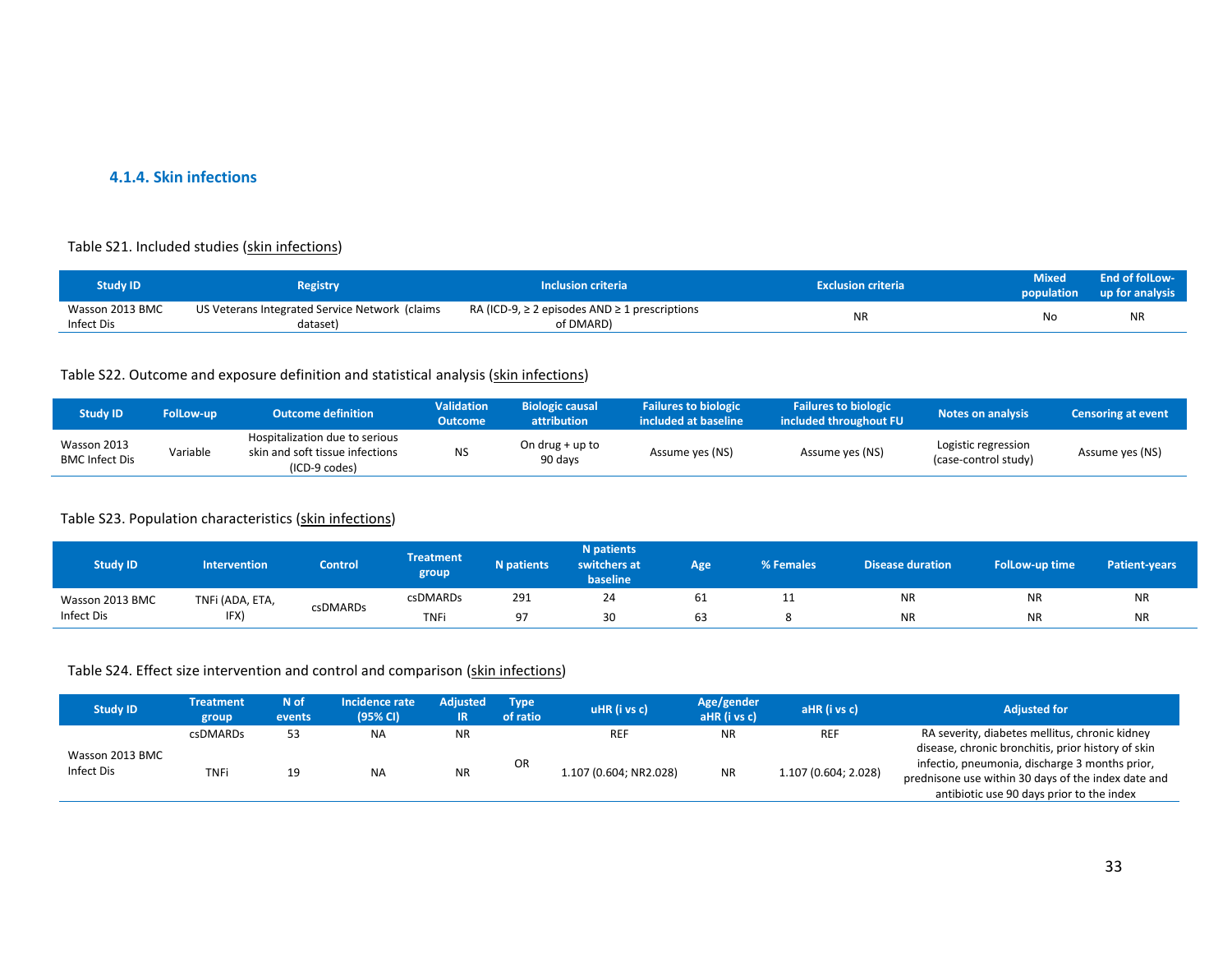#### Table S25. Risk of bias assessment (Hayden tool)

| <b>Study ID</b>            | <b>Participation</b> | <b>Attrition</b> | <b>Prognostic factor</b><br>measurement | <b>Outcome measurement</b> | <b>Confounding</b> | <b>Analysis</b> | <b>Overall</b> |
|----------------------------|----------------------|------------------|-----------------------------------------|----------------------------|--------------------|-----------------|----------------|
| Wasson 2013 BMC Infect Dis | Moderate             | Moderate         | Moderate                                | Moderate                   | Moderate           | Moderate        | Moderate       |

## **4.1.5. Non-viral opportunistic infections**

## Table S26. Included studies (Non-viral opportunistic infections)

| <b>Study ID</b>  | <b>Registry</b>                                                                                                                                                  | <b>Inclusion criteria</b>              | <b>Exclusion criteria</b> | <b>Mixed</b> | <b>End of folLow-</b><br>population up for analysis |
|------------------|------------------------------------------------------------------------------------------------------------------------------------------------------------------|----------------------------------------|---------------------------|--------------|-----------------------------------------------------|
| Baddley 2014 ARD | 4 US insurance datasets (afety assessment of biologic therapy - SABER RA (ICD-9 codes: 1 episode + prescription of DMARD) (also other<br>Study) (claims dataset) | rheumatic diseases, but not extracted) | <b>NR</b>                 | Yes          | Dec-07                                              |

## Table S27. Outcome and exposure definition and statistical analysis (Non-viral opportunistic infections)

| <b>Study ID</b>     | <b>FolLow-up</b> | <b>Outcome definition</b>                          | <b>Validation</b><br><b>Outcome</b> | <b>Biologic causal</b><br><b>attribution</b> | <b>Failures to biologic</b><br>included at baseline | <b>Failures to biologic</b><br>included throughout FU | <b>Notes on analysis</b>          | <b>Censoring at event</b> |
|---------------------|------------------|----------------------------------------------------|-------------------------------------|----------------------------------------------|-----------------------------------------------------|-------------------------------------------------------|-----------------------------------|---------------------------|
| Baddley 2014<br>ARD | Variable         | Non-viral opportunistic infection<br>(ICD-9 codes) | <b>NS</b>                           | On drug (with up<br>to 30 days)              | No                                                  | Assume yes (NS)                                       | Cox regression adjusted<br>for PS | Assume yes (NS)           |

#### Table S28. Population characteristics (Non-viral opportunistic infections)

| <b>Study ID</b>  | Intervention     | Control  | <b>Treatment</b><br>group | <b>N</b> patients | N patients<br>switchers at<br>baseline | Age         | % Females   | <b>Disease duration</b> | FolLow-up time | <b>Patient-vears</b> |       |
|------------------|------------------|----------|---------------------------|-------------------|----------------------------------------|-------------|-------------|-------------------------|----------------|----------------------|-------|
| Baddley 2014 ARD | TNFi (IFX, ADA,  | csDMARDs | <b>csDMARDs</b>           | 11828             |                                        | 58.5 (14.3) | 86.3        | <b>NR</b>               | <b>NR</b>      | 7188                 |       |
|                  | ETA <sup>®</sup> |          |                           | <b>TNF</b>        | 24384                                  |             | 57.7 (14.5) | 85.9                    | <b>NR</b>      | <b>NR</b>            | 22213 |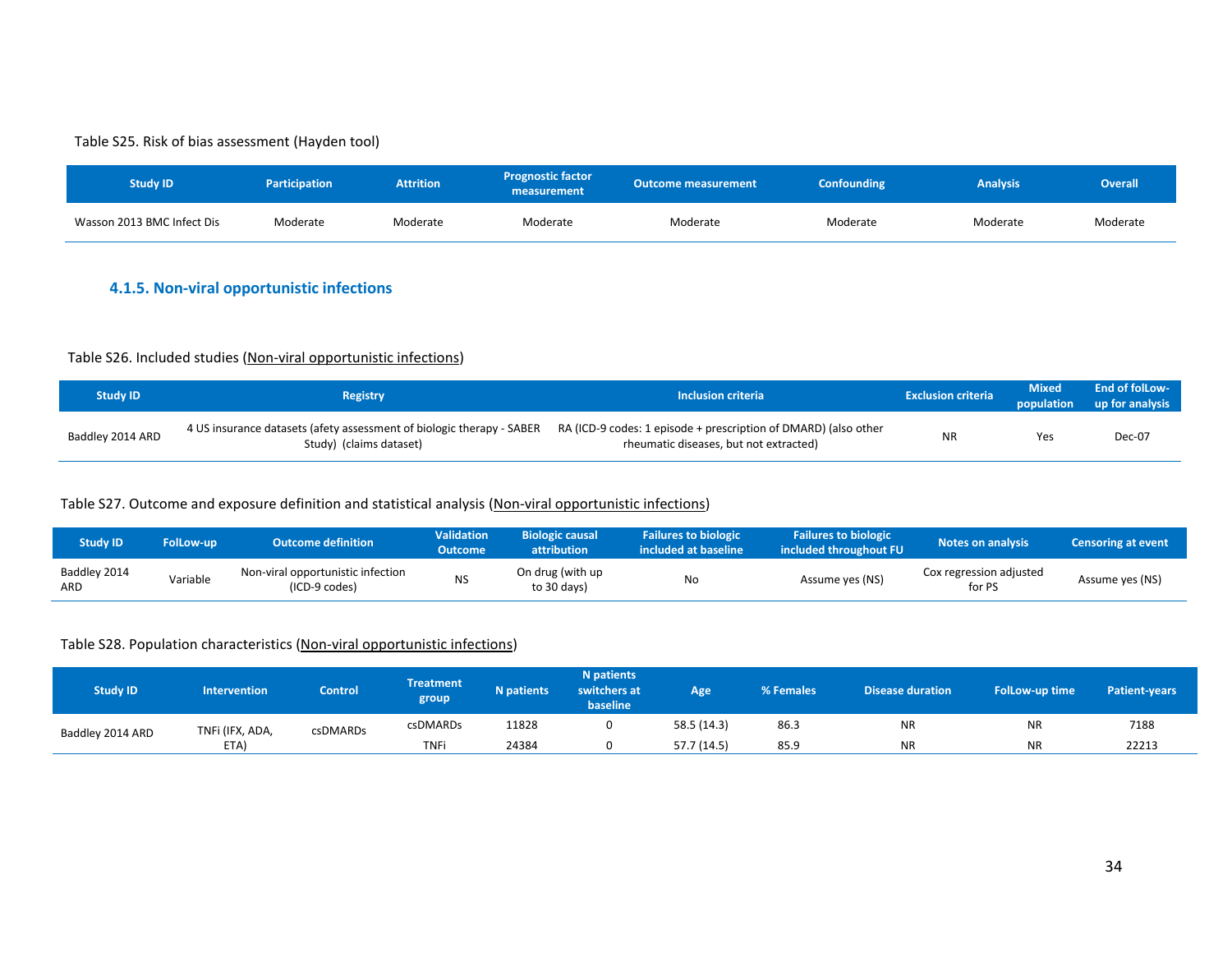## Table S29. Effect size intervention and control and comparison (Non-viral opportunistic infections)

| <b>Study ID</b>  | <b>Treatment</b><br>group | N of<br>events | Incidence rate (95%<br>CI) | <b>Type</b><br>of ratio | uHR (i vs c) | Age/gender aHR<br>(i vs c) | aHR (i vs c)   | <b>Adjusted for</b>                                                     |
|------------------|---------------------------|----------------|----------------------------|-------------------------|--------------|----------------------------|----------------|-------------------------------------------------------------------------|
|                  | csDMARDs                  | 13             | 1.8/1000 PY (1.1-3.1)      |                         | NR           | ΝR                         | <b>REF</b>     |                                                                         |
|                  | <b>TNFi</b>               | 67             | 3.0/1000 PY (2.4-3.8)      |                         | ΝR           | <b>NR</b>                  | $1.6(0.9-3.1)$ | PS quintile and baseline glucocorticoid use 1 year before time zero     |
| Baddley 2014 ARD | <b>ADA</b>                | 15             | 3.5/1000 PY (2.1-5.8)      | <b>HR</b>               | <b>NR</b>    | <b>NR</b>                  | $1.8(0.6-5.3)$ | *PS: comorbidities, drug use, healthcare utilization (several variables |
|                  | <b>IFX</b>                | 55             | $4.1(3.1-5.3)$             |                         | ΝR           | <b>NR</b>                  | $2.6(1.2-5.6)$ | for each of this domains of variables)                                  |
|                  | <b>ETA</b>                | 13             | 1.5 (0.9-2.6)              |                         | <b>NR</b>    | <b>NR</b>                  | $0.8(0.4-1.8)$ |                                                                         |

## Table S30. Comparison across biologics (Non-viral opportunistic infections)

| <b>Study ID</b>  | <b>Treatment group</b> | N of events | Type of ratio | uHR $12$ vs $c2$ | Age/gender aHR (i2 vs c2) | aHR (i2 vs c2) | <b>Adjusted for</b>                                                                                             |
|------------------|------------------------|-------------|---------------|------------------|---------------------------|----------------|-----------------------------------------------------------------------------------------------------------------|
| Baddley 2014 ARD | <b>ADA</b>             |             | <b>HR</b>     | <b>NR</b>        | <b>NR</b>                 | $1.8(0.8-4.0)$ | PS quintile and baseline glucocorticoid use 1 year before<br>time zero *PS: comorbidities, drug use, healthcare |
|                  | <b>IFX</b>             |             |               | <b>NR</b>        | <b>NR</b>                 | $2.9(1.5-5.4)$ | utilization (several variables for each of this domains of                                                      |
|                  | <b>ETA</b>             |             |               | <b>NR</b>        | <b>NR</b>                 | <b>REF</b>     | variables)                                                                                                      |

## Table S31: Risk of bias assessment (Hayden tool)

| Study ID         | <b>Participation</b> | <b>Attrition</b> | <b>Prognostic factor</b><br>measurement | <b>Outcome measurement</b> | <b>Confounding</b> | <b>Analysis</b> | Overall <sup>1</sup> |
|------------------|----------------------|------------------|-----------------------------------------|----------------------------|--------------------|-----------------|----------------------|
| Baddley 2014 ARD | Moderate             | Moderate         | Moderate                                | Moderate                   | Moderate           | Low             | Moderate             |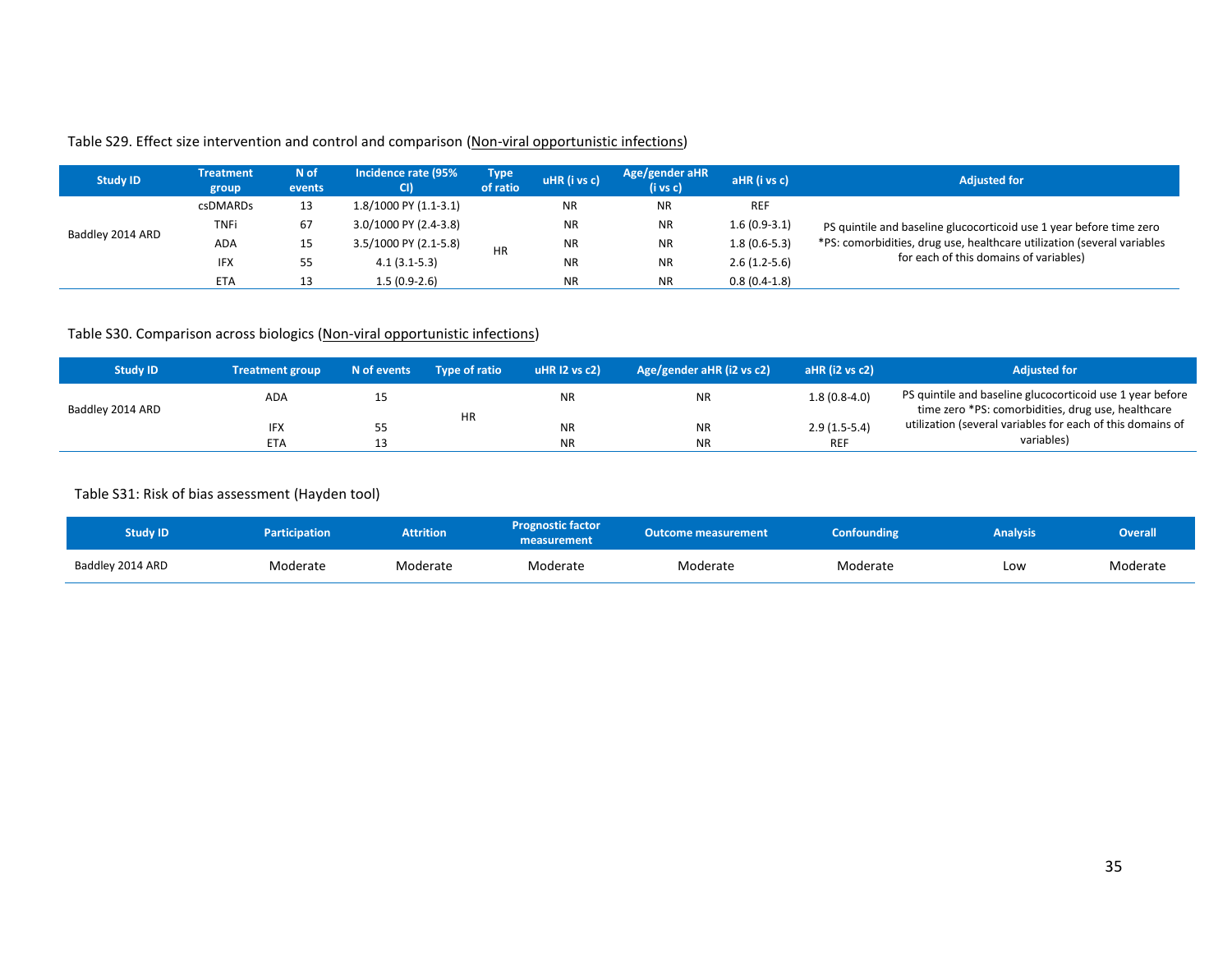# **4.2. Malignancies**

## Table S32: Included studies (malignancies)

| <b>Study ID</b>                      | <b>Registry</b>                                                                                        | <b>Inclusion criteria</b>                                                                                   | <b>Exclusion criteria</b>                                                                                                                                 | <b>Mixed</b><br>populati<br><b>on</b> | <b>End of FU</b><br>for<br>analysis |
|--------------------------------------|--------------------------------------------------------------------------------------------------------|-------------------------------------------------------------------------------------------------------------|-----------------------------------------------------------------------------------------------------------------------------------------------------------|---------------------------------------|-------------------------------------|
| Aaltonen 2015 J<br>Rheum             | National Register for Biologic Treatment in<br>Finland (ROB-FIN) + Central Finland Central<br>Hospital | RA, bDMARDs or csDMARDs (bDMARD naive)                                                                      | None                                                                                                                                                      | <b>No</b>                             | Dec-11                              |
| Chiu 2014 Int J<br>Rheum Dis         | Taiwan's National Health Insurance Research<br>Database (NHIRD) (claims dataset)                       | RA, hold a catastrophic ilness card (be<br>diagnosed with $RA \geq 2$ times), bDMARDs or<br><b>csDMARDs</b> | Patients <18 years, diagnosis after 1 July 2009, patients who<br>experienced an adverse event before ever receiving treatment with a<br>bDMARD or csDMARD | <b>No</b>                             | Dec-09                              |
| Morgan 2014<br>Rheumatology          | <b>BSRBR</b>                                                                                           | Active RA, csDMARDs and bDMARDs, ≥1<br>consultant follow-up                                                 | <b>NR</b>                                                                                                                                                 | <b>No</b>                             | 2011                                |
| Berghen 2015<br>Clin Rheumatol       | Cases from the Leuven University Hospital                                                              | RA (1987 ACR criteria)                                                                                      | <b>NR</b>                                                                                                                                                 | <b>No</b>                             | $Jan-12$                            |
| Mercer 2015<br>ARD                   | <b>BSRBR</b>                                                                                           | RA, TNFi or (csDMARD if DAS28>4.2)                                                                          | Prior diagnosis of solid cancer                                                                                                                           | <b>No</b>                             | $Jan-11$                            |
| Solomon 2014<br>Semin Arthr<br>Rheum | <b>CORRONA</b>                                                                                         | <b>NR</b>                                                                                                   | Subjects with reports of cancer who had evidence that cancer was<br>prevalent                                                                             | <b>No</b>                             | <b>Nov-10</b>                       |
| Philips 2015<br>Plos One             | VA dataset (claims dataset)                                                                            | RA (ICD-9, $\geq$ 2 episodes) + DMARD<br>prescription + head and neck cancer (ICD-9)                        | <b>NR</b>                                                                                                                                                 | <b>No</b>                             | <b>NR</b>                           |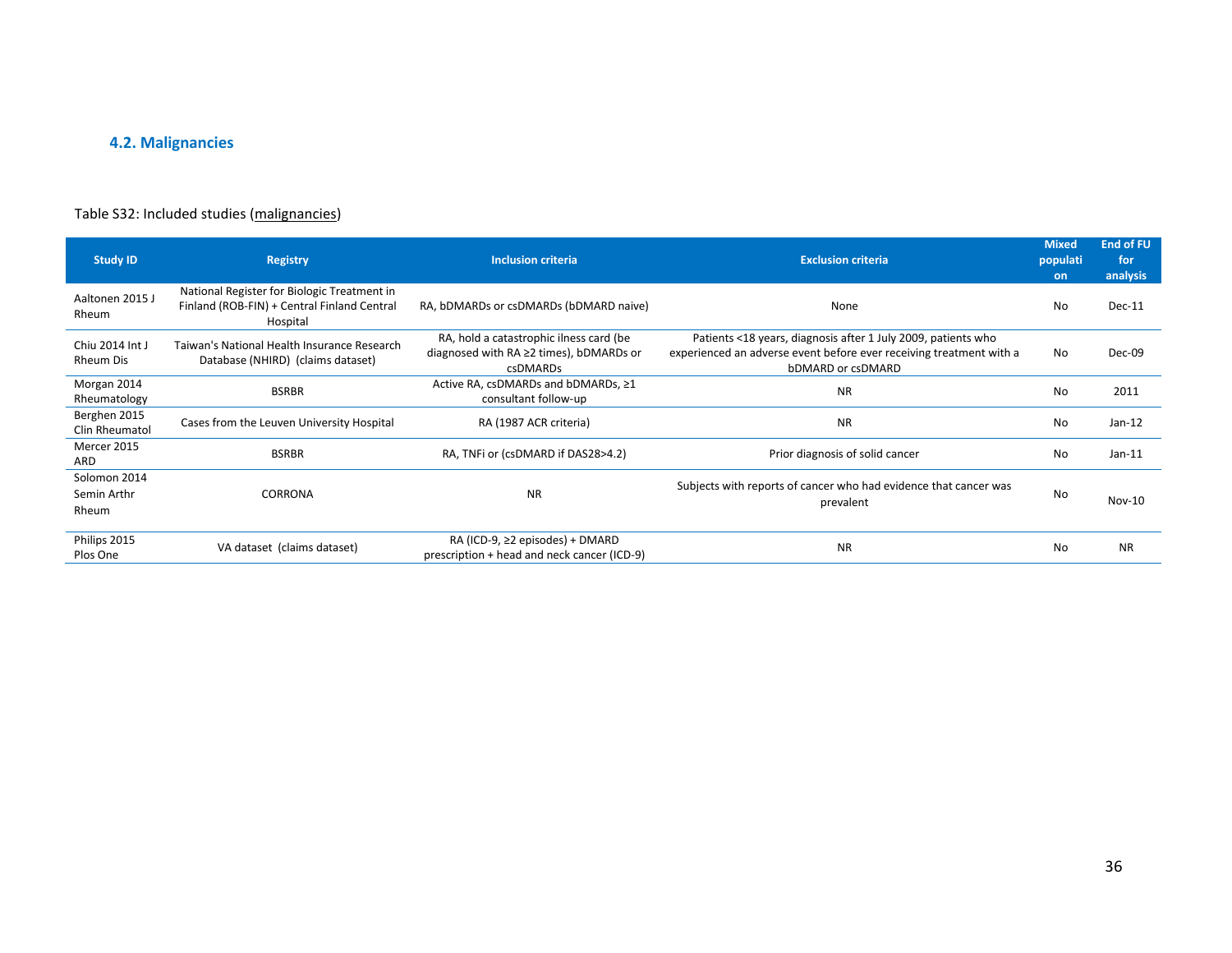| <b>Study</b><br>ID+I1:M26            | Follow-<br>up time           | <b>Outcome definition</b>                                                            | <b>Validation Outcome</b>                                                                                        | <b>Biologic</b><br>causal<br>attribution | <b>Failures to</b><br>biologic<br>included at<br>baseline | <b>Failures to</b><br>biologic included<br>throughout FU | <b>Notes on analysis</b>                                                         | <b>Censoring</b><br>at event |
|--------------------------------------|------------------------------|--------------------------------------------------------------------------------------|------------------------------------------------------------------------------------------------------------------|------------------------------------------|-----------------------------------------------------------|----------------------------------------------------------|----------------------------------------------------------------------------------|------------------------------|
| Aaltonen 2015<br>J Rheum             | Variable                     | Any malignancy                                                                       | <b>NS</b>                                                                                                        | On drug                                  | Yes                                                       | Yes                                                      | Poisson regression                                                               | Yes                          |
| Chiu 2014 Int J<br><b>Rheum Dis</b>  | Variable                     | Lymphoma (not further<br>specified)                                                  | <b>NS</b>                                                                                                        | Up to 90<br>days                         | <b>No</b>                                                 | <b>No</b>                                                | IRR in a group of patients<br>matched for PS (analysis not<br>further specified) | Yes                          |
| Morgan 2014<br>Rheumatology          | Variable                     | Malignancies                                                                         | <b>NHS Information Centre</b>                                                                                    | On drug $+$<br>up to 90<br>days          | Yes                                                       | <b>No</b>                                                | Cox regression                                                                   | Yes                          |
| Berghen 2015<br>Clin Rheumatol       | Variable                     | Hematologic and solid tumors                                                         | Rheumatologist                                                                                                   | Assumed on<br>drug (not<br>specified)    | <b>No</b>                                                 | Yes                                                      | Poisson regression and SIR                                                       | Yes                          |
| Mercer 2015<br>ARD                   | Variable<br>up to 5<br>years | Solid cancer                                                                         | Questionnaires + patient health diaries+<br>national cancer agencies. Cancers<br>confirmed with histology report | On drug<br>(with up to<br>30 days)       | No                                                        | Yes                                                      | Cox regression adjusted for<br><b>PS</b>                                         | Yes                          |
| Solomon<br>2014 Semin<br>Arthr Rheum | Variable                     | Malignancies                                                                         | Rheumatologist +<br>pathology/surgery/oncology reports                                                           | <b>NR</b>                                | Yes                                                       | Yes                                                      | Cox regression adjusted for<br>PS                                                | Yes                          |
| Philips 2015<br>Plos One             | Variable                     | Head and neck cancer<br>recurrence and/or head and<br>neck cancer attributable death | <b>NS</b>                                                                                                        | On drug                                  | Yes                                                       | Assume yes (NS)                                          | Cox regression                                                                   | <b>NR</b>                    |

## Table S33. Outcome and exposure definition and statistical analysis (malignancies)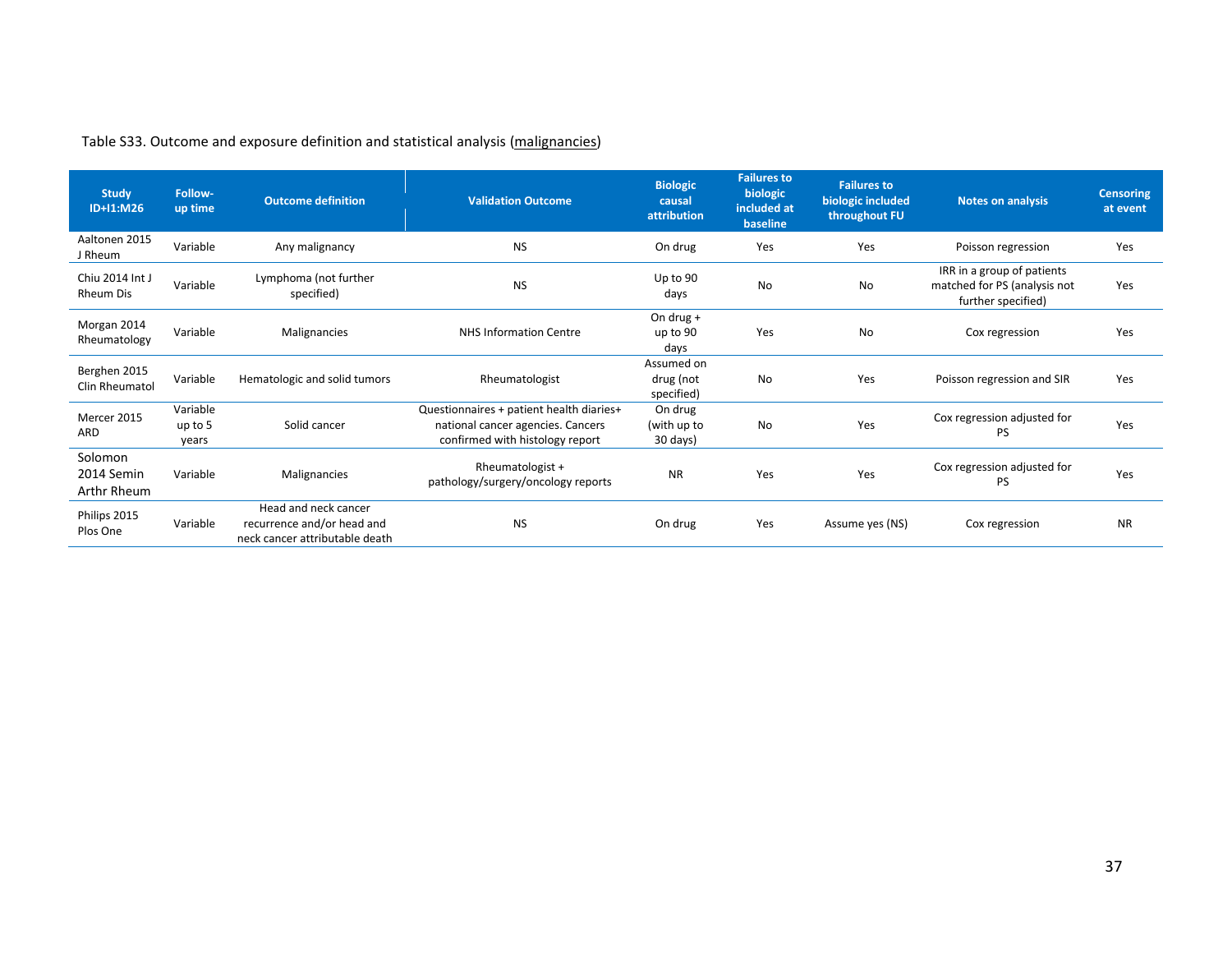## Table S34. Population characteristics (malignancies)

| <b>Study ID</b>                     | Intervention                  | <b>Control</b><br><b>sDMARDs</b> | <b>Control</b><br>general<br>population | <b>Treatment</b><br>group | <b>N</b> patients | <b>N</b> patients<br>switchers at<br>baseline | Age                        | % Females | <b>Disease</b><br>duration   | <b>Follow-up</b><br>times | Patient-<br>years |
|-------------------------------------|-------------------------------|----------------------------------|-----------------------------------------|---------------------------|-------------------|-----------------------------------------------|----------------------------|-----------|------------------------------|---------------------------|-------------------|
|                                     |                               |                                  |                                         | csDMARDs                  | 1400              | $\mathbf 0$                                   | 65 (53-72)                 | 69        | $9.4(5.0 -$<br>13.0)         | $2.3(1.2-2.9)$            | 3119              |
|                                     | bDMARDs                       |                                  |                                         | <b>TNFi</b>               | 3094              | 31%                                           | 54 (45-61)                 | 75        | 11 (6.0-19.0)                | $1.5(0.57-3.4)$           | 7162              |
| Aaltonen 2015 J<br>Rheum            | (ETA, IFX,                    | csDMARDs                         | No                                      | <b>IFX</b>                | 642               | 12%                                           | 52 (44-59)                 | 72        | 11 (5.8-17.0)                | $1.6(0.81-3.4)$           | 1700              |
|                                     | ADA, RTX)                     |                                  |                                         | <b>ETA</b>                | 1245              | 37%                                           | 54 (45-61)                 | 76        | 11 (5.8-19.0)                | $1.5(0.50-3.5)$           | 2842              |
|                                     |                               |                                  |                                         | ADA                       | 1207              | 36%                                           | 55 (47-62)                 | 76        | 12 (6.4-20.0)                | $1.3(0.50-3.4)$           | 2620              |
|                                     |                               |                                  |                                         | <b>RTX</b>                | 438               | 63%                                           | 59 (52-67)                 | 77        | 15 (8.7-23.0)                | $1.1(0.50-2.4)$           | 712               |
|                                     |                               |                                  |                                         | csDMARDs                  | 8066              | $\mathbf 0$                                   | 57.9                       | 82.8      | 8.0                          | <b>NR</b>                 | 55705             |
| Chiu 2014 Int J<br><b>Rheum Dis</b> | TNFi (ETA,                    | csDMARDs                         | No                                      | <b>TNFi</b>               | 4033              | $\mathbf 0$                                   | 57.8                       | 82.3      | 8.0                          | <b>NR</b>                 | 7495              |
|                                     | ADA)                          |                                  |                                         | <b>ETA</b>                | 1492              | $\mathbf 0$                                   | 56.5                       | 82.1      | 7.0                          | <b>NR</b>                 | 3132              |
|                                     |                               |                                  |                                         | <b>ADA</b>                | 746               | $\mathbf 0$                                   | 56.0                       | 81.1      | 6.9                          | <b>NR</b>                 | 697               |
| Morgan 2014                         | <b>ETA</b>                    | <b>csDMARDs</b>                  |                                         | csDMARDs                  | 2864              | <b>NR</b>                                     | 59.8 (12.4)                | 75        | 9.6(10.4)                    | 3.9(2.0)                  | 11095             |
| Rheumatology                        |                               |                                  | No                                      | <b>ETA</b>                | 3529              | <b>NR</b>                                     | 55.3(12.1)                 | 77        | 13.5(9.4)                    | 4.8(2.4)                  | 16919             |
| Berghen 2015 Clin<br>Rheumatol      | TNFi (ADA,<br>ETA, IFX)       | General<br>population            | Yes                                     | General<br>population     | 365               | 0                                             | Female: 51.1;<br>Male 54.6 | 74.2      | Female: 10.2<br>years; Male: | <b>NR</b>                 | <b>NR</b>         |
|                                     |                               |                                  |                                         | <b>TNFi</b>               | <b>NR</b>         | $\mathbf 0$                                   |                            | <b>NA</b> | 9.15 years                   |                           |                   |
|                                     |                               |                                  |                                         | <b>csDMARDs</b>           | 3249              | $\mathbf 0$                                   | 60(12)                     | 73        | 6(1;15)                      | 4.1(2.3;5.0)              | 11672             |
|                                     | TNFi (ADA,                    |                                  |                                         | <b>TNFi</b>               | 11767             | $\mathbf 0$                                   | 56 (12)                    | 76        | 11(6;19)                     | 5.0(4.4; 5.0)             | 52549             |
| Mercer 2015 ARD                     | ETA, IFX)                     | csDMARDs                         | No                                      | <b>ETA</b>                | <b>NR</b>         | <b>NR</b>                                     | <b>NR</b>                  | <b>NR</b> | <b>NR</b>                    | 4.8(2.5;5.0)              | 22146             |
|                                     |                               |                                  |                                         | <b>IFX</b>                | <b>NR</b>         | <b>NR</b>                                     | <b>NR</b>                  | <b>NR</b> | <b>NR</b>                    | 3.9(1.3; 5.0)             | 12379             |
|                                     |                               |                                  |                                         | ADA                       | <b>NR</b>         | <b>NR</b>                                     | <b>NR</b>                  | <b>NR</b> | <b>NR</b>                    | 3.5(2.0;4.8)              | 18027             |
|                                     | bDMARDs                       |                                  |                                         | <b>MTX</b>                | 1566              | <b>NR</b>                                     | <b>NR</b>                  | 72.3      | 9.06(9.9)                    | <b>NR</b>                 | 2866              |
| Solomon 2014                        | (TNFi-                        |                                  |                                         | <b>TNFi</b>               | 3761              | <b>NR</b>                                     | <b>NR</b>                  | 77.7      | 9.84(9.0)                    | <b>NR</b>                 | 10293             |
| Semin Arthr                         | ADA, ETA, IFX-,<br>ABA, RTX), | <b>MTX</b>                       | No                                      | other<br><b>csDMARDs</b>  | 904               | <b>NR</b>                                     | <b>NR</b>                  | 76.9      | 8.48(8.9)                    | <b>NR</b>                 | 1900              |
| Rheum                               | other                         |                                  |                                         | <b>RTX</b>                | 167               | <b>NR</b>                                     | <b>NR</b>                  | 76.7      | 13.05 (9.4)                  | <b>NR</b>                 | 247               |
|                                     | <b>csDMARDs</b>               |                                  |                                         | ABA                       | 408               | <b>NR</b>                                     | <b>NR</b>                  | 84.1      | 13(10.2)                     | <b>NR</b>                 | 589               |
| Philips 2015 Plos                   | TNFi (ADA,                    | <b>csDMARDs</b>                  | No                                      | csDMARDs                  | 149               | <b>NR</b>                                     | 66.0 (9.1)                 | 1.3       | <b>NR</b>                    | 42.4 (32.8)<br>months     | <b>NR</b>         |
| ETA, IFX)<br>One                    |                               |                                  |                                         | <b>TNFi</b>               | 31                | <b>NR</b>                                     | 63.9(7.8)                  | 0         | <b>NR</b>                    | 40.3 (28.2)<br>months     | <b>NR</b>         |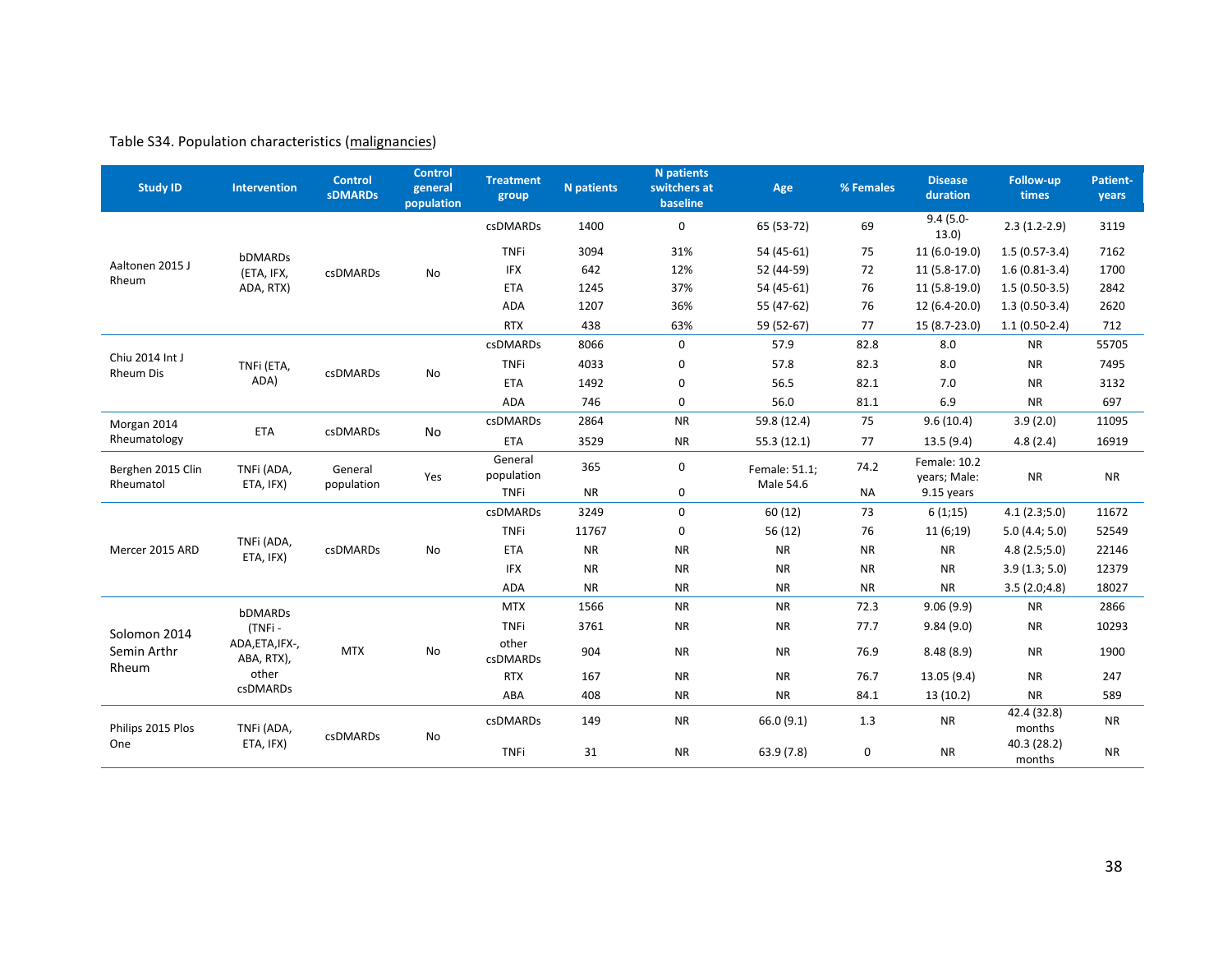| <b>Study ID</b>             | <b>Treatment</b><br>group | N<br>events    | Incidence rate (95% CI)                   | <b>Type of</b><br>ratio | uHR (i vs c)                                              | Age/gender<br>aHR (i vs c) | aHR (i vs c)           | <b>Adjusted for</b>                                                                                                 |
|-----------------------------|---------------------------|----------------|-------------------------------------------|-------------------------|-----------------------------------------------------------|----------------------------|------------------------|---------------------------------------------------------------------------------------------------------------------|
|                             | <b>csDMARDs</b>           | 39             | 13/1000 PY (8.9-17)                       |                         | <b>REF</b>                                                | <b>REF</b>                 | <b>REF</b>             |                                                                                                                     |
|                             | <b>TNFi</b>               | 47             | 6.6/1000 PY (4.8-8.7)                     |                         | $0.52(0.34-0.80)$                                         | $0.98(0.61 - 1.57)$        | $1.2(0.63-2.2)$        |                                                                                                                     |
| Aaltonen 2015 J             | <b>IFX</b>                | 10             | 5.9/1000 PY (2.8-11)                      |                         | $0.46(0.23-0.93)$                                         | $0.91(0.44-1.9)$           | $1.2(0.44-3.1)$        | Age, gender, disease duration, year of cohort inclusion,                                                            |
| Rheum                       | <b>ETA</b>                | 21             | 7.4/1000 PY (4.6-11)                      | <b>IRR</b>              | $0.59(0.35-1.0)$                                          | $1.1(0.63-2.0)$            | $1.3(0.65-2.6)$        | RF-positive, DAS28, HAQ-DI, prior malignancy, baseline<br>use of MTX, SSZ, HCQ, steroids                            |
|                             | <b>ADA</b>                | 16             | 6.1/1000 PY (3.5-9.9)                     |                         | $0.49(0.27-0.88)$                                         | $0.87(0.47-1.6)$           | $1.1(0.51-2.2)$        |                                                                                                                     |
|                             | <b>RTX</b>                | 6              | 8.4/1000 PY (3.1-18)                      |                         | $0.68(0.29-1.6)$                                          | $1.0(0.42-2.4)$            | $1.2(0.49-3.2)$        |                                                                                                                     |
| Chiu 2014 Int J             | csDMARDs                  | 23             | 41/100000 (26-62)                         |                         | <b>REF</b>                                                |                            |                        | Patients were matched for PS and no further adjustment                                                              |
| <b>Rheum Dis</b>            | <b>TNFi</b>               | 10             | 133/100000 PY (64-245)                    | <b>IRR</b>              | 3.24 (1.37-7.06)                                          | <b>NR</b>                  | <b>NR</b>              | is made. PS: age, COPD/asthma, diabetes, disease<br>duration, number of csDMARDs, sex, steroid exposure             |
| Morgan 2014<br>Rheumatology | csDMARDs                  | 254            | 23.9/1000 PY                              | HR                      | <b>NR</b>                                                 | <b>NR</b>                  | <b>REF</b>             | Age, baseline steroid, smoking history, previous cancer,                                                            |
|                             | <b>ETA</b>                | 241            | 14.7/1000 PY                              |                         |                                                           |                            | $0.836(0.683 - 1.025)$ | <b>BMI</b>                                                                                                          |
| Berghen 2015                | ${\sf NR}$<br>TNFi        |                | F: 1123.7/100000PY; M:<br>2179.3/100000PY | SIR                     | F: 145.5 (137.2-<br>154.3); M: 163.5<br>$(156.8 - 170.6)$ | <b>NR</b>                  | <b>NR</b>              | <b>NR</b>                                                                                                           |
| Clin Rheumatol              | General<br>population     | <b>NR</b>      | F: 772.1/100000PY; M:<br>1332.6/100000PY  |                         | <b>REF</b>                                                |                            |                        |                                                                                                                     |
|                             | csDMARDs                  | 3249           | <b>NR</b>                                 |                         | <b>NR</b>                                                 | <b>NR</b>                  | <b>NR</b>              |                                                                                                                     |
| Mercer 2015 ARD             | <b>TNFi</b>               | 11767          | <b>NR</b>                                 |                         | <b>NR</b>                                                 | <b>NR</b>                  | <b>NR</b>              |                                                                                                                     |
|                             | <b>ETA</b>                | <b>NR</b>      | <b>NR</b>                                 | <b>NA</b>               | <b>NR</b>                                                 | <b>NR</b>                  | <b>NR</b>              | <b>NR</b>                                                                                                           |
|                             | <b>IFX</b>                | <b>NR</b>      | <b>NR</b>                                 |                         | <b>NR</b>                                                 | <b>NR</b>                  | <b>NR</b>              |                                                                                                                     |
|                             | <b>ADA</b>                | <b>NR</b>      | <b>NR</b>                                 |                         | <b>NR</b>                                                 | <b>NR</b>                  | <b>NR</b>              |                                                                                                                     |
|                             | <b>MTX</b>                | 30             | 10.47/1000 PY (5.43-15.51)                |                         | <b>NR</b>                                                 | <b>NR</b>                  | <b>REF</b>             | <b>PS</b>                                                                                                           |
| Solomon 2014                | <b>TNFi</b>               | 46             | 4.46/1000 PY (2.34-6.60)                  |                         | <b>NR</b>                                                 | <b>NR</b>                  | $0.29(0.14-0.60)$      | * Age, gender, race, tobacco, alcohol use, BMI, RA disease                                                          |
| Semin Arthr<br>Rheum        | other<br>csDMARDs         | 4              | 2.11/1000 PY (0-5.09)                     | <b>HR</b>               | <b>NR</b>                                                 | <b>NR</b>                  | $0.17(0.05 - 0.65)$    | duration, serologic status, joint erosions, CDAI, family<br>history of acncer, HAQ, number of past DMARDs used, use |
|                             | <b>RTX</b>                | $\overline{2}$ | 8.1/1000 PY (0-21.69)                     |                         | <b>NR</b>                                                 | <b>NR</b>                  | $0.42(0.07 - 2.60)$    | of oral glucocorticoids                                                                                             |
|                             | ABA                       | $\overline{2}$ | 13.58/1000 PY (2.35-24.81)                |                         | <b>NR</b>                                                 | <b>NR</b>                  | 1.55 (0.40-5.97)       |                                                                                                                     |
| Philips 2015 Plos           | csDMARDs                  | 44             | <b>NR</b>                                 |                         | <b>NR</b>                                                 | <b>NR</b>                  | <b>REF</b>             | Age, stage at diagnosis, mean years from RA diagnostic to                                                           |
| One                         | TNFi                      | 5              | <b>NR</b>                                 | HR                      | <b>NR</b>                                                 | <b>NR</b>                  | $0.75(0.31-1.85)$      | head and neck cancer diagnosis, smoking, alcohol,<br>comorbidities, radiation, chemotherapy, surgery                |

## Table S35. Effect size intervention and control and comparison (malignancies)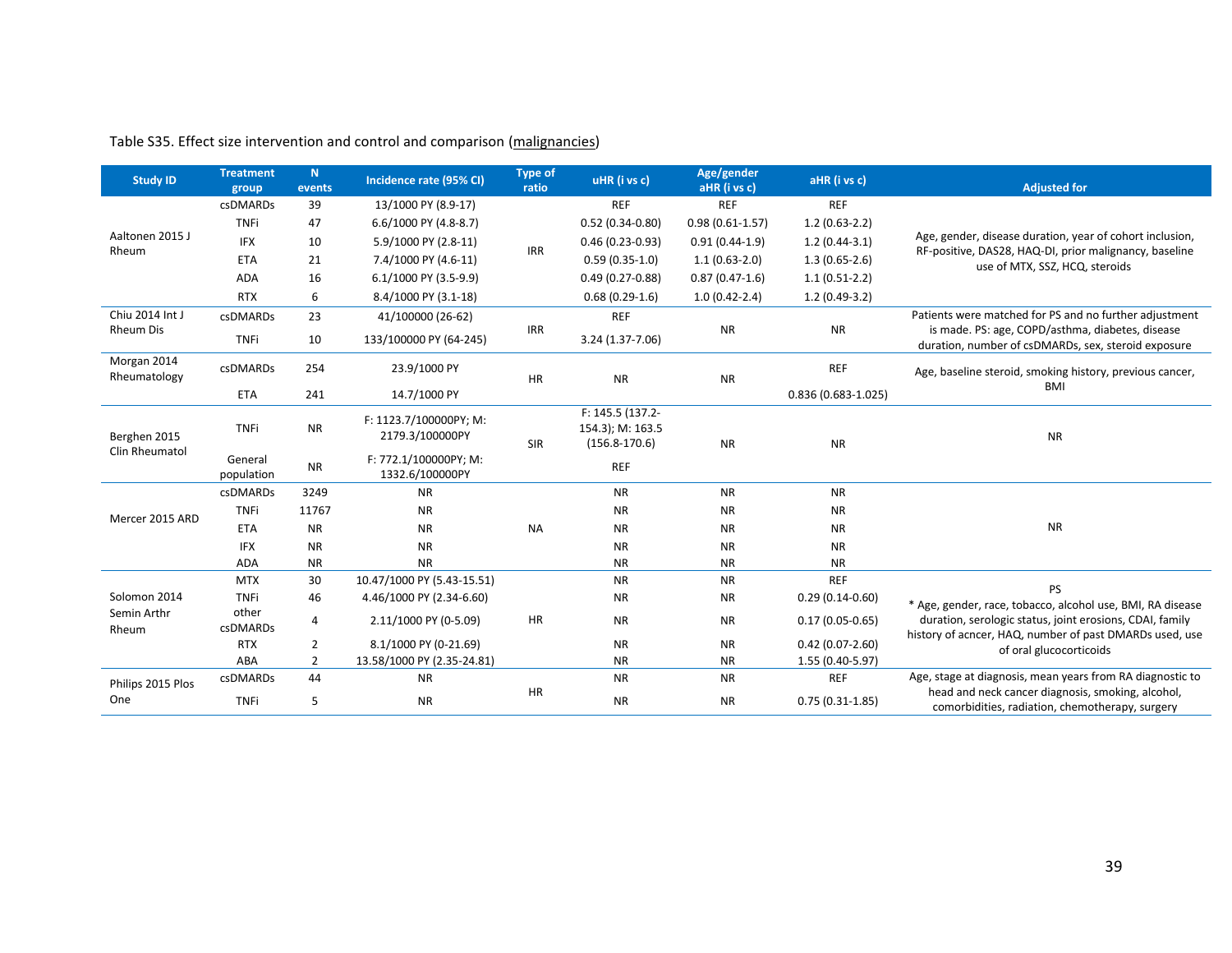## Table S36. Comparison across biologics (malignancies)

| <b>Study ID</b>                | <b>Treatment group</b> | N events       | <b>Type of ratio</b> | uHR I2 vs c2)     | Age/gender aHR (i2 vs c2) | aHR (i2 vs c2)  | <b>Adjusted for</b>                                                                                                                         |           |           |           |
|--------------------------------|------------------------|----------------|----------------------|-------------------|---------------------------|-----------------|---------------------------------------------------------------------------------------------------------------------------------------------|-----------|-----------|-----------|
|                                | <b>TNFi</b>            | 47             |                      | <b>REF</b>        | <b>REF</b>                | <b>REF</b>      |                                                                                                                                             |           |           |           |
|                                | <b>IFX</b>             | 10             |                      | <b>NR</b>         | <b>NR</b>                 | <b>NR</b>       | Age, gender, disease duration, year of cohort                                                                                               |           |           |           |
| Aaltonen 2015 J Rheum          | <b>ETA</b>             | 21             | <b>IRR</b>           | <b>NR</b>         | <b>NR</b>                 | <b>NR</b>       | inclusion, RF-positive, DAS28, HAQ-DI, prior                                                                                                |           |           |           |
|                                | ADA                    | 16             |                      | <b>NR</b>         | <b>NR</b>                 | <b>NR</b>       | malignancy, baseline use of MTX, SSZ, HCQ, steroids                                                                                         |           |           |           |
|                                | <b>RTX</b>             | 6              |                      | $1.3(0.56-3.0)$   | $1.0(0.43-2.4)$           | $1.1(0.42-2.7)$ |                                                                                                                                             |           |           |           |
| Chiu 2014 Int J Rheum Dis      | <b>ETA</b>             | 3              | <b>IRR</b>           | <b>REF</b>        | <b>NR</b>                 | <b>NR</b>       | Patients were matched for PS and no further<br>adjustment is made. PS: age, COPD/asthma,<br>diabetes, disease duration, number of csDMARDs, |           |           |           |
|                                | <b>ADA</b>             | 1              |                      | 1.49 (0.03-18.66) | <b>NR</b>                 | <b>NR</b>       | sex, steroid exposure                                                                                                                       |           |           |           |
| Morgan 2014 Rheumatology       | csDMARDs               | 254            | HR                   | <b>NR</b>         | <b>NR</b>                 | <b>NR</b>       | Age, baseline steroid, smoking history, previous                                                                                            |           |           |           |
|                                | <b>ETA</b>             | 241            |                      | <b>NR</b>         | <b>NR</b>                 | <b>NR</b>       | cancer, BMI                                                                                                                                 |           |           |           |
|                                | <b>TNFi</b>            |                |                      | <b>NR</b>         | <b>NR</b>                 | <b>NR</b>       |                                                                                                                                             |           |           |           |
| Berghen 2015 Clin Rheumatol    | General population     |                | SIR                  | <b>NR</b>         | <b>NR</b>                 | <b>NR</b>       | <b>NR</b>                                                                                                                                   |           |           |           |
|                                | <b>csDMARDs</b>        | 3249           |                      | <b>NR</b>         | <b>NR</b>                 | <b>NR</b>       |                                                                                                                                             |           |           |           |
|                                | <b>TNFi</b>            | 11767          |                      | <b>NR</b>         | <b>NR</b>                 | <b>NR</b>       |                                                                                                                                             |           |           |           |
| Mercer 2015 ARD                | <b>ETA</b>             | <b>NR</b>      | <b>NR</b>            |                   |                           |                 | <b>NR</b>                                                                                                                                   | <b>NR</b> | <b>NR</b> | <b>NR</b> |
|                                | <b>IFX</b>             | <b>NR</b>      |                      | <b>NR</b>         | <b>NR</b>                 | <b>NR</b>       |                                                                                                                                             |           |           |           |
|                                | ADA                    | <b>NR</b>      |                      | <b>NR</b>         | <b>NR</b>                 | <b>NR</b>       |                                                                                                                                             |           |           |           |
|                                | <b>MTX</b>             | 30             |                      | <b>NR</b>         | <b>NR</b>                 | <b>NR</b>       |                                                                                                                                             |           |           |           |
|                                | <b>TNFi</b>            | 46             |                      | <b>NR</b>         | <b>NR</b>                 | <b>NR</b>       |                                                                                                                                             |           |           |           |
| Solomon 2014 Semin Arthr Rheum | other csDMARDs         | 4              | <b>HR</b>            | <b>NA</b>         | <b>NR</b>                 | <b>NR</b>       | <b>NR</b>                                                                                                                                   |           |           |           |
|                                | <b>RTX</b>             | $\overline{2}$ |                      | <b>NR</b>         | <b>NR</b>                 | <b>NR</b>       |                                                                                                                                             |           |           |           |
|                                | ABA                    | $\overline{2}$ |                      | <b>NR</b>         | <b>NR</b>                 | <b>NR</b>       |                                                                                                                                             |           |           |           |
| Philips 2015 Plos One          | <b>csDMARDs</b>        | 44             | <b>HR</b>            | <b>NR</b>         | <b>NR</b>                 | <b>NR</b>       | <b>NR</b>                                                                                                                                   |           |           |           |
|                                | <b>TNFi</b>            | 5              |                      | <b>NR</b>         | <b>NR</b>                 | <b>NR</b>       |                                                                                                                                             |           |           |           |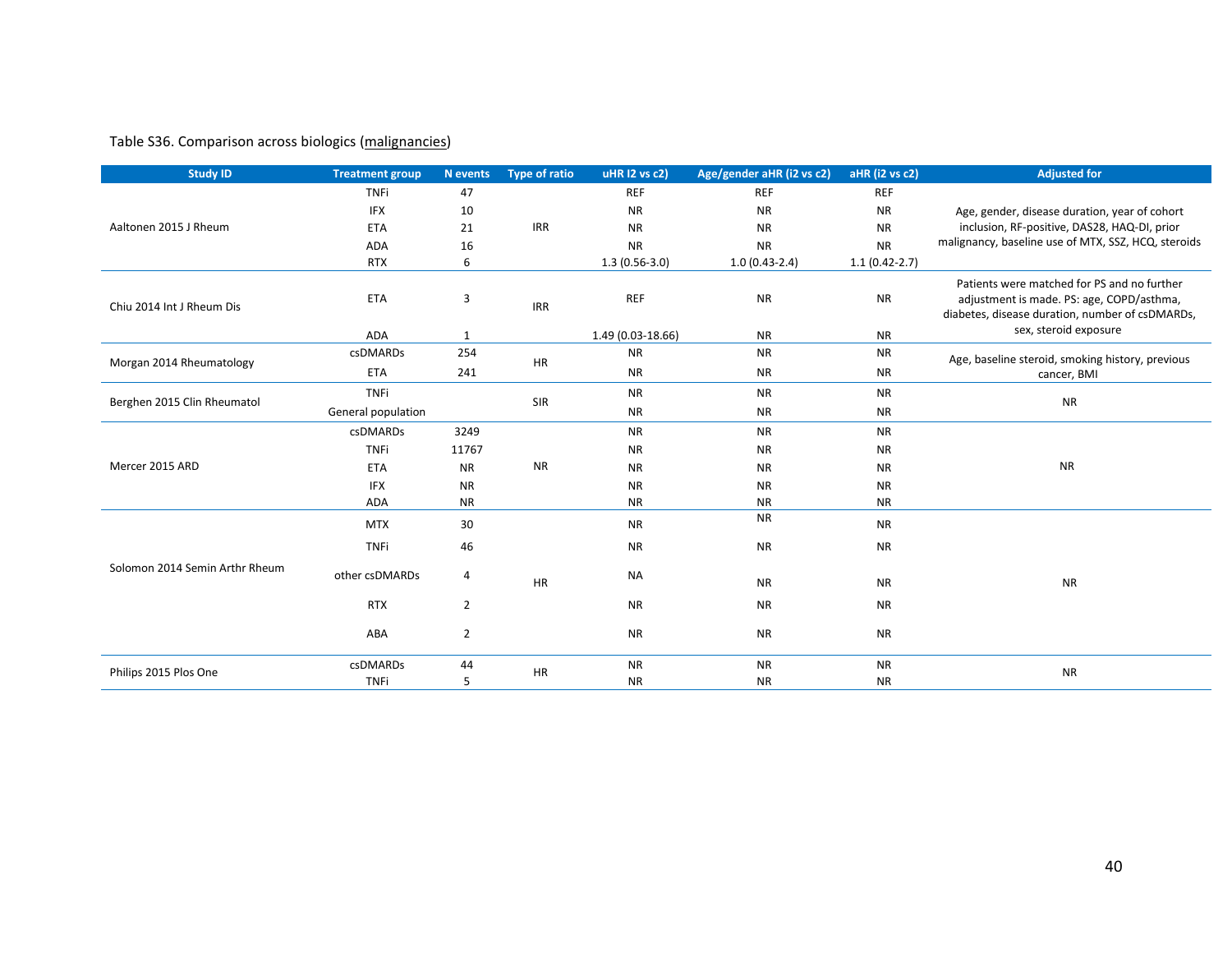| <b>Study ID</b>              | <b>Treatment</b><br>group | aHR (i vs<br>c) in pts<br>without<br>history of<br>cancer | aHR (i vs c) in pts<br>with history of<br>cancer | aHR cancer<br>without<br>NMSC (i vs c) | aHR NMSC (i vs c)   | Age and sex-<br>adjusted death<br>following cancer | uHR lymphoma (i vs c)                               | aHR lymphoma<br>$(i \text{ vs } c)$ | aHR<br><b>lymphoproliferative</b><br>malign. (i vs c) |
|------------------------------|---------------------------|-----------------------------------------------------------|--------------------------------------------------|----------------------------------------|---------------------|----------------------------------------------------|-----------------------------------------------------|-------------------------------------|-------------------------------------------------------|
| Aaltonen<br>2015 J<br>Rheum  | csDMARDs<br><b>TNFi</b>   | <b>NR</b>                                                 | <b>NR</b>                                        | <b>NR</b>                              | <b>NR</b>           | <b>NR</b>                                          | <b>NR</b>                                           | <b>NR</b>                           | <b>NR</b>                                             |
|                              | <b>csDMARDs</b>           | <b>NR</b>                                                 | <b>NR</b>                                        | <b>NR</b>                              | <b>NR</b>           | <b>NR</b>                                          | $\ast$                                              | <b>NR</b>                           | <b>NR</b>                                             |
| Chiu 2014 Int<br>J Rheum Dis | <b>TNFi</b>               | <b>NR</b>                                                 | <b>NR</b>                                        | <b>NR</b>                              | <b>NR</b>           | <b>NR</b>                                          | $\ast$                                              | <b>NR</b>                           | <b>NR</b>                                             |
|                              | <b>ETA</b>                | <b>NR</b>                                                 | <b>NR</b>                                        | <b>NR</b>                              | <b>NR</b>           | <b>NR</b>                                          |                                                     | <b>NR</b>                           | <b>NR</b>                                             |
|                              | <b>ADA</b>                | <b>NR</b>                                                 | <b>NR</b>                                        | <b>NR</b>                              | <b>NR</b>           | <b>NR</b>                                          | $\ast$                                              | <b>NR</b>                           | <b>NR</b>                                             |
|                              | csDMARDs                  | <b>REF</b>                                                | <b>REF</b>                                       | <b>REF</b>                             | REF                 | <b>NR</b>                                          | <b>NR</b>                                           | <b>NR</b>                           | <b>REF</b>                                            |
| Morgan 2014<br>Rheumatology  | <b>ETA</b>                | 0.804<br>$(0.460 -$<br>1.430)                             | 0.877 (0.720-<br>1.069                           | 0.792 (0.636-<br>0.986)                | 1.016 (0.717-1.441) | <b>NR</b>                                          | <b>NR</b>                                           | <b>NR</b>                           | $0.512(0.276-0.952)$                                  |
| Berghen 2015                 | <b>TNFi</b>               | <b>NR</b>                                                 | <b>NR</b>                                        | <b>NR</b>                              | <b>NR</b>           | <b>NR</b>                                          | F: 1135.0 (1003.1-1279.5);<br>M 423.6 (361.9-492.8) | <b>NR</b>                           | F: 450.8 (398.4-508.2);<br>M 473.9 (433.4-517.2)      |
| Clin<br>Rheumatol            | General<br>population     | <b>NR</b>                                                 | <b>NR</b>                                        | <b>NR</b>                              | <b>NR</b>           | <b>NR</b>                                          | <b>REF</b>                                          | <b>NR</b>                           | <b>REF</b>                                            |
| Berghen 2015                 | <b>TNFi</b>               | <b>NR</b>                                                 | <b>NR</b>                                        | <b>NR</b>                              | <b>NR</b>           | $0.90(0.70-1.17)$                                  | <b>NR</b>                                           | <b>NR</b>                           | <b>NR</b>                                             |
| Clin<br>Rheumatol            | General<br>population     | <b>NR</b>                                                 | <b>NR</b>                                        | <b>NR</b>                              | <b>NR</b>           | <b>REF</b>                                         | <b>NR</b>                                           | <b>NR</b>                           | <b>NR</b>                                             |
| Mercer 2015<br>ARD           | csDMARDs<br><b>TNFi</b>   | <b>NR</b>                                                 | <b>NR</b>                                        | <b>NR</b>                              | <b>NR</b>           | <b>NR</b>                                          | <b>NR</b>                                           | <b>NR</b>                           | <b>NR</b>                                             |
|                              | <b>MTX</b>                | <b>NR</b>                                                 | <b>NR</b>                                        | <b>NR</b>                              | <b>REF</b>          | <b>NR</b>                                          | <b>NR</b>                                           | <b>REF</b>                          | <b>NR</b>                                             |
| Solomon                      | <b>TNFi</b>               | <b>NR</b>                                                 | <b>NR</b>                                        | <b>NR</b>                              | $0.40(0.14-1.16)$   | <b>NR</b>                                          | <b>NR</b>                                           | $0.15(0.01-2.19)$                   | <b>NR</b>                                             |
| 2014 Semin                   | other<br><b>csDMARDs</b>  | <b>NR</b>                                                 | <b>NR</b>                                        | <b>NR</b>                              | $0.11(0.01 - 0.91)$ | <b>NR</b>                                          | <b>NR</b>                                           | <b>NR</b>                           | <b>NR</b>                                             |
| Arthr Rheum                  | <b>RTX</b>                | <b>NR</b>                                                 | <b>NR</b>                                        | <b>NR</b>                              | $0.74(0.04-13.6)$   | <b>NR</b>                                          | <b>NR</b>                                           | <b>NR</b>                           | <b>NR</b>                                             |
|                              | ABA                       | <b>NR</b>                                                 | <b>NR</b>                                        | <b>NR</b>                              | 15.3 (2.05-114)     | <b>NR</b>                                          | <b>NR</b>                                           | <b>NR</b>                           | <b>NR</b>                                             |
| Philips 2015<br>Plos One     | csDMARDs<br><b>TNFi</b>   | <b>NR</b>                                                 | <b>NR</b>                                        | <b>NR</b>                              | <b>NR</b>           | <b>NR</b>                                          | <b>NR</b>                                           | <b>NR</b>                           | <b>NR</b>                                             |

Table S37.1 Additional information on subtypes of the outcome and additional comments (malignancies)

\* Reported in tables S35 and S36.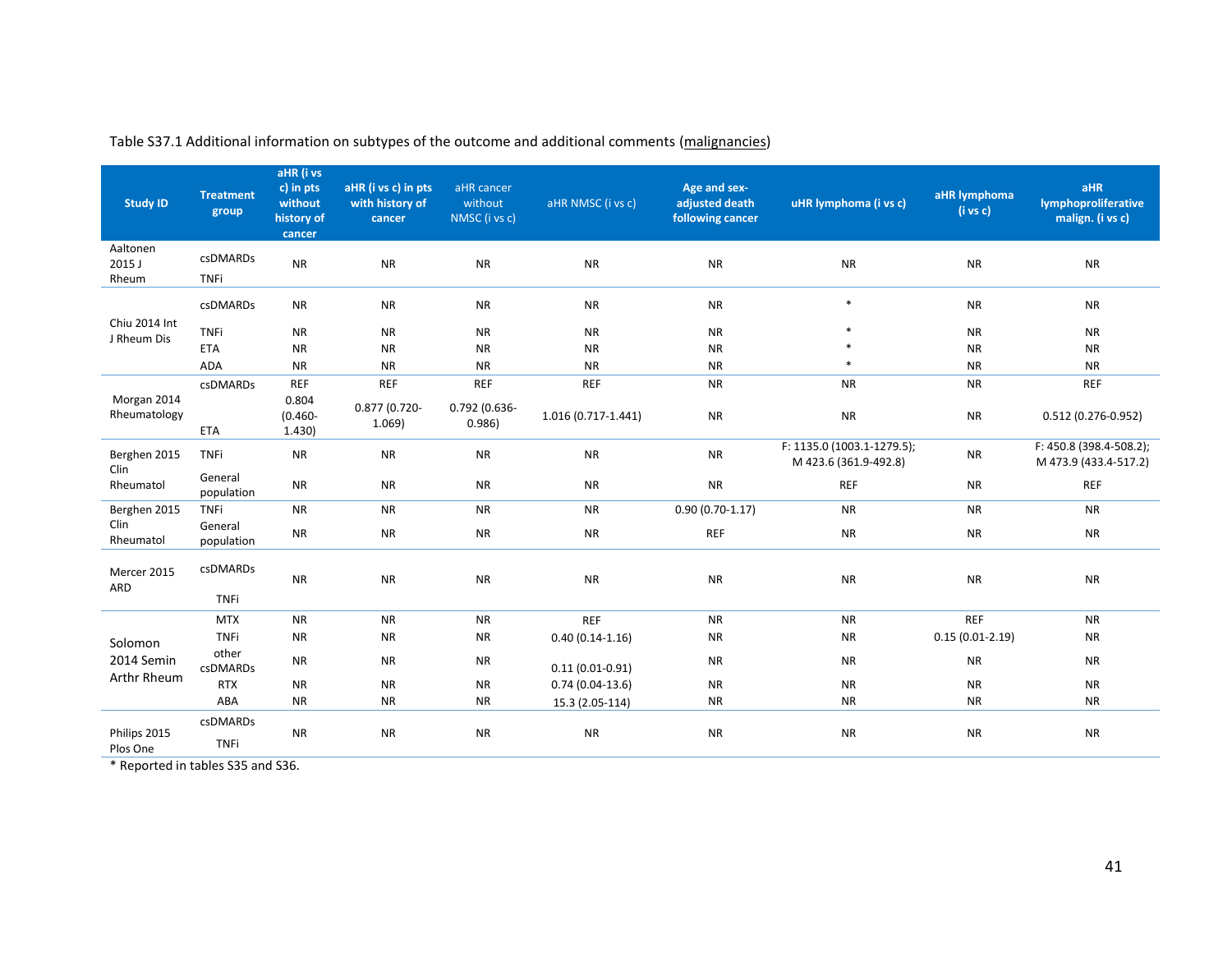| <b>Study ID</b>             | <b>Treatment</b><br>group | <b>Incidence solid tumor</b>               | uHR solid tumor                                   | Age,sex-adjusted<br>solid tumor | aHR solid tumor     | aHR lung<br>cancer  | aHR female<br>breast cancer | aHR colorectal<br>cancer | aHR gastro-<br>oesophageal cancer |
|-----------------------------|---------------------------|--------------------------------------------|---------------------------------------------------|---------------------------------|---------------------|---------------------|-----------------------------|--------------------------|-----------------------------------|
| Aaltonen 2015 J             | csDMARDs                  | <b>NR</b>                                  | <b>NR</b>                                         | <b>NR</b>                       | <b>NR</b>           | <b>NR</b>           | <b>NR</b>                   | <b>NR</b>                | <b>NR</b>                         |
| Rheum                       | <b>TNFi</b>               | <b>NR</b>                                  | <b>NR</b>                                         | <b>NR</b>                       | <b>NR</b>           | <b>NR</b>           | <b>NR</b>                   | <b>NR</b>                | <b>NR</b>                         |
|                             | <b>csDMARDs</b>           | <b>NR</b>                                  | <b>NR</b>                                         | <b>NR</b>                       | <b>NR</b>           | <b>NR</b>           | <b>NR</b>                   | <b>NR</b>                | <b>NR</b>                         |
| Chiu 2014 Int J             | <b>TNFi</b>               | <b>NR</b>                                  | <b>NR</b>                                         | <b>NR</b>                       | <b>NR</b>           | <b>NR</b>           | <b>NR</b>                   | <b>NR</b>                | <b>NR</b>                         |
| <b>Rheum Dis</b>            | <b>ETA</b>                | <b>NR</b>                                  | <b>NR</b>                                         | <b>NR</b>                       | <b>NR</b>           | <b>NR</b>           | <b>NR</b>                   | <b>NR</b>                | <b>NR</b>                         |
|                             | ADA                       | <b>NR</b>                                  | <b>NR</b>                                         | <b>NR</b>                       | <b>NR</b>           | <b>NR</b>           | <b>NR</b>                   | <b>NR</b>                | <b>NR</b>                         |
| Morgan 2014<br>Rheumatology | csDMARDs                  | <b>NR</b>                                  | <b>NR</b>                                         | <b>NR</b>                       | <b>NR</b>           | <b>NR</b>           | <b>NR</b>                   | <b>NR</b>                | <b>NR</b>                         |
|                             | <b>ETA</b>                | <b>NR</b>                                  | <b>NR</b>                                         | <b>NR</b>                       | <b>NR</b>           | <b>NR</b>           | <b>NR</b>                   | <b>NR</b>                | <b>NR</b>                         |
| Berghen 2015                | <b>TNFi</b>               | <b>NR</b>                                  | <b>NR</b>                                         | <b>NR</b>                       | <b>NR</b>           | <b>NR</b>           | <b>NR</b>                   | <b>NR</b>                | <b>NR</b>                         |
| Clin Rheumatol              | General<br>population     | <b>NR</b>                                  | <b>NR</b>                                         | <b>NR</b>                       | <b>NR</b>           | <b>NR</b>           | <b>NR</b>                   | <b>NR</b>                | <b>NR</b>                         |
| Berghen 2015                | <b>TNFi</b>               | F: 856.2/100000 PY; M:<br>1676.4/100000 PY | F: 120.1 (112.2-128.4);<br>M: 136.7 (130.2-143.4) | <b>NR</b>                       | <b>NR</b>           | <b>NR</b>           | <b>NR</b>                   | <b>NR</b>                | <b>NR</b>                         |
| Clin Rheumatol              | General<br>population     | F: 712.8/100000 PY; M:<br>1226.4/100000 PY | <b>REF</b>                                        | <b>NR</b>                       | <b>NR</b>           | <b>NR</b>           | <b>NR</b>                   | <b>NR</b>                | <b>NR</b>                         |
|                             | csDMARDs                  | 117/10000 PY (98-138)                      | <b>REF</b>                                        | <b>REF</b>                      | <b>REF</b>          | <b>REF</b>          | <b>REF</b>                  | <b>REF</b>               | <b>REF</b>                        |
|                             | <b>TNFi</b>               | 81/10000 PY (74-89)                        | $0.70(0.58-0.85)$                                 | $0.91(0.75-1.11)$               | $0.83(0.64-1.07)$   | $0.85(0.52 - 1.39)$ | $0.58(0.32 - 1.06)$         | $0.51(0.24-1.06)$        | $0.59(0.23-1.52)$                 |
| Mercer 2015<br>ARD          | <b>ETA</b>                | 86/10000 PY (74-99)                        | $0.74(0.59-0.92)$                                 | $1.00(0.80-1.25)$               | $0.89(0.67-1.19)$   | $1.02(0.58-1.76)$   | $0.56(0.28-1.10)$           | $0.45(0.19-1.05)$        | <b>NR</b>                         |
|                             | <b>IFX</b>                | 79/10000 PY (64-96)                        | $0.68(0.53 - 0.88)$                               | $0.87(0.67 - 1.12)$             | $0.81(0.59-1.11)$   | $0.92(0.50-1.71)$   | $0.59(0.28-1.24)$           | $0.47(0.19-1.20)$        | <b>NR</b>                         |
|                             | <b>ADA</b>                | 77/10000 PY (65-91)                        | $0.67(0.53 - 0.84)$                               | $0.81(0.59-1.11)$               | $0.79(0.59-1.05)$   | $0.69(0.39-1.23)$   | $0.59(0.31-1.15)$           | $0.57(0.26-1.27)$        | <b>NR</b>                         |
|                             | <b>MTX</b>                | <b>NR</b>                                  | <b>NR</b>                                         | <b>NR</b>                       | <b>REF</b>          | <b>REF</b>          | <b>REF</b>                  | <b>NR</b>                | <b>NR</b>                         |
| Solomon                     | <b>TNFi</b>               | <b>NR</b>                                  | <b>NR</b>                                         | <b>NR</b>                       | $0.21(0.07-0.64)$   | $0.05(0.01-0.58)$   | $0.09(0.02 - 0.39)$         | <b>NR</b>                | <b>NR</b>                         |
| 2014 Semin                  | other<br>csDMARDs         | <b>NR</b>                                  | <b>NR</b>                                         | <b>NR</b>                       | $0.15(0.02 - 1.55)$ | <b>NR</b>           | <b>NR</b>                   | <b>NR</b>                | <b>NR</b>                         |
| Arthr Rheum                 | <b>RTX</b>                | <b>NR</b>                                  | <b>NR</b>                                         | <b>NR</b>                       | $0.31(0.03-3.41)$   | <b>NR</b>           | <b>NR</b>                   | <b>NR</b>                | <b>NR</b>                         |
|                             | ABA                       | <b>NR</b>                                  | <b>NR</b>                                         | <b>NR</b>                       | $0.39(0.07 - 2.22)$ | <b>NR</b>           | $0.35(0.07-2.22)$           | <b>NR</b>                | <b>NR</b>                         |
| Philips 2015                | csDMARDs                  | <b>NR</b>                                  | <b>NR</b>                                         | <b>NR</b>                       | <b>NR</b>           | <b>NR</b>           | <b>NR</b>                   | <b>NR</b>                | <b>NR</b>                         |
| Plos One                    | <b>TNFi</b>               | <b>NR</b>                                  | <b>NR</b>                                         | <b>NR</b>                       | <b>NR</b>           | <b>NR</b>           | <b>NR</b>                   | <b>NR</b>                | <b>NR</b>                         |

Table S37.2 Additional information on subtypes of the outcome and additional comments (malignancies)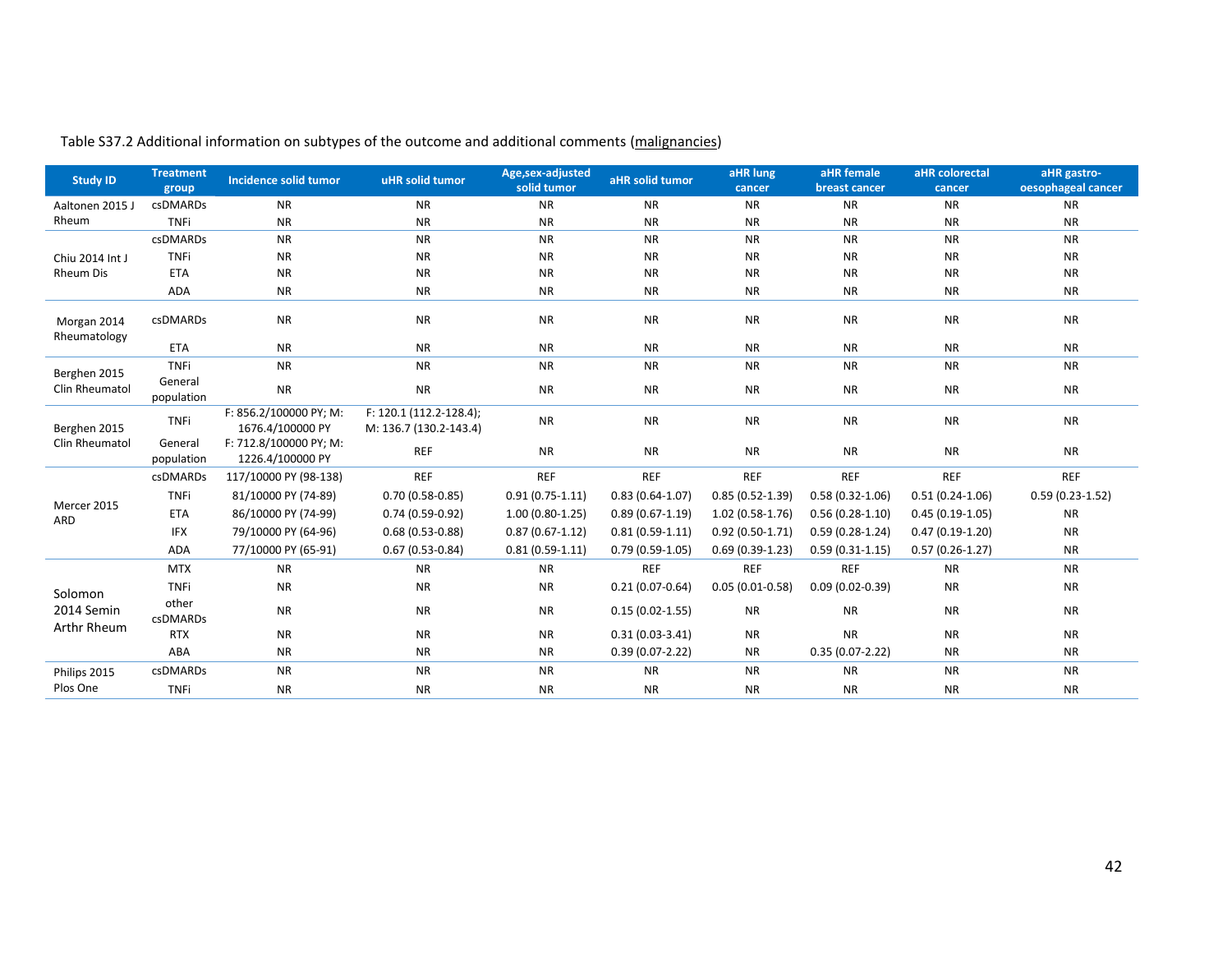## Table S38. Risk of bias assessment (Hayden tool)

| <b>Study ID</b>                | Participation | <b>Attrition</b> | <b>Prognostic factor measurement</b> | <b>Outcome measurement</b> | <b>Confounding</b> | <b>Analysis</b> | <b>Overall</b> |
|--------------------------------|---------------|------------------|--------------------------------------|----------------------------|--------------------|-----------------|----------------|
| Aaltonen 2015 J Rheum          | Low           | Moderate         | Low                                  | Low                        | Moderate           | Low             | Low            |
| Chiu 2014 Int J Rheum Dis      | Moderate      | Moderate         | Moderate                             | Moderate                   | Moderate           | Moderate        | Moderate       |
| Morgan 2014 Rheumatology       | Low           | Low              | Low                                  | Low                        | Low                | Moderate        | Low            |
| Berghen 2015 Clin Rheumatol    | Low           | Low              | Low                                  | Low                        | High               | Moderate        | Moderate       |
| Mercer 2015 ARD                | Low           | Low              | Low                                  | Low                        | Low                | Low             | Low            |
| Solomon 2014 Semin Arthr Rheum | Low           | Low              | Low                                  | Low                        | Low                | Low             | Low            |
| Philips 2015 Plos One          | Moderate      | Moderate         | Moderate                             | Moderate                   | Moderate           | Moderate        | Moderate       |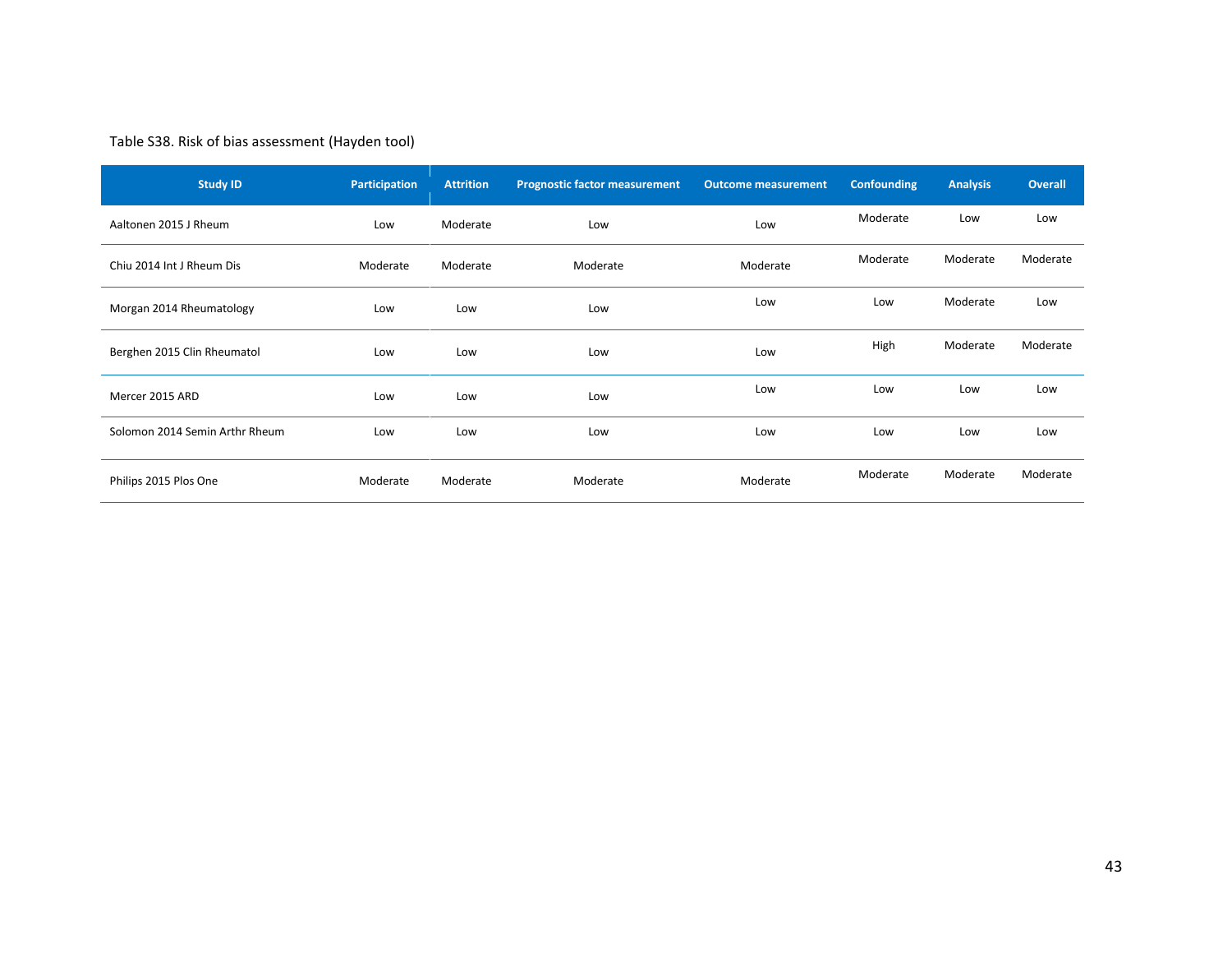## **4.3. Mortality**

#### Table S39. Included studies (mortality)

| <b>Study ID</b>             | <b>Registry</b> | Inclusion criteria                                                                                                                                             | <b>Exclusion</b><br>criteria | <b>Mixed</b><br>population | <b>End of FU for</b><br>analysis |
|-----------------------------|-----------------|----------------------------------------------------------------------------------------------------------------------------------------------------------------|------------------------------|----------------------------|----------------------------------|
| Morgan 2014<br>Rheumatology | <b>BSRBR</b>    | Active RA, csDMARDs and bDMARDs, ≥1 consultant follow-up                                                                                                       | <b>NR</b>                    | No                         | 2011                             |
| Listing 2015 ARD            | <b>RABBIT</b>   | Consecutive patients with RA (ACR criteria) and age at onset of RA >15 years, starting csDMARDs and bDMARDs<br>after a failure of at least one DMARD treatment | <b>NR</b>                    | No                         | $Dec-11$                         |

## Table S40. Outcome and exposure definition and statistical analysis (mortality)

| <b>Study ID</b>             | <b>Follow-up</b><br>time | Outcome<br><b>definition</b> | Validation Outcome                                   | <b>Biologic causal</b><br>attribution | <b>Failures to biologic</b><br>included at baseline | Failures to biologic included<br>throughout FU | Notes on<br>analysis | <b>Censoring at</b><br>event |
|-----------------------------|--------------------------|------------------------------|------------------------------------------------------|---------------------------------------|-----------------------------------------------------|------------------------------------------------|----------------------|------------------------------|
| Morgan 2014<br>Rheumatology | Variable                 | Mortality                    | NHS Information Centre                               | On drug $+$ up to<br>90 days          | Yes                                                 | No                                             | Cox<br>regression    | Yes                          |
| Listing 2015 ARD            | Variable                 | Mortality                    | Rheumatologist, family, local<br>registration office | On drug $+24$<br>months               | Yes                                                 | Yes                                            | Cox<br>regression    | Yes                          |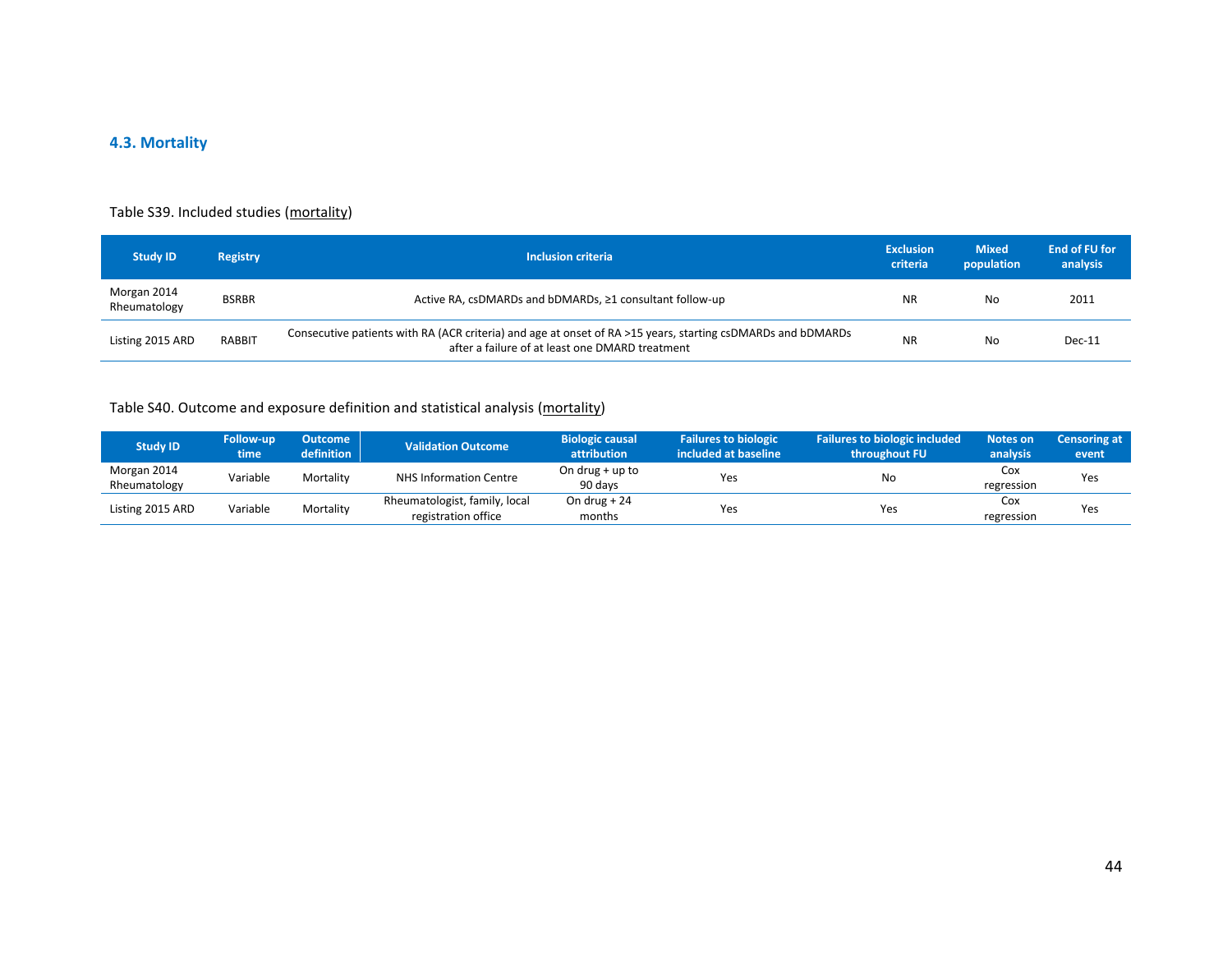## Table S41. Population characteristics (mortality)

| <b>Study ID</b>     | Intervention      | <b>Control</b><br><b>sDMARDs</b> | <b>Treatment</b><br>group | <b>N</b> patients | <b>N</b> patients switchers<br>at baseline | Age         | % Females | <b>Disease</b><br>duration | Follow-up<br>times    | <b>Patient-years</b> |
|---------------------|-------------------|----------------------------------|---------------------------|-------------------|--------------------------------------------|-------------|-----------|----------------------------|-----------------------|----------------------|
| Morgan 2014         | <b>ETA</b>        | <b>csDMARDs</b>                  | <b>csDMARDs</b>           | 2864              | <b>NA</b>                                  | 59.8 (12.4) | 75        | 9.6(10.4)                  | $3.9(2.0)$ years      | 11095                |
| Rheumatology        |                   |                                  | ETA                       | 3529              | <b>NA</b>                                  | 55.3(12.1)  | 77        | 13.5(9.4)                  | 4.8 (2.4) years       | 16919                |
|                     |                   |                                  | <b>MTX</b>                | 2060              | <b>NR</b>                                  | 56.4(12.0)  | 76        | 7.2(7.7)                   | 43.9 (32.7)<br>moths  | 7012                 |
|                     |                   |                                  | Other<br>csDMARDs         | 928               | <b>NR</b>                                  | 58.5 (12.4) | 80.2      | 8.8(9.3)                   | 39.4 (31.7)<br>months | 3513                 |
|                     | TNFi, RTX,        |                                  | <b>TNFi</b>               | 4649              | <b>NR</b>                                  | 54.5 (12.4) | 77.1      | 11.2(9.3)                  | 46.5 (32.3)<br>months | 16843                |
| Listing 2015<br>ARD | other<br>bDMARDs, | <b>MTX</b>                       | <b>RTX</b>                | 703               | <b>NR</b>                                  | 58.5 (12.0) | 78.5      | 13.6(10.2)                 | 28.0 (14.6)<br>months | 2599                 |
|                     | other<br>csDMARDs |                                  | other<br>bDMARDs          | 568               | <b>NR</b>                                  | 56.4 (12.9) | 77.1      | 12.9(9.0)                  | 25.4(23.1)<br>months  | 1654                 |
|                     |                   |                                  | <b>ETA</b>                | <b>NR</b>         | <b>NR</b>                                  | <b>NR</b>   | <b>NR</b> | <b>NR</b>                  | <b>NR</b>             | 7226                 |
|                     |                   |                                  | <b>IFX</b>                | <b>NR</b>         | <b>NR</b>                                  | <b>NR</b>   | <b>NR</b> | <b>NR</b>                  | <b>NR</b>             | 2457                 |
|                     |                   |                                  | ADA                       | <b>NR</b>         | <b>NR</b>                                  | <b>NR</b>   | <b>NR</b> | <b>NR</b>                  | <b>NR</b>             | 7523                 |
|                     |                   |                                  | ABA                       | <b>NR</b>         | <b>NR</b>                                  | <b>NR</b>   | <b>NR</b> | <b>NR</b>                  | <b>NR</b>             | 672                  |
|                     |                   |                                  | TCZ                       | <b>NR</b>         | <b>NR</b>                                  | <b>NR</b>   | <b>NR</b> | <b>NR</b>                  | <b>NR</b>             | 1037                 |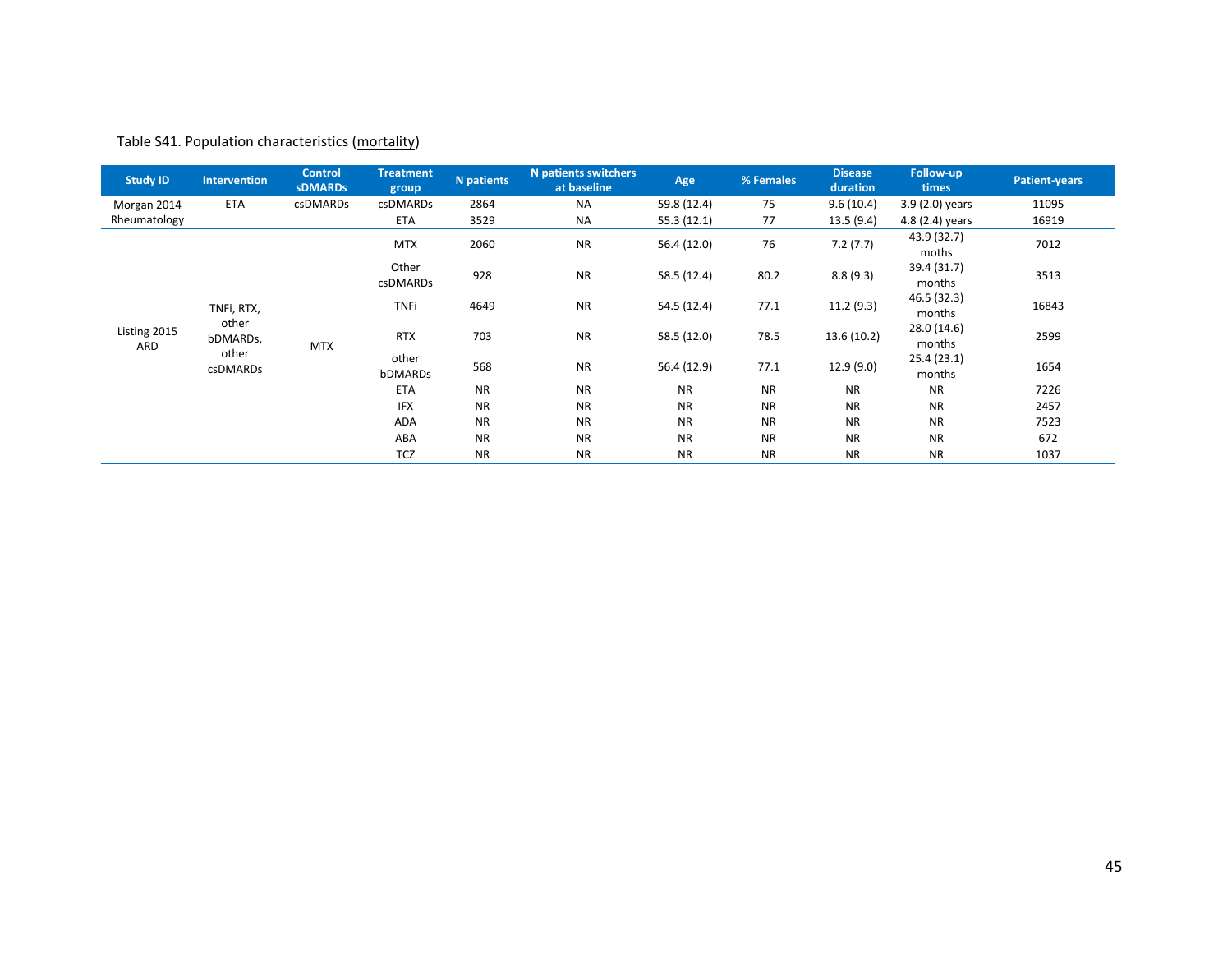| <b>Study ID</b>  | <b>Treatment</b><br>group | <b>N</b> events | Incidence rate<br>(95% CI) | <b>Type of</b><br>ratio | uHR (i vs c)      | Age/gender<br>aHR (i vs c) | aHR (i vs c)           | <b>Adjusted for</b>                                                                                               |
|------------------|---------------------------|-----------------|----------------------------|-------------------------|-------------------|----------------------------|------------------------|-------------------------------------------------------------------------------------------------------------------|
| Morgan 2014      | csDMARDs                  | 223             | 20.1/1000 PY               | <b>HR</b>               |                   |                            | <b>REF</b>             | Age, gender, baseline non-RA drugs, baseline steroid,<br>MTX, baseline HAQ, Charlson comorbidity index, smoking   |
| Rheumatology     | <b>ETA</b>                | 203             | 12.0/1000 PY               |                         |                   |                            | $0.717(0.537 - 0.958)$ | history, BMI                                                                                                      |
|                  | <b>MTX</b>                | 96              | <b>NR</b>                  |                         | <b>REF</b>        | <b>NR</b>                  | <b>REF</b>             |                                                                                                                   |
|                  | Other<br>csDMARDs         | 126             | <b>NR</b>                  |                         | 2.53 (1.95-3.28)  | <b>NR</b>                  | $1.14(0.86 - 1.51)$    |                                                                                                                   |
|                  | <b>TNFi</b>               | 182             | <b>NR</b>                  |                         | $0.77(0.61-0.98)$ | <b>NR</b>                  | $0.64(0.50-0.81)$      | Age, sex, smoking and six groups of comorbid                                                                      |
|                  | <b>RTX</b>                | 36              | <b>NR</b>                  | <b>HR</b>               | $1.01(0.70-1.46)$ | <b>NR</b>                  | $0.57(0.39-0.84)$      | conditions-chronic lung disease, diabetes, coronary<br>heart disease, chronic renal disease, prior malignancy and |
| Listing 2015 ARD | other<br>bDMARDs          | 25              | <b>NR</b>                  |                         | $1.02(0.68-1.52)$ | <b>NR</b>                  | $0.64(0.42 - 0.99)$    | osteoporosis (as an indicator of a severe course of the<br>disease prior to baseline), mean DAS28 and mean FFbH   |
|                  | <b>ETA</b>                | 93              | <b>NR</b>                  |                         | <b>NR</b>         | <b>NR</b>                  | $0.77(0.58-1.01)$      | scores, treatment with glucocorticoids during the last 12                                                         |
|                  | <b>IFX</b>                | 21              | <b>NR</b>                  |                         | <b>NR</b>         | <b>NR</b>                  | $0.55(0.34-0.88)$      | months, exposure to synthetic DMARDs, TNFi, RTX, or<br>other bDMARDs.                                             |
|                  | ADA                       | 73              | <b>NR</b>                  |                         | <b>NR</b>         | <b>NR</b>                  | $0.60(0.45 - 0.81)$    |                                                                                                                   |
|                  | ABA                       | 8               | <b>NR</b>                  |                         | <b>NR</b>         | <b>NR</b>                  | $0.55(0.26-1.17)$      |                                                                                                                   |
|                  | <b>TCZ</b>                | 15              | <b>NR</b>                  |                         | <b>NR</b>         | <b>NR</b>                  | $0.83(0.48-1.47)$      |                                                                                                                   |

## Table S42. Effect size intervention and control and comparison (mortality)

## Table S43. Comparison across biologics (mortality)

| <b>Study ID</b>          | <b>Treatment group</b> | N events  | Type of ratio | uHR I2 vs c2) | Age/gender aHR (i2 vs c2) | aHR (i2 vs c2)      | <b>Adjusted for</b>                                                                                                                                 |
|--------------------------|------------------------|-----------|---------------|---------------|---------------------------|---------------------|-----------------------------------------------------------------------------------------------------------------------------------------------------|
| Morgan 2014 Rheumatology | csDMARDs               | <b>NA</b> | <b>NA</b>     | <b>NA</b>     | <b>NA</b>                 | NA                  | <b>NA</b>                                                                                                                                           |
|                          | <b>ETA</b>             | <b>NA</b> |               | <b>NA</b>     | <b>NA</b>                 | <b>NA</b>           |                                                                                                                                                     |
|                          | <b>ETA</b>             | 93        |               | <b>NR</b>     | <b>NR</b>                 | <b>REF</b>          | Age, sex, smoking and six groups of comorbid<br>conditions-chronic lung disease, diabetes,<br>coronary heart disease, chronic renal disease, prior  |
| Listing 2015 ARD         | <b>IFX</b>             | 21        | HR            | <b>NR</b>     | <b>NR</b>                 | $0.69(0.42 - 1.13)$ | malignancy and osteoporosis (as an indicator of a<br>severe course of the disease prior to baseline),<br>mean DAS28 and mean FFbH scores, treatment |
|                          | <b>ADA</b>             | 73        |               | <b>NR</b>     | <b>NR</b>                 | $0.76(0.56-1.06)$   | with glucocorticoids during the last 12 months,<br>exposure to synthetic DMARDs, TNFi, RTX, or other<br>bDMARDs.                                    |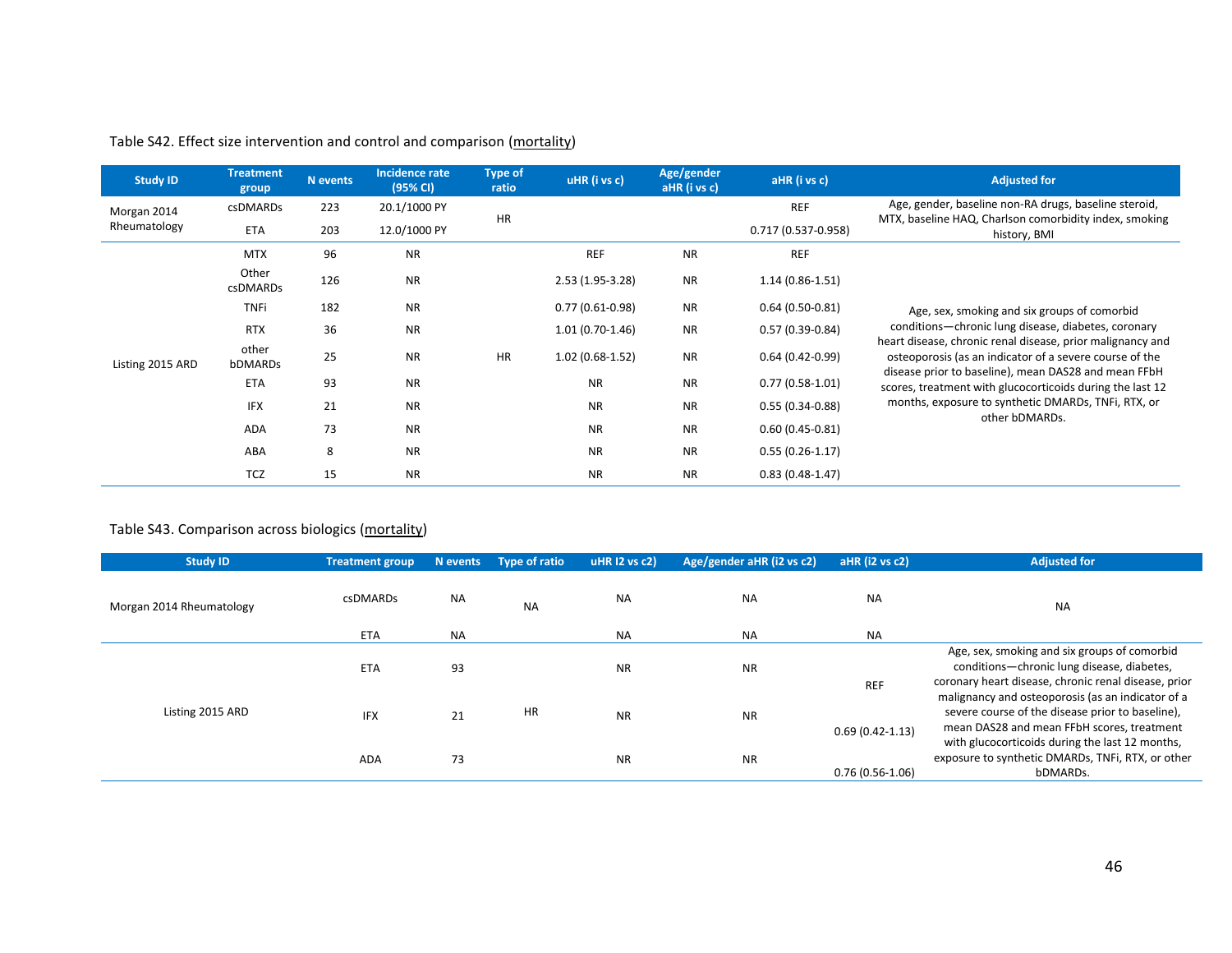## Table S44. Risk of bias assessment (Hayden tool)

| Study ID                 | <b>Participation</b> | <b>Attrition</b> | <b>Prognostic factor measurement</b> | Outcome measurement | <b>Confounding</b> | <b>Analysis</b> | <b>Overall</b> |
|--------------------------|----------------------|------------------|--------------------------------------|---------------------|--------------------|-----------------|----------------|
| Morgan 2014 Rheumatology | Low                  | Low              | Low                                  | Low                 | Low                | Moderate        | Low            |
| Listing 2015 ARD         | LOW                  | Low              | Low                                  | Low                 | Low                | Moderate        | Low            |

## **4.4. Cardio-vascular events**

#### Table S45. Included studies (CV events)

| <b>Study ID</b>              | Registry                                                                                             | <b>Inclusion criteria</b>                                                                           | <b>Exclusion criteria</b>                                                                                                                                                                                                                                       | <b>Mixed</b><br>popula<br>tion | <b>End of</b><br>folLow-up<br>for analysis |
|------------------------------|------------------------------------------------------------------------------------------------------|-----------------------------------------------------------------------------------------------------|-----------------------------------------------------------------------------------------------------------------------------------------------------------------------------------------------------------------------------------------------------------------|--------------------------------|--------------------------------------------|
| Ogdie 2015<br>ARD            | The Health Improvement<br>Network (THIN)                                                             | R A (and other rheumatic diseases)<br>according to READ codes (standard<br>medical diagnosis codes) | Event of interest prior to the index date                                                                                                                                                                                                                       | Yes                            | Sep-10                                     |
| Solomon<br>2013 ARD          | 4 US insurance datasets (safety<br>assessment of biologic therapy -<br>SABER Study) (claims dataset) | RA (ICD-9 codes: 1 episode + previous<br>prescription of MTX)                                       | Other rheumatic diseases                                                                                                                                                                                                                                        | No                             | Dec-07                                     |
| Desai 2015<br>AC&R           | US health plans: WellPoint and<br>Healthcare                                                         | RA ( $\geq$ 2 episodes with ICD-9 code,<br><365 days apart + ≥1 DMARD<br>prescription)              | DMARD prescription >365 days earlier, in order to focus on early RA; patients with a<br>diagnosis of hyperlipidemia or any lipid-lowering agents, CVD, including MI, angina, heart<br>failure, CVD or other forms of chronic heart disease. Non-TNFi biologics. | No                             | Sep-12                                     |
| Kim 2015<br>Am J<br>Medicine | US health plans: WellPoint and<br>Healthcare                                                         | RA ( $\geq$ 2 episodes with ICD-9 code,<br><365 days apart + ≥1 DMARD<br>prescription)              | DMARD prescription >365 days earlier, in order to focus on early RA; malignancies, prior<br>venous thromboembolism or dispensing for an anticoagulant any time before index date                                                                                | No                             | Sep-12                                     |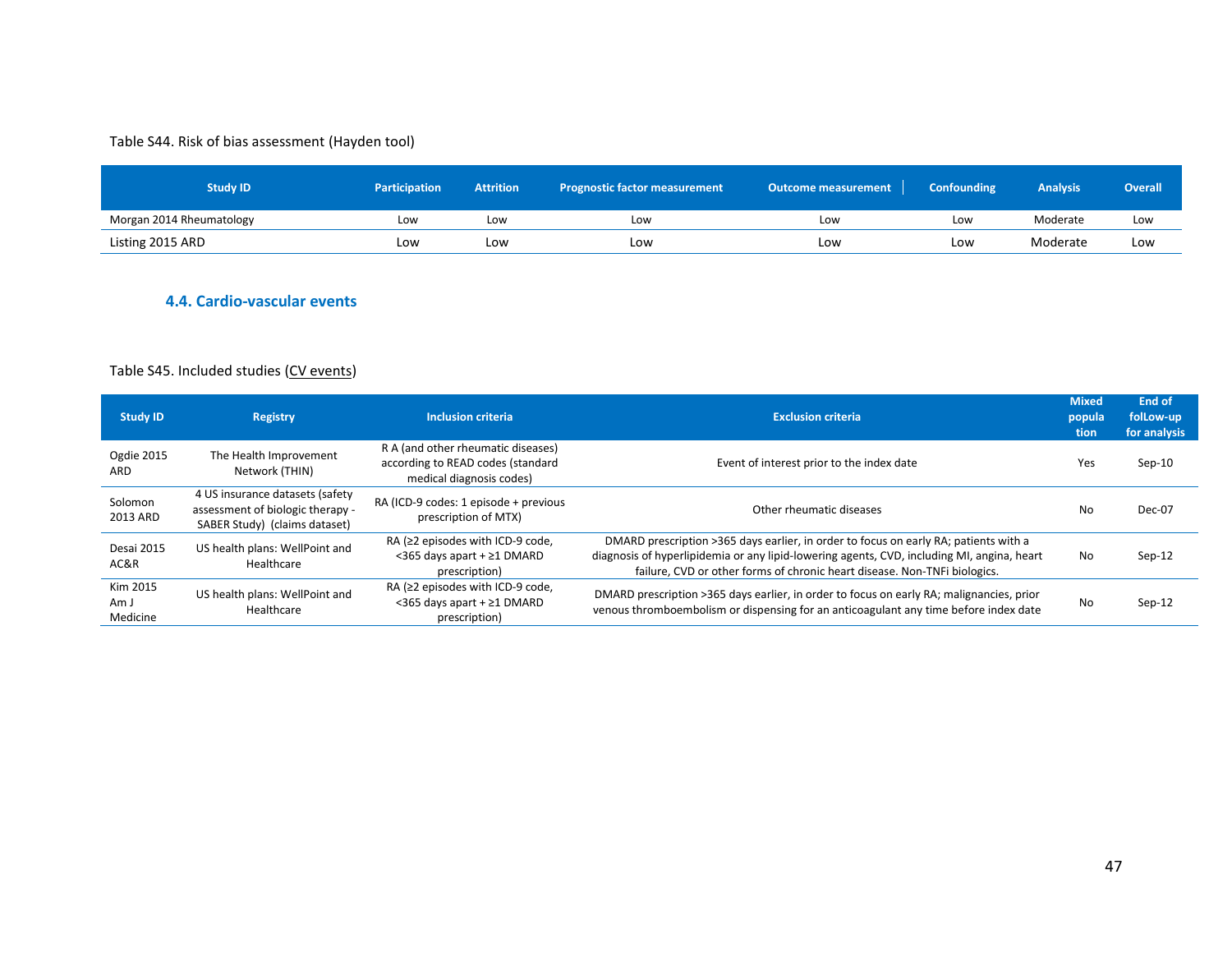## Table S46. Outcome and exposure definition and statistical analysis (CV events)

| <b>Study ID</b>           | FolLow-<br>up time | <b>Outcome definition</b>                                                                                                                 | <b>Validation</b><br><b>Outcome</b>               | <b>Biologic</b><br>causal<br>attribution | <b>Failures to</b><br>biologic<br>included at<br>baseline | <b>Failures to</b><br>biologic included<br>throughout FU | <b>Notes on analysis</b>          | <b>Censoring</b><br>at event |
|---------------------------|--------------------|-------------------------------------------------------------------------------------------------------------------------------------------|---------------------------------------------------|------------------------------------------|-----------------------------------------------------------|----------------------------------------------------------|-----------------------------------|------------------------------|
| Ogdie 2015<br><b>ARD</b>  | Variable           | MI, stroke, CV death (READ and ICD-10 codes),<br>Major adverse CV events (MACE): the first of any<br>of the previous 3                    | Previous studies<br>with validation of<br>outcome | On drug                                  | Yes                                                       | Yes                                                      | Cox regression                    | Yes                          |
| Solomon 2013<br>ARD       | Variable           | Heart failure hospitalisations and not ischemic<br>heart disease (ICD codes)                                                              | Not specified                                     | On drug                                  | Yes                                                       | Yes                                                      | Cox regression<br>adjusted for PS | Yes                          |
| Desai 2015<br>AC&R        | Variable           | 1) Hyperlipidemia (ICD-9 codes) and a new<br>prescription for lipid-lowering agent; 2) Change<br>in laboratory values of lipid parameters | Not specified                                     | On drug                                  | Assume yes (not<br>specified)                             | Assume yes (not<br>specified)                            | Cox regression<br>adjusted for PS | Assume<br>yes (NS)           |
| Kim 2015 AM<br>J Medicine | Variable           | Hospitalization for venous thromboembolism,<br>either DVT or pulmonary embolism (ICD-9 codes)                                             | Previous studies<br>with validation of<br>outcome | On drug                                  | Yes                                                       | Yes                                                      | Cox regression<br>adjusted for PS | Yes                          |

## Table S47. Population characteristics (CV events)

| <b>Study ID</b>           | <b>Intervention</b>                  | <b>Control</b>                | <b>Treatment</b><br>group | N patients | <b>N</b> patients switchers<br>at baseline | Age           | % Females | <b>Disease</b><br>duration | <b>FolLow-up</b><br>times | Patient-<br>years |
|---------------------------|--------------------------------------|-------------------------------|---------------------------|------------|--------------------------------------------|---------------|-----------|----------------------------|---------------------------|-------------------|
|                           |                                      |                               | <b>DMARD</b>              | 23840      | <b>NR</b>                                  | 59.76 (14.34) | 70.1      | 5.98 (8.78)                | <b>NR</b>                 | <b>NR</b>         |
| Ogdie 2015                | DMARD (bDMARD-<br>ADA, ETA, IFX- and | Unexposed                     | no DMARD                  | 17912      | <b>NR</b>                                  | 63.48 (16.15) | 71.1      | 8.70 (11.42)               | <b>NR</b>                 | <b>NR</b>         |
| ARD                       | csDMARD)                             | controls                      | Unexposed<br>control      | 81573      | <b>NR</b>                                  | 49.86 (18.25) | 55        | <b>NR</b>                  | <b>NR</b>                 | <b>NR</b>         |
| Solomon                   | TNFi (ADA, ETA, IFX)                 | csDMARDs                      | csDMARDs                  | 8656       | <b>NR</b>                                  | 56.2 (14.3)   | 85.9      | <b>NR</b>                  | <b>NR</b>                 | 2667              |
| 2013 ARD                  |                                      |                               | bDMARDs                   | 11587      | <b>NR</b>                                  | 55.4 (14.4)   | 86.5      | <b>NR</b>                  | <b>NR</b>                 | 5548              |
|                           |                                      |                               | <b>MTX</b>                | 7941       | <b>NR</b>                                  | 47.8 (12.1)   | 73.2      | <b>NR</b>                  | <b>NR</b>                 | 6329              |
| Desair 2015               | TNFi (ADA, CZP, ETA,                 | MTX, HCQ, other               | <b>HCQ</b>                | 6130       | <b>NR</b>                                  | 45.4 (12.1)   | 84.1      | <b>NR</b>                  | <b>NR</b>                 | 4770              |
| AC&R                      | IFX, GOL)                            | csDMARDs                      | other<br><b>csDMARDs</b>  | 2064       | <b>NR</b>                                  | 45.3 (12.1)   | 67.2      | <b>NR</b>                  | <b>NR</b>                 | 1237              |
|                           |                                      |                               | <b>TNFi</b>               | 1010       | <b>NR</b>                                  | 45.1 (13.7)   | 69.6      | <b>NR</b>                  | <b>NR</b>                 | 1303              |
|                           |                                      |                               | <b>MTX</b>                | 17614      | <b>NR</b>                                  | 50.7(11.9)    | 72        | <b>NR</b>                  | $0.7(0.8)$ years          | <b>NR</b>         |
| Kim 2015 Am<br>J Medicine | bDMARDs (all 8)                      | MTX, other<br><b>csDMARDs</b> | other<br>csDMARDs         | 16113      | <b>NR</b>                                  | 49.2 (12.3)   | 76.4      | <b>NR</b>                  | $0.6(0.7)$ years          | <b>NR</b>         |
|                           |                                      |                               | bDMARDs                   | 5920       | <b>NR</b>                                  | 48.9 (12.1)   | 69.5      | <b>NR</b>                  | $1.0(1.1)$ years          | <b>NR</b>         |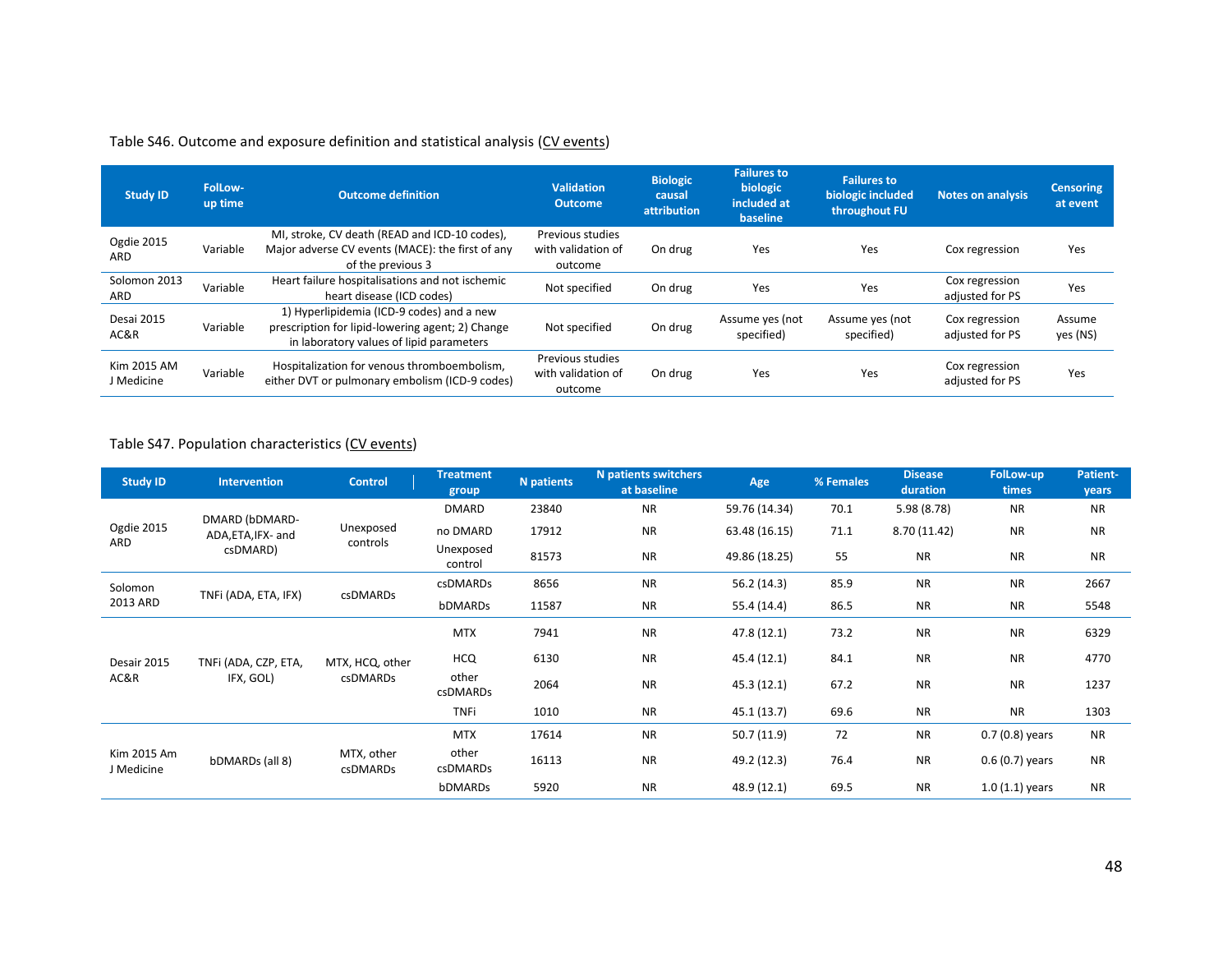| <b>Study ID</b>      | <b>Treatment</b><br>group | N of events | Incidence rate (95% CI)  | <b>Type of</b><br>ratio | uHR (i vs c)      | Age/gender<br>aHR (i vs c) | aHR (i vs c)        | <b>Adjusted for</b>                                                                                                                                                                      |
|----------------------|---------------------------|-------------|--------------------------|-------------------------|-------------------|----------------------------|---------------------|------------------------------------------------------------------------------------------------------------------------------------------------------------------------------------------|
| Ogdie 2015           | <b>DMARD</b>              | 1306        | 12.1/1000 PY             |                         | 2.17 (2.02-2.32)  | $1.62(1.51-1.74)$          | $1.58(1.46-1.70)$   |                                                                                                                                                                                          |
| ARD                  | no DMARD                  | 1198        | 13.5/1000 PY             | <b>HR</b>               | 2.62 (2.44-2.81)  | $1.43(1.33-1.53)$          | $1.39(1.28-1.50)$   | Age, sex, hypertension, diabetes, hyperlipidemia, smoking                                                                                                                                |
|                      | Unexposed<br>controls     | 2055        | 5.0/1000 PY              |                         | <b>REF</b>        | <b>REF</b>                 | <b>REF</b>          | status, start year in the cohort                                                                                                                                                         |
| Solomon              | <b>csDMARDs</b>           | 84          | 3.15/100 PY (2.54-3.90)  |                         | <b>NR</b>         | <b>NR</b>                  | <b>REF</b>          | PS (demographics, diagnoses, surgical procedures and                                                                                                                                     |
| 2013 ARD             | <b>TNFi</b>               | 111         | 2.49/100 PY (2.07-3.00)  | <b>HR</b>               | <b>NR</b>         | <b>NR</b>                  | $0.84(0.62 - 1.12)$ | pharmacy dispensings), prior cumulative oral glucocorticoid<br>dosage, number of heart failure hospitalisations and the use of<br>loop diuretics                                         |
| Desair               | <b>MTX</b>                | 183         | 28.9/1000 PY (24.9-33.4) |                         | <b>REF</b>        | <b>NR</b>                  | <b>REF</b>          |                                                                                                                                                                                          |
| 2015 AC&R            | HCQ.                      | 96          | 20.1/1000 PY (16.3-24.6) |                         | $0.70(0.54-0.89)$ | <b>NR</b>                  | $0.81(0.63-1.04)$   | Age, gender, cardiovascular risk factors and comorbidities,                                                                                                                              |
|                      | other<br><b>csDMARDs</b>  | 45          | 36.4/1000 PY (26.5-48.7) | <b>HR</b>               | $1.25(0.90-1.74)$ | <b>NR</b>                  | $1.33(0.95-1.84)$   | cardiovascular drug use, pain medications, and health care use<br>in the prior year                                                                                                      |
|                      | <b>TNFi</b>               | 40          | 30.7/1000 PY (21.9-41.8) |                         | $1.08(0.76-1.52)$ | <b>NR</b>                  | 1.41 (0.99-2.00)    |                                                                                                                                                                                          |
|                      | <b>MTX</b>                | 46          | <b>NR</b>                |                         | <b>NR</b>         | <b>NR</b>                  | $0.78(0.50-1.21)$   | PS: age, gender, comorbidities (e.g. Diabetes, obesity, chronic                                                                                                                          |
| Kim 2015<br>Am J Med | other<br><b>csDMARDs</b>  | 47          | <b>NR</b>                | <b>HR</b>               | <b>NR</b>         | <b>NR</b>                  | <b>REF</b>          | kidney disease, heart failure, CVD, extremity fracture, and<br>surgeries); medications, including oral contraceptives,<br>steroids, and antiplatelet drugs; health care use factors; and |
|                      | bDMARDs                   | 31          | <b>NR</b>                |                         | <b>NR</b>         | <b>NR</b>                  | $1.83(0.91-3.66)$   | index year                                                                                                                                                                               |

# Table S48. Effect size intervention and control and comparison (CV events)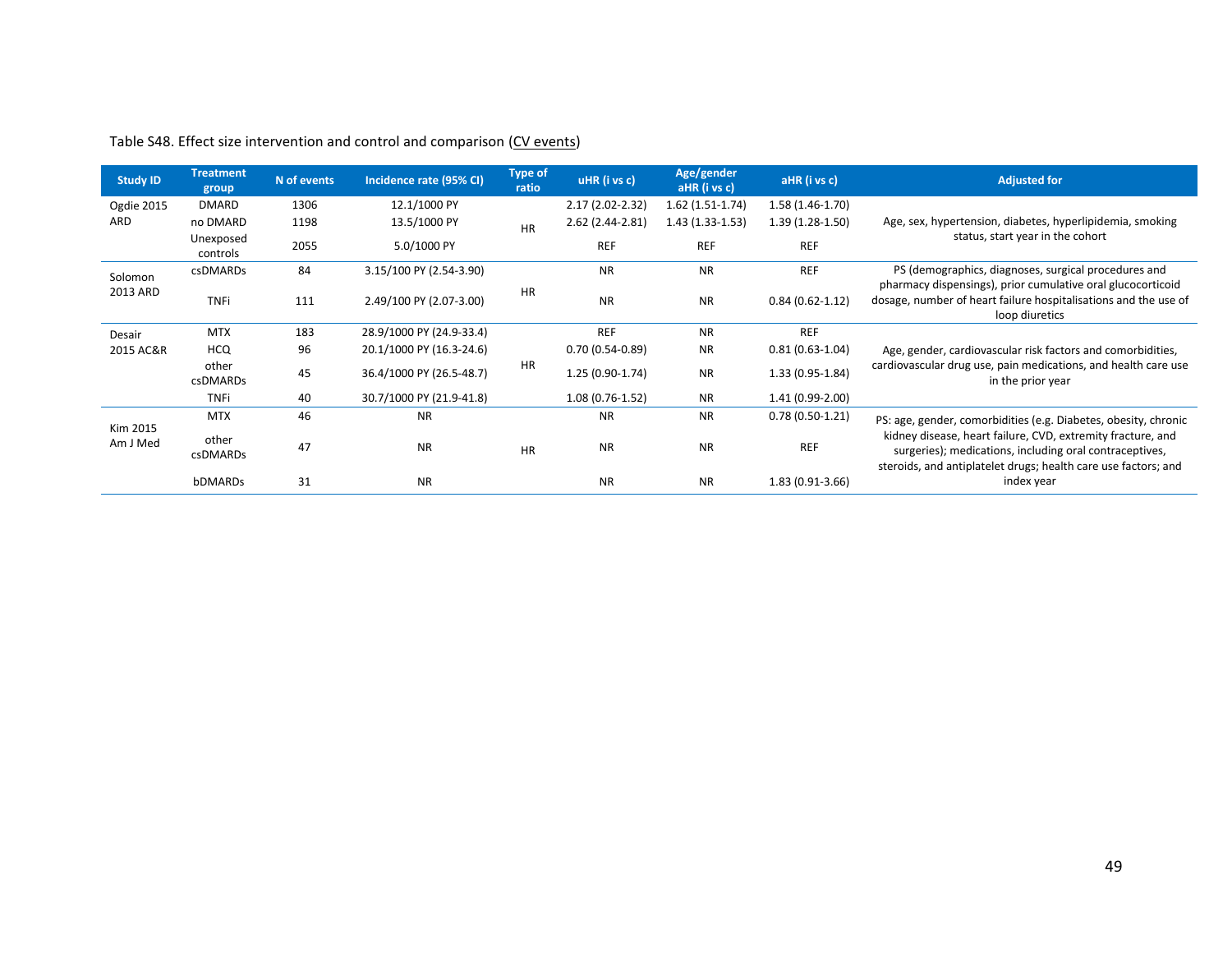| <b>Study ID</b>      | <b>Treatment</b><br>group | <b>uHR MI</b>     | Age/gender<br>aHR MI | aHR MI            | <b>uHR Stroke</b> | Age/gender<br>aHR Stroke | aHR Stroke        | uHR CV death      | Age/gender<br>aHR CV death | aHR CV death      |
|----------------------|---------------------------|-------------------|----------------------|-------------------|-------------------|--------------------------|-------------------|-------------------|----------------------------|-------------------|
| Ogdie 2015           | <b>DMARD</b>              | 2.55 (2.30-2.83)  | 2.02 (1.82-2.24)     | $1.96(1.75-2.19)$ | 1.76 (1.59-1.96)  | $1.27(1.14-1.41)$        | $1.24(1.10-1.39)$ | $2.18(1.96-2.42)$ | 1.69 (1.53-1.88)           | 1.66 (1.48-1.86)  |
| ARD                  | no DMARD                  | $2.20(1.96-2.48)$ | $1.36(1.21-1.53)$    | $1.33(1.17-1.52)$ | 2.54 (2.29-2.81)  | $1.29(1.16-1.43)$        | 1.29 (1.15-1.45)  | 3.29 (2.97-3.63)  | 1.55 (1.40-1.71)           | $1.43(1.28-1.59)$ |
|                      | Unexposed<br>controls     | <b>REF</b>        | <b>REF</b>           | <b>REF</b>        | <b>REF</b>        | <b>REF</b>               | <b>REF</b>        | <b>REF</b>        | <b>REF</b>                 | <b>REF</b>        |
| Solomon              | <b>csDMARDs</b>           | <b>NR</b>         | <b>NR</b>            | <b>NR</b>         | <b>NR</b>         | <b>NR</b>                | <b>NR</b>         | <b>NR</b>         | <b>NR</b>                  | <b>NR</b>         |
| 2013 ARD             | <b>TNFi</b>               | <b>NR</b>         | <b>NR</b>            | <b>NR</b>         | <b>NR</b>         | <b>NR</b>                | <b>NR</b>         | <b>NR</b>         | <b>NR</b>                  | <b>NR</b>         |
|                      | <b>MTX</b>                | <b>NR</b>         | <b>NR</b>            | <b>NR</b>         | <b>NR</b>         | <b>NR</b>                | <b>NR</b>         | <b>NR</b>         | <b>NR</b>                  | <b>NR</b>         |
| Desair 2015          | <b>HCQ</b>                | <b>NR</b>         | <b>NR</b>            | <b>NR</b>         | <b>NR</b>         | <b>NR</b>                | <b>NR</b>         | <b>NR</b>         | <b>NR</b>                  | <b>NR</b>         |
| AC&R                 | other<br><b>csDMARDs</b>  | <b>NR</b>         | <b>NR</b>            | <b>NR</b>         | <b>NR</b>         | <b>NR</b>                | <b>NR</b>         | <b>NR</b>         | <b>NR</b>                  | <b>NR</b>         |
|                      | <b>TNFi</b>               | <b>NR</b>         | <b>NR</b>            | <b>NR</b>         | <b>NR</b>         | <b>NR</b>                | <b>NR</b>         | <b>NR</b>         | <b>NR</b>                  | <b>NR</b>         |
|                      | <b>MTX</b>                | <b>NR</b>         | <b>NR</b>            | <b>NR</b>         | <b>NR</b>         | <b>NR</b>                | <b>NR</b>         | <b>NR</b>         | <b>NR</b>                  | <b>NR</b>         |
| Kim 2015<br>Am J Med | other<br><b>csDMARDs</b>  | <b>NR</b>         | <b>NR</b>            | <b>NR</b>         | <b>NR</b>         | <b>NR</b>                | <b>NR</b>         | <b>NR</b>         | <b>NR</b>                  | <b>NR</b>         |
|                      | bDMARDs                   | <b>NR</b>         | <b>NR</b>            | <b>NR</b>         | <b>NR</b>         | <b>NR</b>                | <b>NR</b>         | <b>NR</b>         | <b>NR</b>                  | <b>NR</b>         |

Table S49.1 Additional information on subtypes of the outcome, steroids and additional comments (CV events)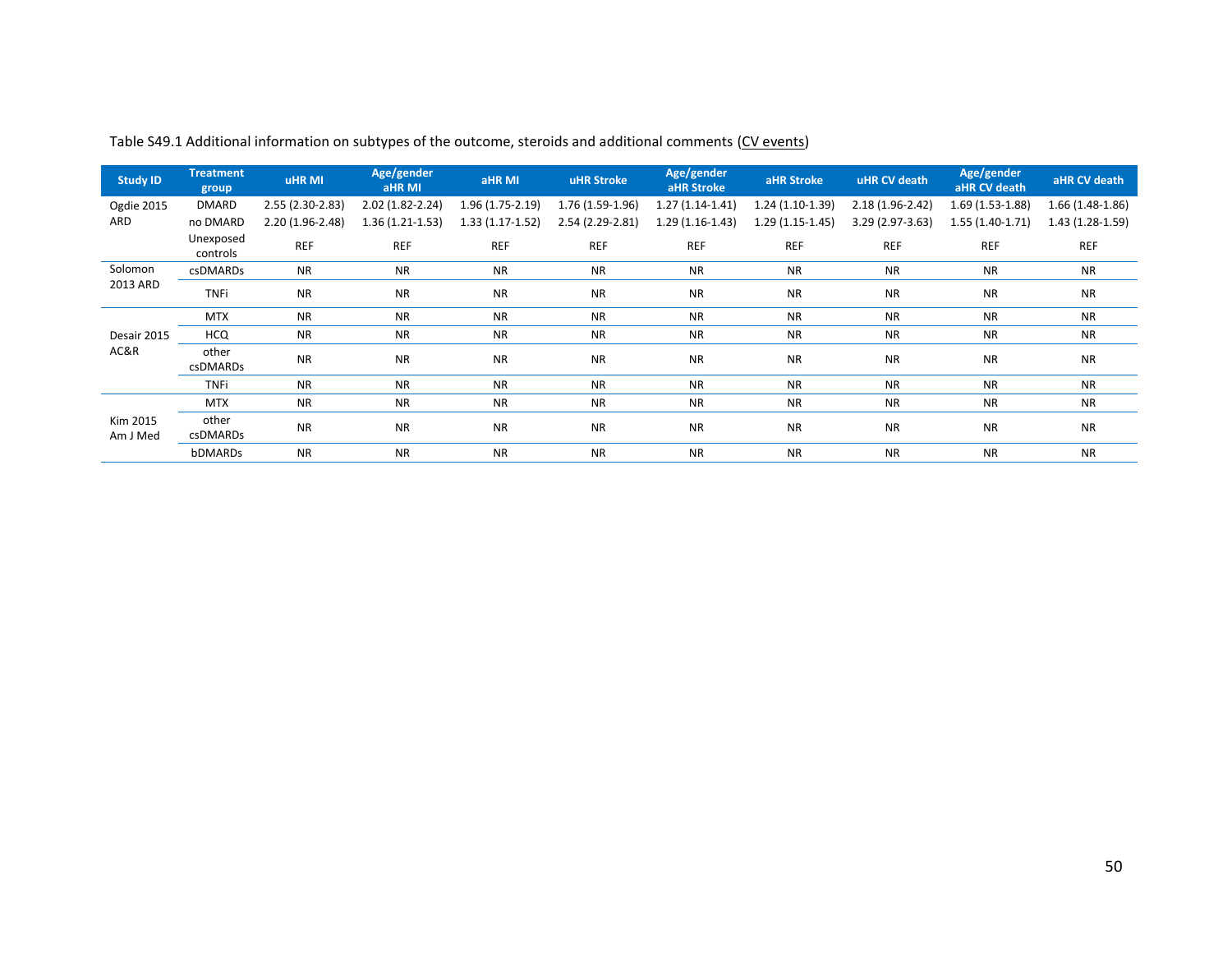| <b>Study ID</b>      | <b>Treatment group</b> | aHR heart failure in<br>patients with known<br><b>HF</b> | aHR heart failure in<br>patients with<br>unknown HF | <b>Post-index mean</b><br>change in LDL | <b>Post-index mean</b><br>change in HDL | <b>Post-index mean</b><br>change in total<br>cholesterol | <b>Post-index mean</b><br>change in triglycerides |
|----------------------|------------------------|----------------------------------------------------------|-----------------------------------------------------|-----------------------------------------|-----------------------------------------|----------------------------------------------------------|---------------------------------------------------|
|                      | <b>DMARD</b>           | <b>NR</b>                                                | <b>NR</b>                                           | <b>NR</b>                               | <b>NR</b>                               | <b>NR</b>                                                | <b>NR</b>                                         |
| Ogdie 2015 ARD       | no DMARD               | <b>NR</b>                                                | <b>NR</b>                                           | <b>NR</b>                               | <b>NR</b>                               | <b>NR</b>                                                | <b>NR</b>                                         |
|                      | Unexposed<br>controls  | <b>NR</b>                                                | <b>NR</b>                                           | <b>NR</b>                               | <b>NR</b>                               | <b>NR</b>                                                | <b>NR</b>                                         |
| Solomon 2013         | <b>csDMARDs</b>        | <b>REF</b>                                               | <b>REF</b>                                          | <b>NR</b>                               | <b>NR</b>                               | <b>NR</b>                                                | <b>NR</b>                                         |
| ARD                  | <b>TNFi</b>            | $0.95(0.58-1.57)$                                        | $0.86(0.58-1.27)$                                   | <b>NR</b>                               | <b>NR</b>                               | <b>NR</b>                                                | <b>NR</b>                                         |
|                      | <b>MTX</b>             | <b>NR</b>                                                | <b>NR</b>                                           | <b>REF</b>                              | <b>REF</b>                              | <b>REF</b>                                               | <b>REF</b>                                        |
| Desair 2015          | <b>HCQ</b>             | <b>NR</b>                                                | <b>NR</b>                                           | $-8.9$ ( $-15.8$ ; $-2.0$ )             | $-8.9$ ( $-4.0; 3.3$ )                  | $-8.9$ ( $-19.8$ ; $-4.8$ )                              | $-8.9$ ( $-38.7; -0.3$ )                          |
| AC&R                 | other csDMARDs         | <b>NR</b>                                                | <b>NR</b>                                           | $1.1$ (-9.3; 11.5)                      | $-4.8$ ( $-10.5$ ; 1.0)                 | $-8.9$ ( $-20.3$ ; 2.4)                                  | $-25.3$ $(-38-7; -0.3)$                           |
|                      | <b>TNFi</b>            | <b>NR</b>                                                | <b>NR</b>                                           | $2.7$ (-8.3; 13.7)                      | $2.7(-9.1; 2.1)$                        | $2.7$ (-10; 13.3)                                        | $2.7$ (-29.6; 29.6)                               |
|                      | <b>MTX</b>             | <b>NR</b>                                                | <b>NR</b>                                           | <b>NR</b>                               | <b>NR</b>                               | <b>NR</b>                                                | <b>NR</b>                                         |
| Kim 2015 Am J<br>Med | other csDMARDs         | <b>NR</b>                                                | <b>NR</b>                                           | <b>NR</b>                               | <b>NR</b>                               | <b>NR</b>                                                | <b>NR</b>                                         |
|                      | bDMARDs                | <b>NR</b>                                                | <b>NR</b>                                           | <b>NR</b>                               | <b>NR</b>                               | <b>NR</b>                                                | <b>NR</b>                                         |

## Table S49.2 Additional information on subtypes of the outcome, steroids and additional comments (CV events)

#### Table S50. Risk of bias assessment (Hayden tool)

| <b>Study ID</b>   | Participation | <b>Attrition</b> | <b>Prognostic factor measurement</b> | <b>Outcome measurement</b> | <b>Confounding</b> | <b>Analysis</b> | <b>Overall</b> |
|-------------------|---------------|------------------|--------------------------------------|----------------------------|--------------------|-----------------|----------------|
| Odgie 2015 ARD    | Moderate      | Moderate         | High                                 | Moderate                   | Moderate           | Moderate        | Moderate       |
| Solomon 2013 ARD  | Moderate      | Moderate         | Moderate                             | Moderate                   | Moderate           | Low             | Moderate       |
| Desai 2015 AC&R   | Moderate      | Moderate         | Moderate                             | Moderate                   | Moderate           | Low             | Moderate       |
| Kim 2015 AM J Med | Moderate      | Moderate         | Moderate                             | Moderate                   | Moderate           | Low             | Moderate       |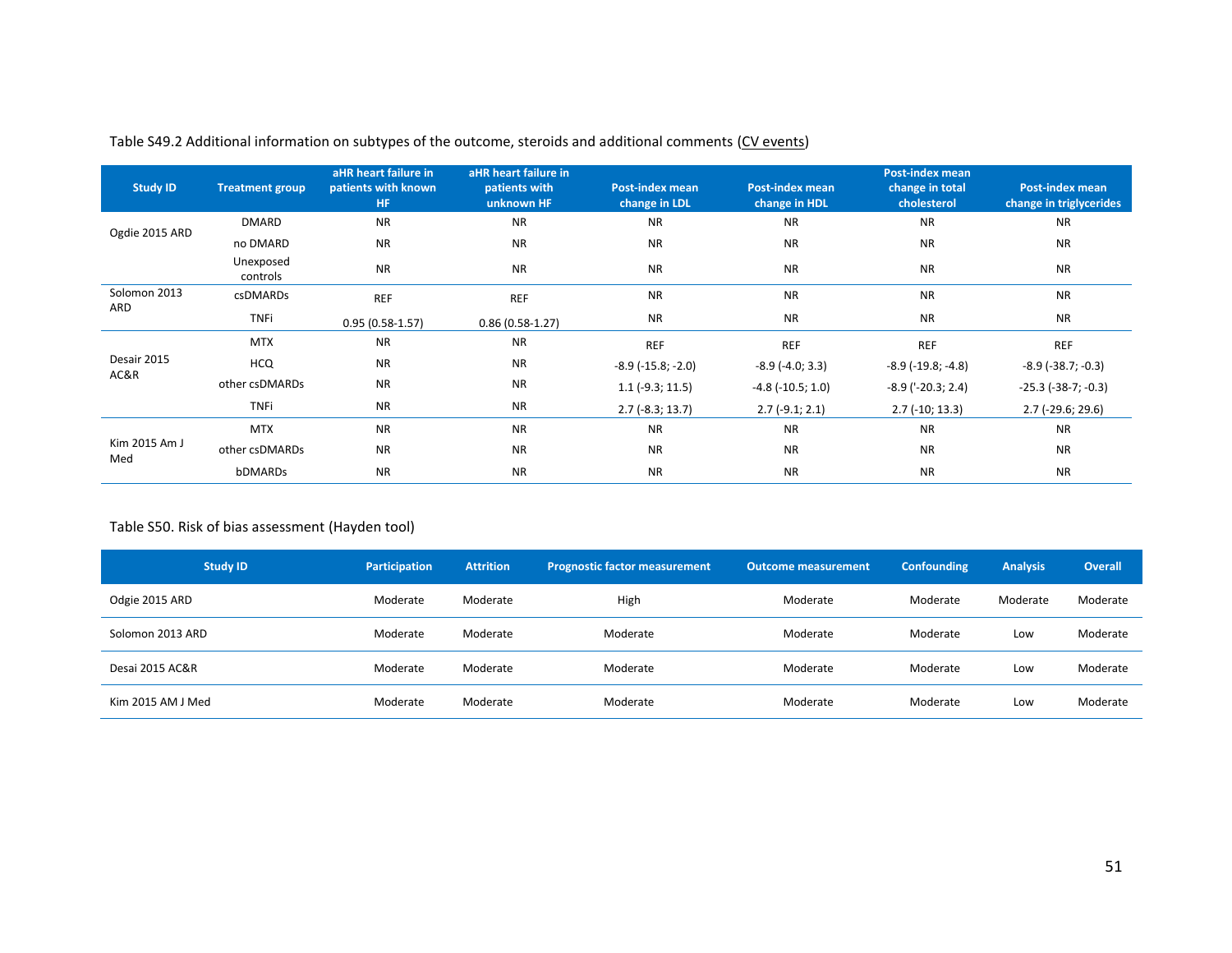# **4.5 Interstitial lung disease**

## Table S51: Included studies (interstitial lung disease)

| <b>Study ID</b>                                               | <b>Registry</b>                                                                                                                                      | <b>Inclusion criteria</b>                                                                                  | <b>Exclusion criteria</b>                                                                                                                                                                                                            | <b>Mixed</b><br>population | End of follow-<br>up for analysis |
|---------------------------------------------------------------|------------------------------------------------------------------------------------------------------------------------------------------------------|------------------------------------------------------------------------------------------------------------|--------------------------------------------------------------------------------------------------------------------------------------------------------------------------------------------------------------------------------------|----------------------------|-----------------------------------|
| Curtis 2015 AR&T                                              | MartketScan Commercial Claims and Encounters<br>(Commercial) and Medicare Supplemental and<br>Coordination of Benefits databases (claims<br>dataset) | RA (ICD-9), ≥18 years old, new<br>biologic agent prescription,<br>discontinuation of bDMARD in<br>the past | History of malignancy, ulcerative colitis, Crohn disease,<br>psoriasis or ankylosing spondylitis in the previous 12<br>months. History of ILD                                                                                        | No                         | Not specified                     |
| Herrinton 2013<br>Pharmacoepidemi<br>ology and Drug<br>Safety | Kaiser Permanente Northern California (claims<br>dataset)                                                                                            | RA (and other rheumatic<br>diseases) according to ICD-9<br>codes                                           | Patients with HIV, solid organ transplantation, advanced<br>kidney or liver disease, cancer diagnosis or who were<br>treated with cyclosporine or tacrolimus in the previous<br>12 months. Patients with a previous diagnosis of ILD | Yes                        | $Dec-07$                          |

## Table S52. Outcome and exposure definition and statistical analysis (interstitial lung disease)

| <b>Study ID</b>                                               | FolLow-up<br>time | <b>Outcome definition</b>                                                                                                                                                                                                                                                               | <b>Validation</b><br><b>Outcome</b> | <b>Biologic causal</b><br>attribution | <b>Failures to</b><br>biologic included<br>at baseline | <b>Failures to</b><br>biologic included<br>throughout FU | Notes on<br>analysis                    | <b>Censoring</b><br>at event |
|---------------------------------------------------------------|-------------------|-----------------------------------------------------------------------------------------------------------------------------------------------------------------------------------------------------------------------------------------------------------------------------------------|-------------------------------------|---------------------------------------|--------------------------------------------------------|----------------------------------------------------------|-----------------------------------------|------------------------------|
| Curtis 2015 AR&T                                              | Variable          | ILD (ICD-9) + ILD-diagnostic test (CT thorax or lung biopsy);<br>another more sensitive definition included diagnoses of<br>rheumatoid lung and other specified and unspecified alveolar<br>and parietoalveolar pneumopathies and did not require evidence<br>of an ILD diagnostic test |                                     | On drug (with<br>up to 90 days)       | Yes (all patients<br>were bDMARD<br>failures)          | No                                                       | Cox<br>regression                       | Yes                          |
| Herrinton 2013<br>Pharmacoepidem<br>iology and Drug<br>Safety | Variable          | ILD (ICD-9) + $x$ -ray/CT-scan                                                                                                                                                                                                                                                          | Pulmonologist                       | Ever analysis                         | No                                                     | Yes                                                      | Cox<br>regression<br>adjusted<br>for PS | Yes                          |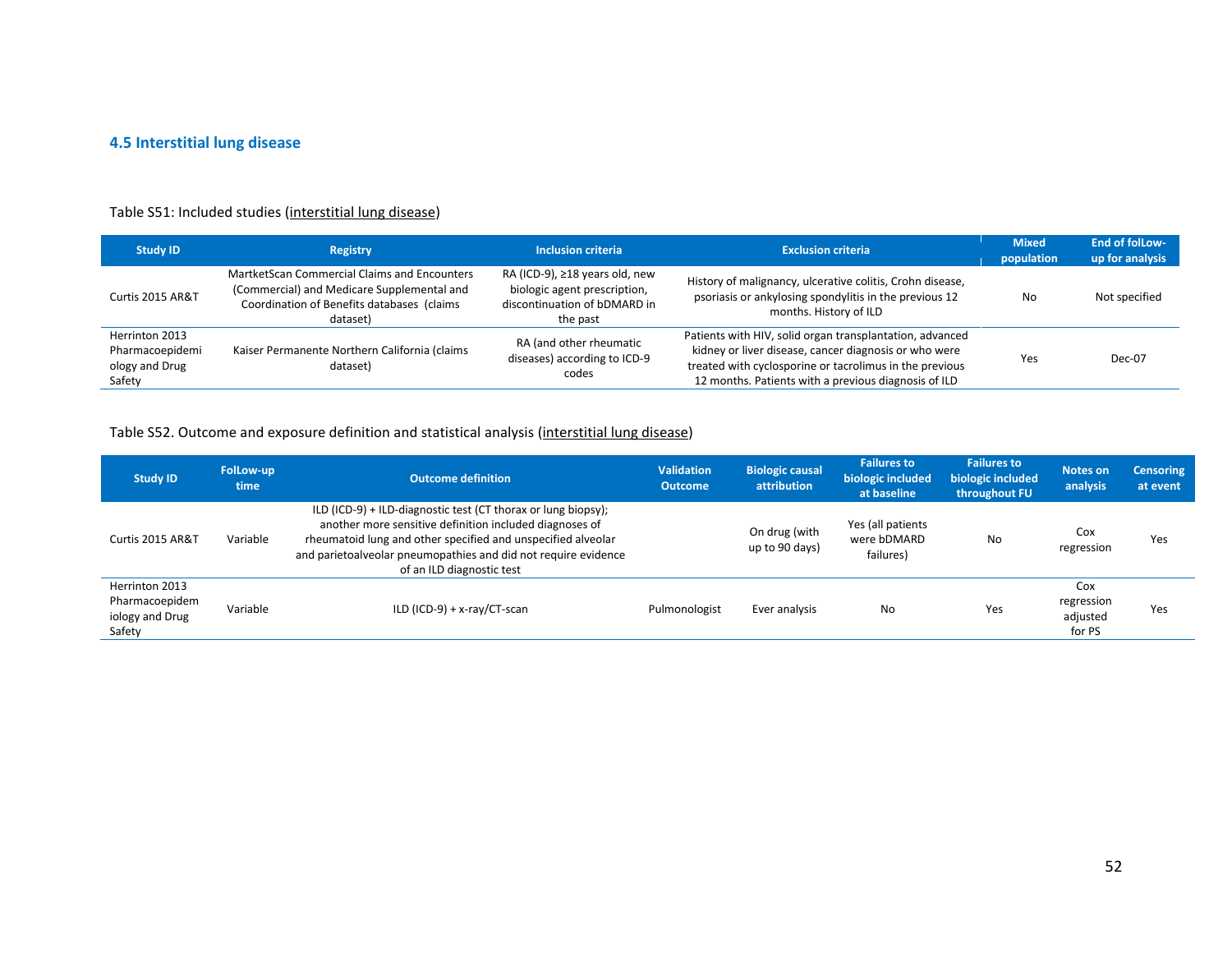## Table S53. Population characteristics (interstitial lung disease)

| <b>Study ID</b>                        | <b>Intervention</b>              | <b>Control</b>  | <b>Treatment</b><br>group | <b>N</b> patients | N patients switchers at<br>baseline | Age                                                                                                                                                                                                                                                                                                                                                                         | %<br><b>Females</b> | <b>Disease</b><br>duration | <b>FolLow-up</b><br>times | <b>Patient-years</b> |
|----------------------------------------|----------------------------------|-----------------|---------------------------|-------------------|-------------------------------------|-----------------------------------------------------------------------------------------------------------------------------------------------------------------------------------------------------------------------------------------------------------------------------------------------------------------------------------------------------------------------------|---------------------|----------------------------|---------------------------|----------------------|
|                                        |                                  |                 | <b>TNFi</b>               | 7951              | 100                                 | 51.7(12.5)                                                                                                                                                                                                                                                                                                                                                                  | 81.3                | <b>NA</b>                  | NA                        | 5473                 |
|                                        |                                  |                 | <b>TCZ</b>                | 1528              | 100                                 | 53.8 (12.0)                                                                                                                                                                                                                                                                                                                                                                 | 82.9                | <b>NA</b>                  | <b>NA</b>                 | 1008                 |
| Curtis 2015 AR&T                       |                                  |                 | <b>RTX</b>                | 1134              | 100                                 | 53.8(12.1)                                                                                                                                                                                                                                                                                                                                                                  | 82.1                | <b>NA</b>                  | <b>NA</b>                 | 851                  |
|                                        |                                  |                 | ABA                       | 2683              | 100                                 | 53.9 (12.6)                                                                                                                                                                                                                                                                                                                                                                 | 83.0                | <b>NA</b>                  | <b>NA</b>                 | 1775                 |
|                                        | bDMARDs (TNFi, TCZ, RTX,<br>ABA) |                 | <b>ETA</b>                | <b>NR</b>         | <b>NR</b>                           | <b>NR</b>                                                                                                                                                                                                                                                                                                                                                                   | <b>NR</b>           | <b>NR</b>                  | <b>NR</b>                 | 1012                 |
|                                        |                                  |                 | <b>ADA</b>                | <b>NR</b>         | <b>NR</b>                           | <b>NR</b>                                                                                                                                                                                                                                                                                                                                                                   | <b>NR</b>           | <b>NR</b>                  | <b>NR</b>                 | 1674                 |
|                                        |                                  |                 | <b>IFX</b>                | <b>NR</b>         | <b>NR</b>                           | <b>NR</b>                                                                                                                                                                                                                                                                                                                                                                   | <b>NR</b>           | <b>NR</b>                  | <b>NR</b>                 | 735                  |
|                                        |                                  |                 |                           | <b>CZP</b>        | <b>NR</b>                           | <b>NR</b>                                                                                                                                                                                                                                                                                                                                                                   | <b>NR</b>           | <b>NR</b>                  | <b>NR</b>                 | <b>NR</b>            |
|                                        |                                  |                 | GOL                       | <b>NR</b>         | <b>NR</b>                           | <b>NR</b><br><b>NR</b><br><b>NR</b><br><b>NR</b><br>0<br><b>NR</b><br><b>NR</b><br><b>NR</b><br><b>NR</b><br>$\mathbf 0$<br><b>NR</b><br><b>NR</b><br><b>NR</b><br><b>NR</b><br>$\mathbf 0$<br><b>NR</b><br><b>NR</b><br><b>NR</b><br><b>NR</b><br>$\mathbf 0$<br><b>NR</b><br><b>NR</b><br><b>NR</b><br><b>NR</b><br><b>NR</b><br><b>NR</b><br><b>NR</b><br><b>NR</b><br>0 | 1104                |                            |                           |                      |
|                                        |                                  |                 | <b>csDMARDs</b>           | <b>NR</b>         |                                     |                                                                                                                                                                                                                                                                                                                                                                             |                     |                            |                           | <b>NR</b>            |
| Herrinton 2013<br>Pharmacoepidemiology | TNFi (ETA, ADA,                  |                 | <b>TNFi</b>               | <b>NR</b>         |                                     |                                                                                                                                                                                                                                                                                                                                                                             |                     |                            |                           | <b>NR</b>            |
|                                        | IFX)                             | <b>csDMARDs</b> | <b>ETA</b>                | <b>NR</b>         |                                     |                                                                                                                                                                                                                                                                                                                                                                             |                     |                            |                           | <b>NR</b>            |
| and Drug Safety                        |                                  |                 | <b>IFX</b>                | <b>NR</b>         |                                     |                                                                                                                                                                                                                                                                                                                                                                             |                     |                            |                           | <b>NR</b>            |
|                                        |                                  |                 | ADA                       | <b>NR</b>         |                                     |                                                                                                                                                                                                                                                                                                                                                                             |                     |                            |                           | <b>NR</b>            |

## Table S54. Effect size intervention and control and comparison (interstitial lung disease)

| <b>Study ID</b>                                           | <b>Treatment</b><br>group | N of events    | Incidence rate (95% CI) | <b>Type of</b><br>ratio | <b>uHR</b><br>$(i \text{ vs } c)$ | Age/gender<br>$aHR$ (i vs c) | aHR (i vs c)       | <b>Adjusted for</b>                                                                                                                                                                                                                  |
|-----------------------------------------------------------|---------------------------|----------------|-------------------------|-------------------------|-----------------------------------|------------------------------|--------------------|--------------------------------------------------------------------------------------------------------------------------------------------------------------------------------------------------------------------------------------|
| Curtis 2015 AR&T                                          | <b>TNFi</b>               | 9              | 1.6/1000 PY (0.8-3.1)   |                         | <b>NR</b>                         | <b>NR</b>                    | <b>REF</b>         |                                                                                                                                                                                                                                      |
|                                                           | TCZ                       |                | 1/1000 PY (0-5.5)       |                         | <b>NR</b>                         | <b>NR</b>                    | $0.5(0.06-4.0)$    |                                                                                                                                                                                                                                      |
|                                                           | <b>RTX</b>                | 4              | 4.7/1000 PY (1.3-12.1)  |                         | <b>NR</b>                         | <b>NR</b>                    | $2.2(0.67 - 7.25)$ |                                                                                                                                                                                                                                      |
|                                                           | ABA                       | $\overline{2}$ | $1.1/1000$ PY (0.1-4.1) |                         | <b>NR</b>                         | <b>NR</b>                    | $0.6(0.13-2.84)$   | Age, gender, recent glucocorticoid or MTX exposure,                                                                                                                                                                                  |
|                                                           | ETA                       | 0              | $0/1000$ PY (0-3)       | <b>HR</b>               | <b>NR</b>                         | <b>NR</b>                    | <b>NR</b>          | baseline history of pulmonary condition (COPD, asthma or                                                                                                                                                                             |
|                                                           | ADA                       | 3              | 1.8/1000 PY (0.4-5.2)   |                         | <b>NR</b>                         | <b>NR</b>                    | <b>NR</b>          | pneumonia)                                                                                                                                                                                                                           |
|                                                           | <b>IFX</b>                | 3              | 4.1/1000 PY (0.8-12.0)  |                         | <b>NR</b>                         | <b>NR</b>                    | <b>NR</b>          |                                                                                                                                                                                                                                      |
|                                                           | <b>CZP</b>                | 3              | 3.2/1000 PY (0.7-9.3)   |                         | <b>NR</b>                         | <b>NR</b>                    | <b>NR</b>          |                                                                                                                                                                                                                                      |
|                                                           | GOL                       | 0              | $0/1000$ PY (0-2.7)     |                         | <b>NR</b>                         | <b>NR</b>                    | <b>NR</b>          |                                                                                                                                                                                                                                      |
| Herrinton 2013<br>Pharmacoepidemiology<br>and Drug Safety | <b>csDMARDs</b>           | <b>NR</b>      | <b>NA</b>               |                         | <b>NR</b>                         | <b>NR</b>                    | <b>REF</b>         | PS*, dose of steroid during the previous 12 months,                                                                                                                                                                                  |
|                                                           | <b>TNFi</b>               | <b>NR</b>      | 22                      | <b>HR</b>               | <b>NR</b>                         | <b>NR</b>                    | 1.03 (0.51-2.07)   | calendar year, race, gender, age, smoking status, COPD,<br>Charlson comorbidity index, daily dose of steroid *<br>Including >100 variables (not specified) and developed for<br>all rheumatic diseases together, not specific for RA |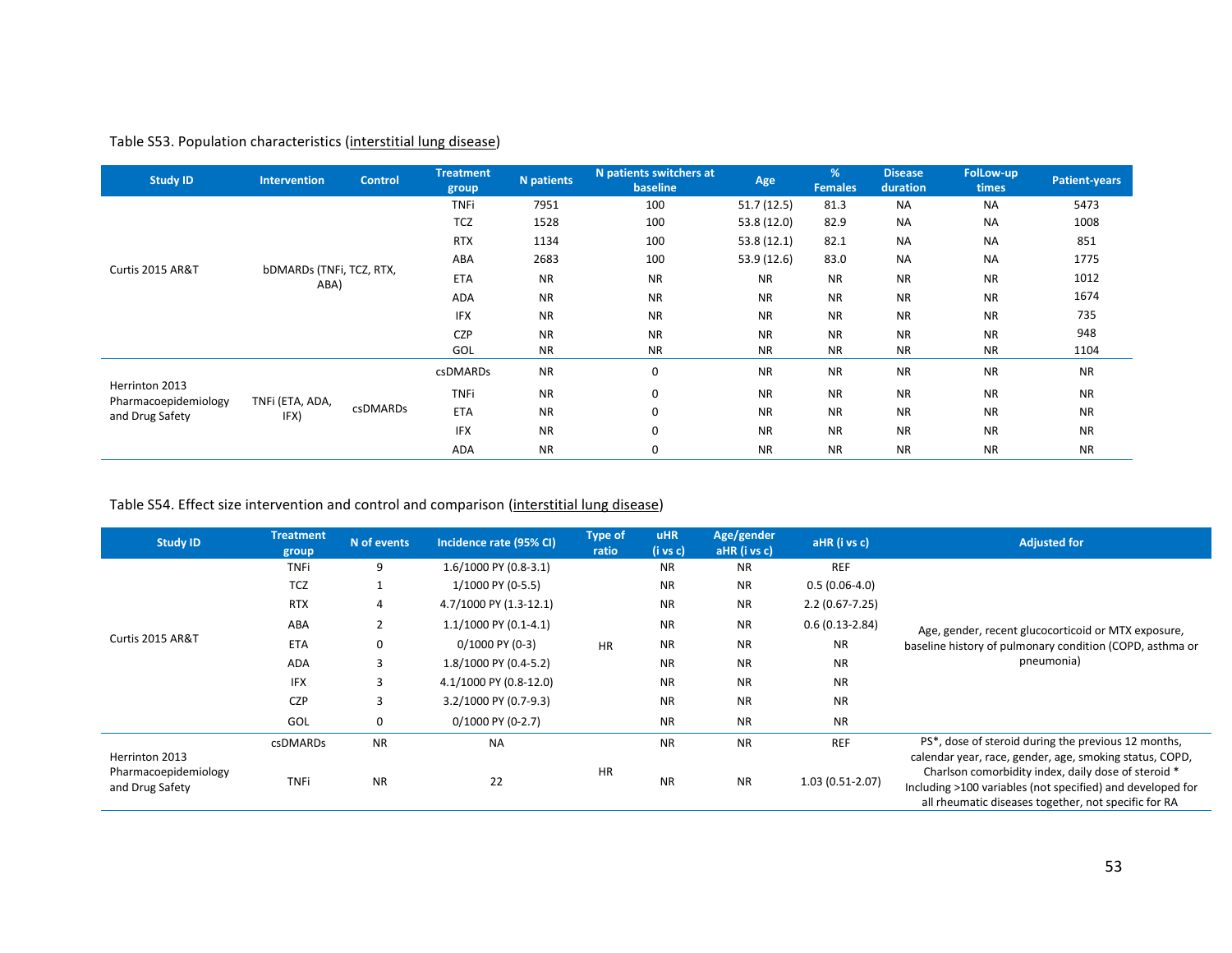#### Table S55. Comparison across biologics (interstitial lung disease)

| <b>Study ID</b>                                            | <b>Treatment</b><br>group | N of<br>events | <b>Type of</b><br>ratio | <b>uHR</b><br>$(i \text{ vs } c)$ | Age/gender<br>aHR (i vs c) | aHR (i vs c)      | aHR (i vs c)                   | <b>Adjusted for</b>                                                                                                                                                                |
|------------------------------------------------------------|---------------------------|----------------|-------------------------|-----------------------------------|----------------------------|-------------------|--------------------------------|------------------------------------------------------------------------------------------------------------------------------------------------------------------------------------|
| Curtis 2015 AR&T                                           | <b>ETA</b>                | 0              |                         |                                   |                            | <b>NR</b>         | <b>NR</b>                      | Age, gender, recent glucocorticoid or MTX exposure,<br>baseline history of pulmonary condition (COPD, asthma or<br>pneumonia)                                                      |
|                                                            | ADA                       | 3              |                         |                                   |                            |                   |                                |                                                                                                                                                                                    |
|                                                            | <b>IFX</b>                | 3              | <b>HR</b>               | <b>NR</b>                         | <b>NR</b>                  |                   |                                |                                                                                                                                                                                    |
|                                                            | <b>CZP</b>                | 3              |                         |                                   |                            |                   |                                |                                                                                                                                                                                    |
|                                                            | GOL                       | 0              |                         |                                   |                            |                   |                                |                                                                                                                                                                                    |
| Herrinton 2013<br>Pharmacoepidemiolo<br>gy and Drug Safety | <b>ETA</b>                | <b>NR</b>      | <b>HR</b>               | <b>NR</b>                         | <b>NR</b>                  | <b>REF</b>        | <b>NR</b>                      | PS <sup>*</sup> , dose of steroid during the previous 12 months,<br>calendar year, race, gender, age, smoking status, COPD,<br>Charlson comorbidity index, daily dose of steroid * |
|                                                            | <b>IFX</b>                | <b>NR</b>      |                         |                                   |                            | $0.74(0.30-1.84)$ | <b>REF</b><br>1.40 (0.33-5.94) | Including >100 variables (not specified) and developed for                                                                                                                         |
|                                                            | <b>ADA</b>                | <b>NR</b>      |                         |                                   |                            | $0.54(0.13-2.21)$ |                                | all rheumatic diseases together, not specific for RA                                                                                                                               |

#### Table S56. Additional information on subtypes of the outcome, steroids and additional comments (interstitial lung disease)

| <b>Study ID</b>                                     | Treatment group | $\mid$ aHR hospitalization due to ILD (i2 vs c2) | <b>Steroids</b>                |  |
|-----------------------------------------------------|-----------------|--------------------------------------------------|--------------------------------|--|
|                                                     | <b>TNFi</b>     | <b>REF</b>                                       |                                |  |
|                                                     | <b>TCZ</b>      | $0.5(0.1-2.1)$                                   |                                |  |
| Curtis 2015 AR&T                                    | <b>RTX</b>      | $1.6(0.8-3.2)$                                   | aHR steroids: 4.5 (0.59-34.36) |  |
|                                                     | ABA             | $0.9(0.4-2.1)$                                   |                                |  |
|                                                     | csDMARDs        |                                                  | <b>NR</b>                      |  |
| Herrinton 2013 Pharmacoepidemiology and Drug Safety | <b>TNFi</b>     | <b>NR</b>                                        |                                |  |

#### Table S57. Risk of bias assessment (Hayden tool)

| <b>Study ID</b>                                           | <b>Participation</b> | <b>Attrition</b> | <b>Prognostic factor</b><br>measurement | <b>Outcome measurement</b> | <b>Confounding</b> | <b>Analysis</b> | Overall  |
|-----------------------------------------------------------|----------------------|------------------|-----------------------------------------|----------------------------|--------------------|-----------------|----------|
| Curtis 2015 AR&T                                          | Moderate             | Moderate         | Moderate                                | Moderate                   | Moderate           | Moderate        | Moderate |
| Herrinton 2013<br>Pharmacoepidemiology and Drug<br>Safety | Moderate             | Moderate         | Moderate                                | Moderate                   | Moderate           | Moderate        | Moderate |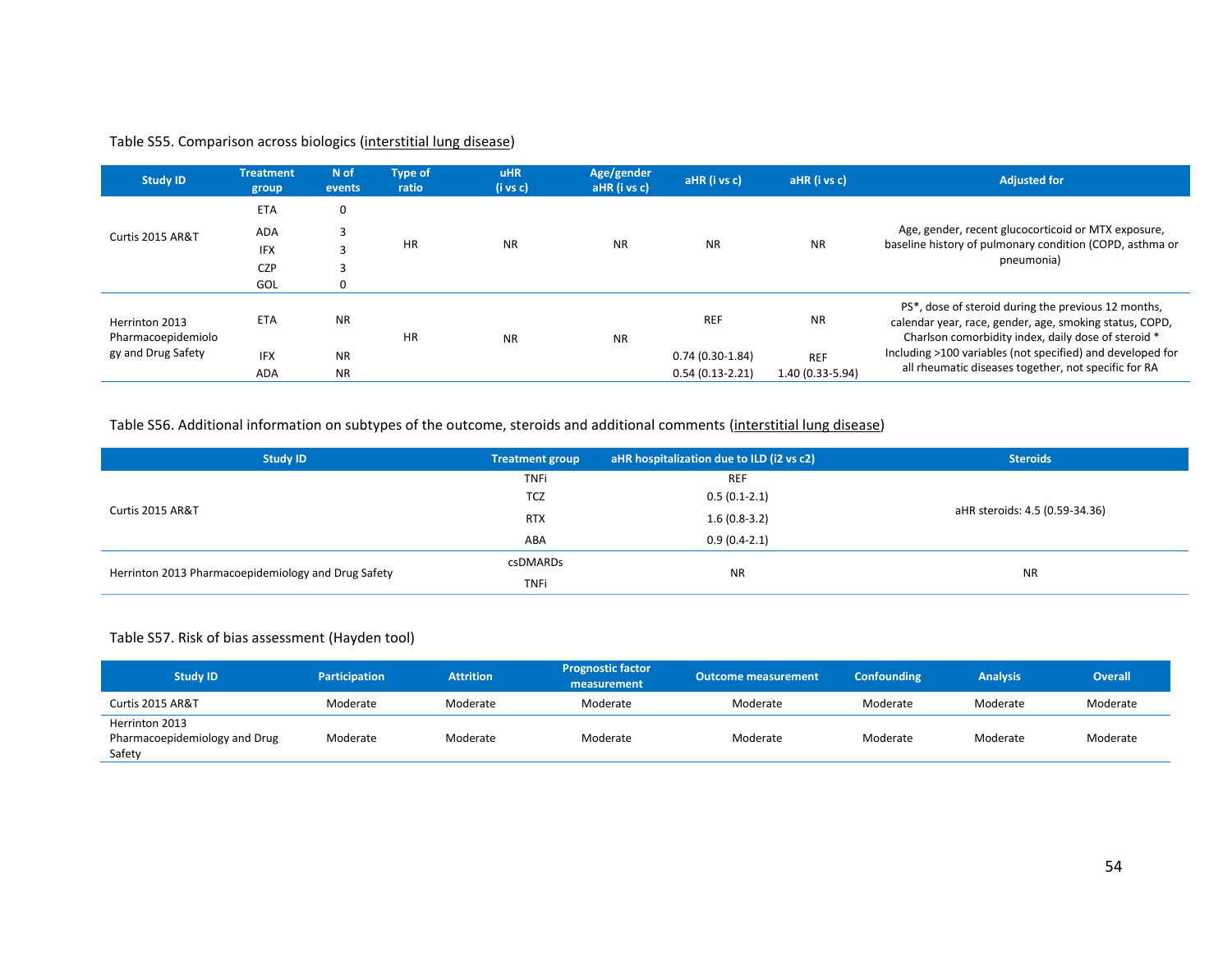### **5. References of included studies**

### **5.1. Infections**

### **5.1.1. Serious infections**

Aaltonen KJ, Joensuu JT, Virkki L, et al. Rates of serious infections and malignancies among patients with rheumatoid arthritis receiving either tumor necrosis factor inhibitor or rituximab therapy. J Rheumatol 2015;42(3):372-8.

Chiang YC, Kuo LN, Yen YH, et al. Infection risk in patients with rheumatoid arthritis treated with etanercept or adalimumab. Comput Methods Programs Biomed 2014;116(3):319-27.

Chiu YM, Lang HC, Lin HY, et al. Risk of tuberculosis, serious infection and lymphoma with diseasemodifying biologic drugs in rheumatoid arthritis patients in Taiwan. Int J Rheum Dis 2014;17 Suppl 3:9-19.

Cobo-Ibáñez T, Descalzo MÁ, Loza-Santamaría E, et al. Serious infections in patients with rheumatoid arthritis and other immune-mediated connective tissue diseases exposed to anti-TNF or rituximab: data from the Spanish registry BIOBADASER 2.0. Rheumatol Int 2014;34(7):953-61.

Johnston SS, Turpcu A, Shi N, et al. Risk of infections in rheumatoid arthritis patients switching from anti-TNF agents to rituximab, abatacept, or another anti-TNF agent, a retrospective administrative claims analysis. Semin Arthritis Rheum 2013;43(1):39-47.

Lampropoulos CE, Orfanos P, Bournia VK, et al. Adverse events and infections in patients with rheumatoid arthritis treated with conventional drugs or biologic agents: a real world study. Clin Exp Rheumatol 2015;33(2):216-24.

Miranda JV, Peñarandab LF, Grajalesb CM, et al. Infecciones en pacientes con artritis reumatoide: medicamentos moduladores de la respuesta biológica versus fármacos modificadores de la enfermedad. Seguimiento a un año. REV COLOMB REUMATOL 2013;21(1):27-34.

Morgan CL, Emery P, Porter D, et al. Treatment of rheumatoid arthritis with etanercept with reference to disease-modifying anti-rheumatic drugs: long-term safety and survival using prospective, observational data. Rheumatology (Oxford) 2014;53(1):186-94.

Sakai R, Cho SK, Nanki T, et al. Head-to-head comparison of the safety of tocilizumab and tumor necrosis factor inhibitors in rheumatoid arthritis patients (RA) in clinical practice: results from the registry of Japanese RA patients on biologics for long-term safety (REAL) registry. Arthritis Res Ther 2015;17:74.

Yun H, Xie F, Delzell E, et al. Comparative Risk of Hospitalized Infection Associated With Biologic Agents in Rheumatoid Arthritis Patients Enrolled in Medicare. Arthritis Rheumatol 2016;68(1):56- 66.

Curtis JR, Yang S, Patkar NM, et al. Risk of hospitalized bacterial infections associated with biologic treatment among US veterans with rheumatoid arthritis. Arthritis Care Res (Hoboken) 2014;66(7):990-7.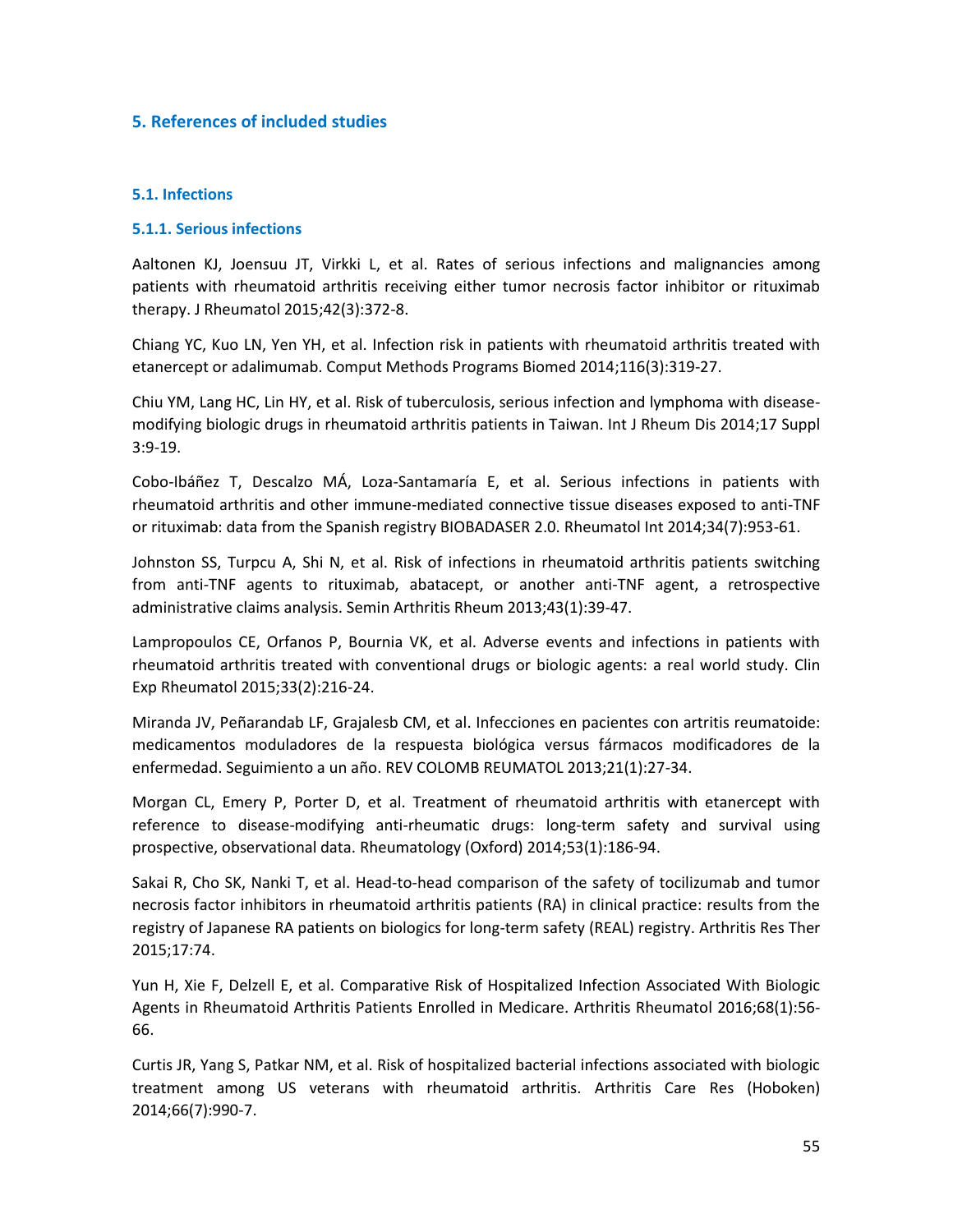#### **5.1.2 Herpes zoster**

Pappas DA, Hooper MM, Kremer JM, et al. Herpes Zoster Reactivation in Patients With Rheumatoid Arthritis: Analysis of Disease Characteristics and Disease-Modifying Antirheumatic Drugs. Arthritis Care Res (Hoboken) 2015;67(12):1671-8.

### **5.1.3 Tuberculosis**

(r)Chiang YC, Kuo LN, Yen YH, et al. Infection risk in patients with rheumatoid arthritis treated with etanercept or adalimumab. Comput Methods Programs Biomed 2014;116(3):319-27.

(r)Chiu YM, Lang HC, Lin HY, et al. Risk of tuberculosis, serious infection and lymphoma with disease-modifying biologic drugs in rheumatoid arthritis patients in Taiwan. Int J Rheum Dis 2014;17 Suppl 3:9-19.

Ke WM, Chen LS, Parng IM, et al. Risk of tuberculosis in rheumatoid arthritis patients on tumour necrosis factor-alpha inhibitor treatment in Taiwan. Int J Tuberc Lung Dis 2013;17(12):1590-5.

(r)Baddley JW, Winthrop KL, Chen L, et al. Non-viral opportunistic infections in new users of tumour necrosis factor inhibitor therapy: results of the SAfety Assessment of Biologic ThERapy (SABER) study. Ann Rheum Dis 2014;73(11):1942-8.

### **5.1.4. Skin infections**

Wasson NJ, Varley CD, Schwab P, et al. Serious skin & soft tissue infections in rheumatoid arthritis patients taking anti-tumor necrosis factor alpha drugs: a nested case-control study. BMC Infect Dis 2013;13:533.

### **5.1.5. Non-viral opportunistic infections**

Baddley JW, Winthrop KL, Chen L, et al. Non-viral opportunistic infections in new users of tumour necrosis factor inhibitor therapy: results of the SAfety Assessment of Biologic ThERapy (SABER) study. Ann Rheum Dis 2014;73(11):1942-8.

### **5.2. Malignancies**

(r)Aaltonen KJ, Joensuu JT, Virkki L, et al. Rates of serious infections and malignancies among patients with rheumatoid arthritis receiving either tumor necrosis factor inhibitor or rituximab therapy. J Rheumatol 2015;42(3):372-8.

(r)Chiu YM, Lang HC, Lin HY, et al. Risk of tuberculosis, serious infection and lymphoma with disease-modifying biologic drugs in rheumatoid arthritis patients in Taiwan. Int J Rheum Dis 2014;17 Suppl 3:9-19.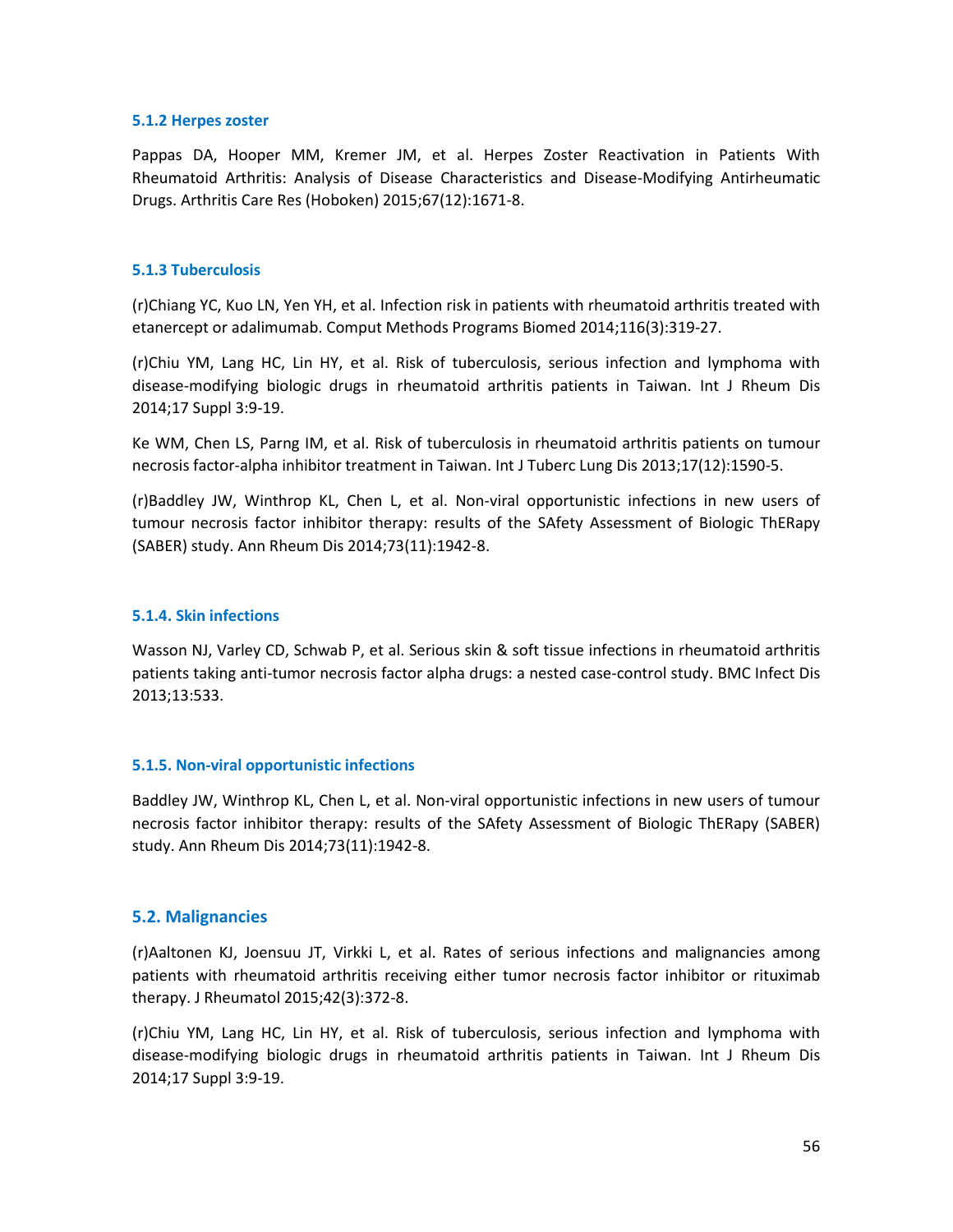(r)Morgan CL, Emery P, Porter D, et al. Treatment of rheumatoid arthritis with etanercept with reference to disease-modifying anti-rheumatic drugs: long-term safety and survival using prospective, observational data. Rheumatology (Oxford) 2014;53(1):186-94.

Berghen N, Teuwen LA, Westhovens R, et al. Malignancies and anti-TNF therapy in rheumatoid arthritis: a single-center observational cohort study. Clin Rheumatol 2015;34(10):1687-95.

Mercer LK, Lunt M, Low AL, et al. Risk of solid cancer in patients exposed to anti-tumour necrosis factor therapy: results from the British Society for Rheumatology Biologics Register for Rheumatoid Arthritis. Ann Rheum Dis 2015;74(6):1087-93.

Solomon DH, Kremer JM, Fisher M, et al. Comparative cancer risk associated with methotrexate, other non-biologic and biologic disease-modifying anti-rheumatic drugs. Semin Arthritis Rheum 2014;43(4):489-97.

Phillips C, Zeringue AL, McDonald JR, et al. Tumor Necrosis Factor Inhibition and Head and Neck Cancer Recurrence and Death in Rheumatoid Arthritis. PLoS One 2015;10(11):e0143286.

## **5.3. Mortality**

(r)Morgan CL, Emery P, Porter D, et al. Treatment of rheumatoid arthritis with etanercept with reference to disease-modifying anti-rheumatic drugs: long-term safety and survival using prospective, observational data. Rheumatology (Oxford) 2014;53(1):186-94.

Listing J, Kekow J, Manger B, et al. Mortality in rheumatoid arthritis: the impact of disease activity, treatment with glucocorticoids, TNFα inhibitors and rituximab. Ann Rheum Dis 2015;74(2):415-21.

### **5.4. Cardiovascular events**

Ogdie A, Yu Y, Haynes K, et al. Risk of major cardiovascular events in patients with psoriatic arthritis, psoriasis and rheumatoid arthritis: a population-based cohort study. Ann Rheum Dis 2015;74(2):326-32.

Solomon DH, Rassen JA, Kuriya B, et al. Heart failure risk among patients with rheumatoid arthritis starting a TNF antagonist. Ann Rheum Dis 2013;72(11):1813-8.

Desai RJ, Eddings W, Liao KP, et al. Disease-modifying antirheumatic drug use and the risk of incident hyperlipidemia in patients with early rheumatoid arthritis: a retrospective cohort study. Arthritis Care Res (Hoboken) 2015;67(4):457-66.

Kim SC, Solomon DH, Liu J, et al. Risk of venous thromboembolism in patients with rheumatoid arthritis: initiating disease-modifying antirheumatic drugs. Am J Med 2015;128(5):539.e7-17.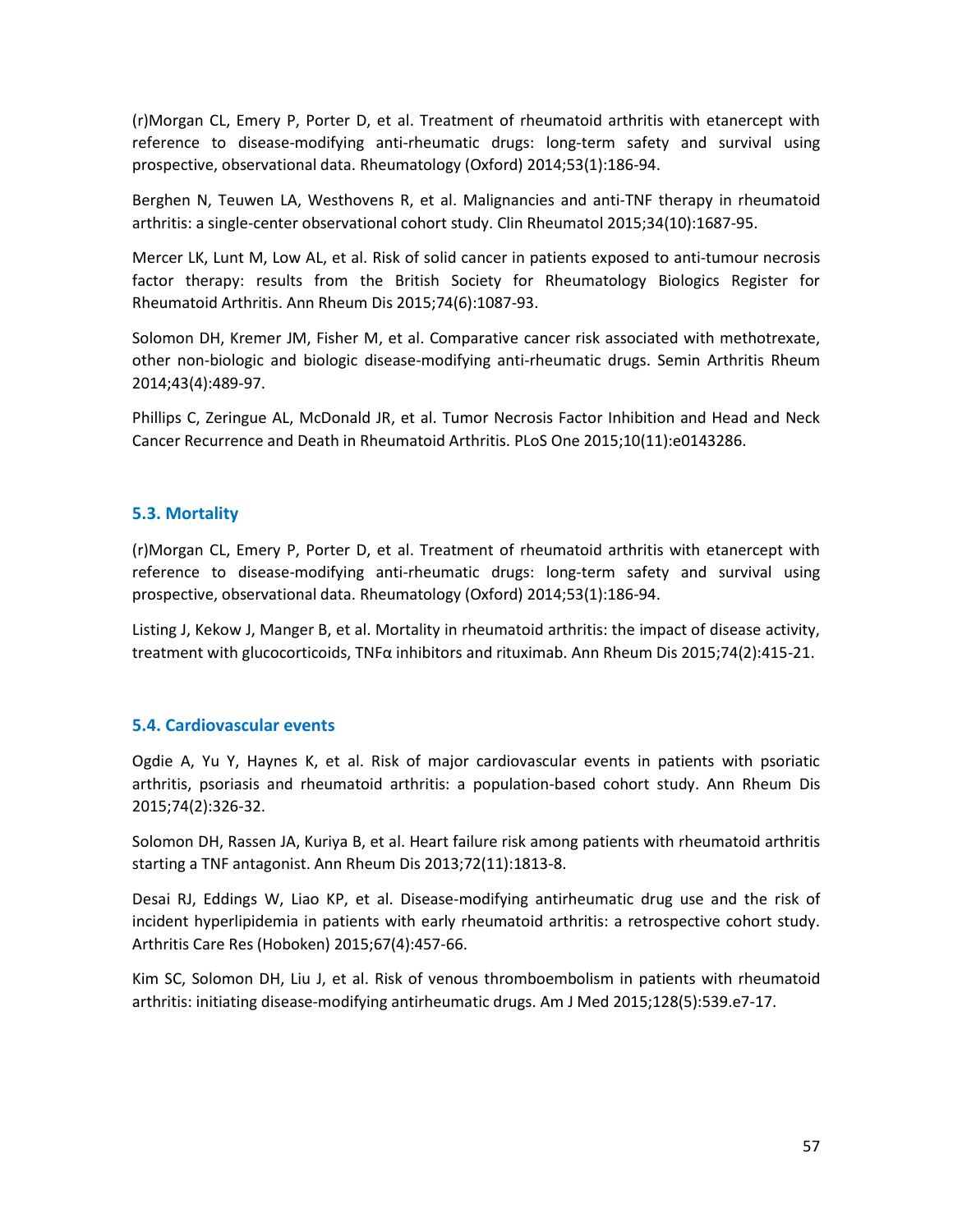## **5.5. Interstitial lung disease**

Curtis JR, Sarsour K, Napalkov P, et al. Incidence and complications of interstitial lung disease in users of tocilizumab, rituximab, abatacept and anti-tumor necrosis factor α agents, a retrospective cohort study. Arthritis Res Ther 2015;17:319.

Herrinton LJ, Harrold LR, Liu L, et al. Association between anti-TNF-α therapy and interstitial lung disease. Pharmacoepidemiol Drug Saf 2013;22(4):394-402.

## **6. LIST OF ABBREVIATIONS**

| A&R                 | arthritis & rheumatology                                     |
|---------------------|--------------------------------------------------------------|
| ABA                 | abatacept                                                    |
| AC&R                | arthritis care & research                                    |
| <b>ADA</b>          | adalimumab                                                   |
| AE                  | adverse event                                                |
| aHR                 | adjusted hazard ratio                                        |
| Am J Med            | The American journal of medicine                             |
| AR&T                | arthritis research & therapy                                 |
| <b>ARD</b>          | annals of rheumatic diseases                                 |
| AS                  | ankylosing spondylitis                                       |
| bDMARD              | biological disease modifying antirheumatic drugs             |
| <b>BMI</b>          | body mass index                                              |
| <b>BSRBR</b>        | British society for rheumatology biologics registers         |
| C                   | control                                                      |
| <b>CDAI</b>         | clinical disease activity index                              |
| CI.                 | confidence interval                                          |
| Clin Exp Rheumatol  | clinical and experimental rheumatology                       |
| <b>CLL</b>          | chronic lymphocytic leukemia                                 |
| <b>Comp Methods</b> | computer methods and programs in biomedicine                 |
| <b>COPD</b>         | chronic obstructive pulmonary disease                        |
| csDMARD             | conventional synthetic disease modifying antirheumatic drugs |
| <b>CT</b>           | computerized tomography                                      |
| <b>CV</b>           | cardiovascular                                               |
| <b>CZP</b>          | certolizumab pegol                                           |
| <b>DAS 28</b>       | disease activity score 28                                    |
| <b>DVT</b>          | deep venous thrombosis                                       |
| <b>ESR</b>          | erythrocyte sedimentation rate                               |
| <b>ETA</b>          | etanercept                                                   |
| F                   | females                                                      |
| <b>FU</b>           | follow-up                                                    |
| GOL                 | golimumab                                                    |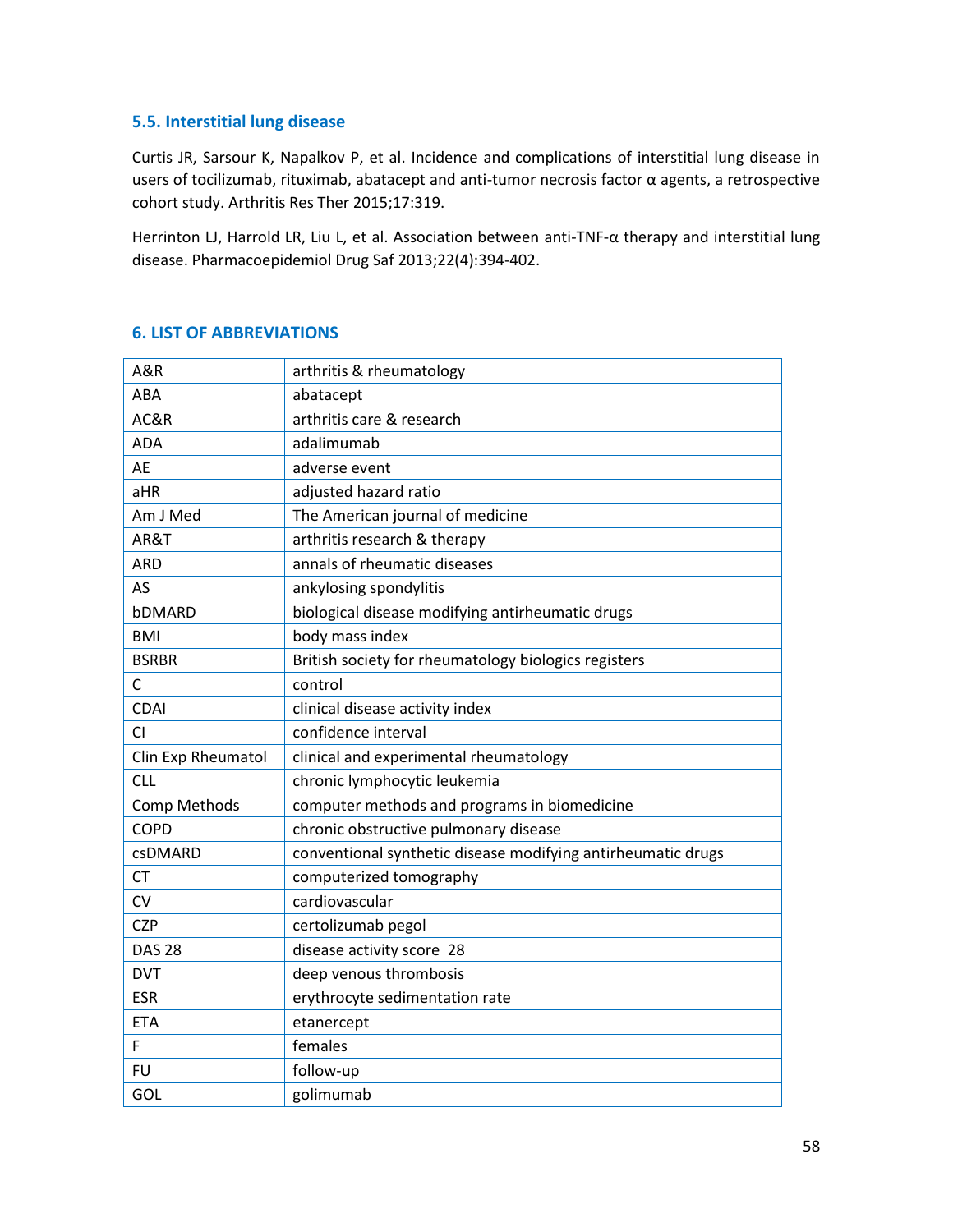| <b>HAQ</b>        | health assessment questionnaire                    |
|-------------------|----------------------------------------------------|
| <b>HIV</b>        | human immunodeficiency virus                       |
| <b>HQC</b>        | hydroxychloroquine                                 |
| <b>HR</b>         | hazard ratio                                       |
| L                 | intervention                                       |
| ICD               | international classification of diseases           |
| ID                | identification                                     |
| <b>IFX</b>        | infliximab                                         |
| <b>ILD</b>        | Interstitial lung disease                          |
| Int J Rheum Dis   | <b>International Journal of Rheumatic Diseases</b> |
| <b>IRR</b>        | incidence rate ratio                               |
| <b>IRR</b>        | incidence rate ratio                               |
| IV                | intravenous                                        |
| J Rheum           | journal of rheumatology                            |
| JIA               | juvenile idiopathic arthritis                      |
| LEF               | leflunomide                                        |
| M                 | males                                              |
| MI                | myocardial infarction                              |
| <b>MTX</b>        | methotrexate                                       |
| <b>NA</b>         | not applicable                                     |
| <b>NHL</b>        | non-Hodgkin lymphoma                               |
| <b>NIHIRD</b>     | national health insurance research database        |
| <b>NMSC</b>       | non-melanoma skin cancer                           |
| <b>NR</b>         | not reported                                       |
| <b>NS</b>         | not specified                                      |
| PBO               | placebo                                            |
| PS                | propensity scores                                  |
| PsA               | psoriatic arthritis                                |
| PY                | patient-years                                      |
| <b>RA</b>         | rheumatoid arthritis                               |
| <b>REF</b>        | reference group                                    |
| <b>RF</b>         | rheumatoid factor                                  |
| Rheumatol Int     | rheumatology international                         |
| <b>RTX</b>        | rituximab                                          |
| Semin Arthr Rheum | seminars in arthritis and rheumatism               |
| <b>SLE</b>        | systemic lupus erythematosus                       |
| <b>SLR</b>        | systematic literature review                       |
| <b>SMR</b>        | standardized mortality ratio                       |
| SSZ               | sulfasalazine                                      |
| TB                | tuberculosis                                       |
| <b>TCZ</b>        | tocilizumab                                        |